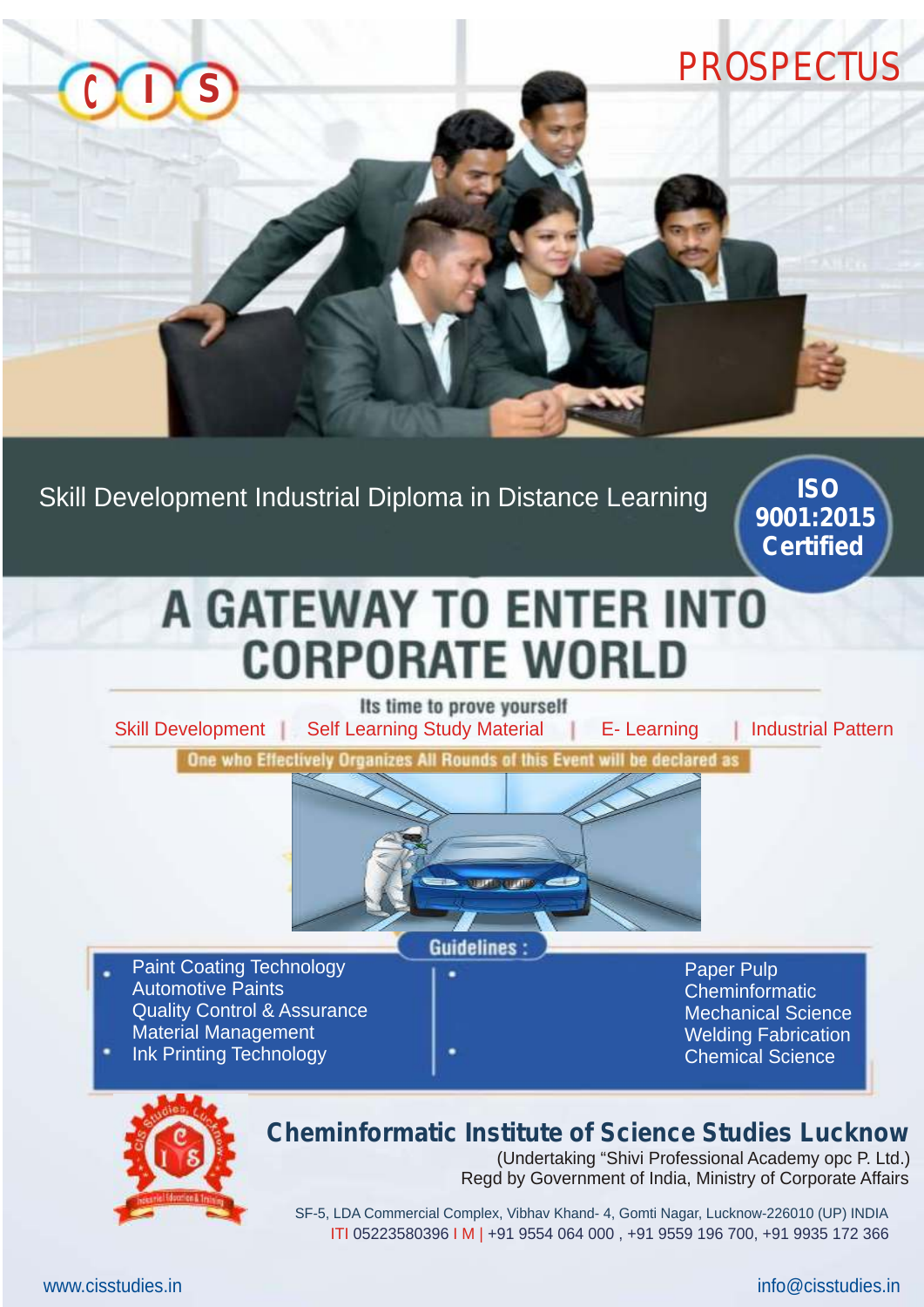### About Institute

Cheminformatic Institute of Science Studies Lucknow for Distance Learning is one of the largest autonomous distances learning education institute in India. Cheminformatic Institute of Science Studies Lucknow for Distance Learning (CIS) has, since its inception in 2011, made rapid strides in providing quality education to many students - making it one of the few large and most sought after distance learning institutes of India. Cheminformatic Institute of Science Studies Lucknow for Distance Learning (CIS offers PG Diploma, Diploma, Industry Diploma and Certificate programs across industry sectors including Paint Coating, Quality Control, Material Management, Petrochemical Refining, Paper Pulp, Chemical Science, Mechanical Engineering, Welding Fabrication and Automotive Paints, Paint Manufacturing etc. In addition, Our team partners with local, national, and international Professionals to offer the skill enhancement training. Leading organizations including Mahindra & Mahindra, Saboo Coating, Asian Paints, Uflex Ltd, Toyo Ink, Rajat Paints, Eicher, Sonalika, Maharani paints, Nerolac, Berger, Hero, Munjal Auto, AG Industries etc . are amongst others who have collaborated with CIS Studies Lucknow to offer the Training programs.

In order to ensure quality, CIS gets the best of academic resources for teaching, evaluation, e-Learning and self-learning materia l preparation from its sister Management Institutes as well as from the industry. The curriculum is comparable to that of any full time management institute. The curriculum is designed and constantly updated by the Academics Department comprising faculty from top ranks of the industry and having several years of teaching experience. CIS Studies Lucknow has full time and over adjunct faculty who are available for academic counseling, developing curriculum and assessments and for providing feedback to students on their academic progress.

for all our programs, combining all the three forms of learning, namely, Published / Printed - Self-Learning Material / Books,<br>Digital e-learning, and Faculty Interaction - Chat Sessions and Online Classroom Facility CIS has pioneered several innovative concepts in distance education such as: Introduction of a "Blended Learning" methodology Digital e-learning, and Faculty Interaction - Chat Sessions and Online Classroom Facility

Introduction of highly interactive e-Learning content as a supplementary learning methodology to improve the understanding of concepts through case studies and practical examples, thereby bridging the gap between the book and the classroom. Computer based assignment system to provide students the flexibility and convenience to submit assignments at any time and receive immediate results and feedback.

The Virtual Classroom facility with the Faculties has removed the distance barrier between the teacher and the taught. This facility provided by CIS is an additional student support service to interact with faculty members online and live. Students can ask questions, have peer interaction and even replay an archived lecture. Virtual Classroom sessions are conducted for all courses throughout the year.Online Faculty Chat Sessions allow students to interact with faculty by typing their questions and receiving immediate answers in an online environment

Modular Course System with Credit Banking Facility: Ability to take any Single Course and Bank and Accumulate credits for future transfer to other programs of CIS thus providing Flexible Pathways of Learning.

An 'e' communication center which handles all student queries promptly  $&$  effectively

CIS Studies has a powerful web portal, www.cisstudies.in providing facilities like - Computer based Assignment Submission, computer based examinations Booking, Message Board, Counseling, Campus-email ID with 10GB mailbox, ability to view Admission Status and Academic Status, etc.

CIS Studies Lucknow is an ISO Certified institution since last 5 years. In 2011, CIS Studies Lucknow for Distance Learning has been accredited with ISO 9001:2015 certification. This certificate was awarded to CIS Studies Lucknow for successful establishment of "Quality Management System" by OMI Quality Certification as a certifying body.

### **Why CIS**

After attending a course , you are capable to apply practices and put the subject matter learned into action. In addition to this, we have all types of facilities, which are needed to render there Industrial Courses & career improvement solutions. Besides, we hold expertise in provide education & Training. We have career consultant who is having years of years experience in their domains Cheminformatics. We provide these courses that are probably amongst the best available in INDIA & Abroad for Industries Professional.

Our offered courses are experiential you learn from "professionals" by being guide to think about and experie nce the conditions to study.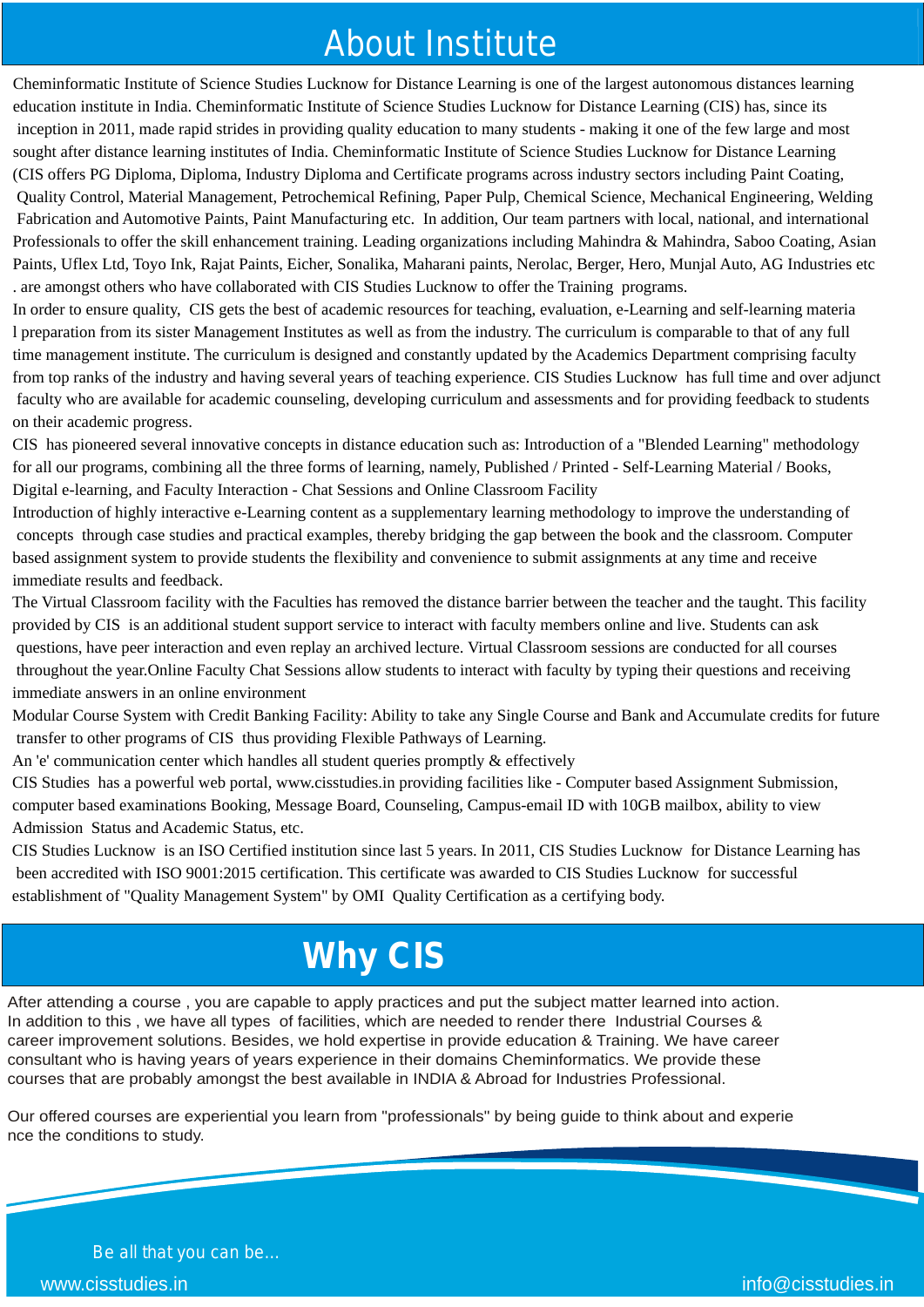### Welcome from the Chair of Institute





On behalf of the Cheminformatic Institute of Science Studies Luck Now extend a warm welcome.

We are a dedicated and active autonomous body, committed to making continued improvements at the Institute.

As well as fulfilling our duties by both supporting and challenging the senior leadership team to ensure that we have in place a clear strategic direction for the development of Cheminformatic Institute Of Science Studies Lucknow we also enjoy being involved in day to day events.

All staff, and parents/carers work together with a common aim of providing a safe and vibrant learning environment in which all professionals can reach their potential and have an enjoyable experience in this wonderful Institute.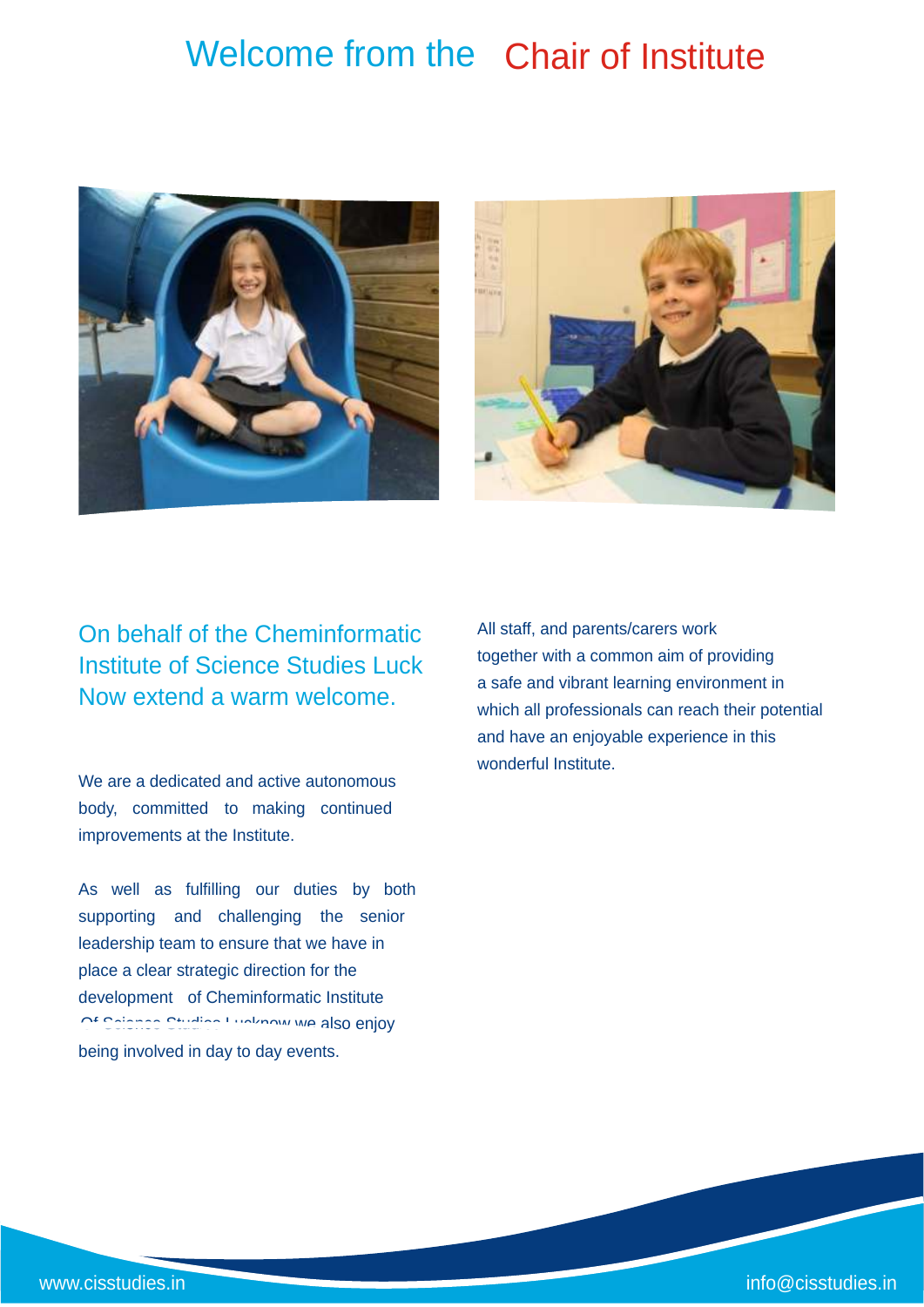### **PG Diploma in Paint Coating Technology (PGPCT)**

Upon completion of this course, the participant will be able to:

Identify the types of paint and coatings to be used for various applications. Understand the importance of surface preparation & the methods for achieving the same Prepare various surfaces for painting as per internationally recognized standards. Carry out paint application as per the given data sheets of paints, using airless spray-painting equipment. Perform routine maintenance and repairs on Spray-painting and Grit-blasting equipment

#### **Program Modules-**

**Module-I:** Introduction & Principles To Paint Technology

**Module-II:** Powder Coating & Its Technology

 **Module-III**: Nano Structured Coatings

 **Module-IV:** Coatings for Corrosion Protection- Offshore Oil and Gas Operation

**Module-V**: Introduction to Paint Manufacturing

 **Module-VI:** Emulsion Polymerization and Latex Applications

**Module-VII:** Coating Systems and Painting - the Application and Maintenance of Marine Coating **Systems** 

**Module-VIII**: Wood Coated with Lead Based Paint

#### **Eligibility;**

The Eligibility for the PG program is Min. Graduation from any recognized university in any Discipline.

#### **Course Fees Details**

 Paint & Coating Developer Paint Shop Manager:

| <b>Duration</b>                  | <b>Course Fee</b> |        | <b>Prospectus Fees</b> |        |
|----------------------------------|-------------------|--------|------------------------|--------|
| 12 months                        | In INR            | In USD | In INR                 | In USD |
|                                  | 12000/-           | 360 \$ | $700/-$                | 25\$   |
| <b>Career Prospective</b>        |                   |        |                        |        |
|                                  |                   |        |                        |        |
| Senior Paint Technologist        |                   |        |                        |        |
| <b>Senior Coating Analyst</b>    |                   |        |                        |        |
| Production & Development Manager |                   |        |                        |        |
| QA & QC Inspector                |                   |        |                        |        |
| <b>Senior Supervisor</b>         |                   |        |                        |        |

 $\mathcal{L}$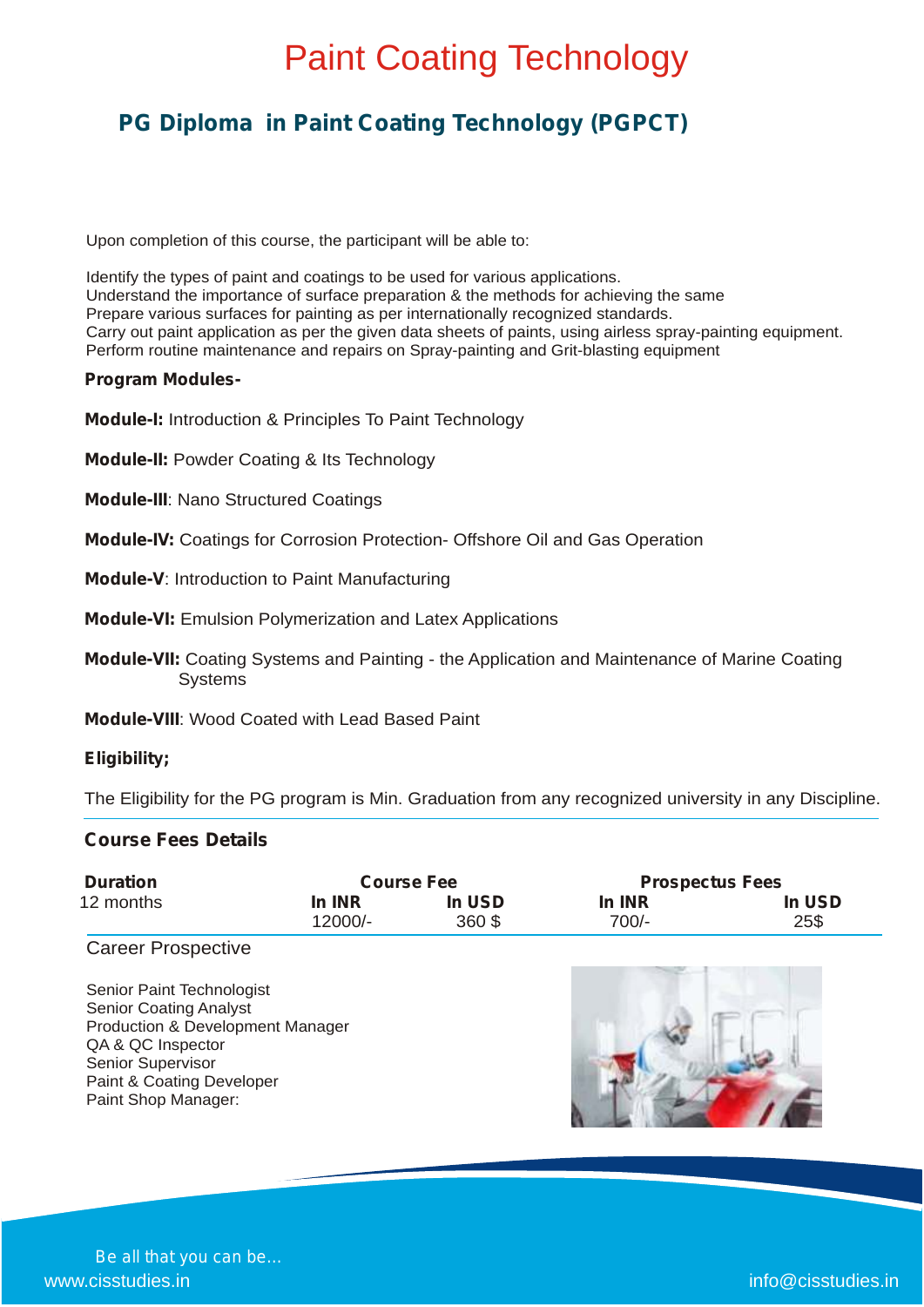### **Diploma Program in Paint Coating Technology (DPCT)**

Upon completion of this course, the participant will be able to: Identify the types of paint and coatings to be used for various applications. Understand the importance of surface preparation & the methods for achieving the same Prepare various surfaces for painting as per internationally recognized standards. Carry out paint application as per the given data sheets of paints, using airless spray-painting equipment. Perform routine maintenance and repairs on Spray-painting and Grit-blasting equipment

### **Program Modules-**

**Module-I:** Introduction & Principles To Paint Technology

**Module-II:** Powder Coating & Its Technology

**Module-III**: Nano Structured Coatings

**Module-IV:** Coatings for Corrosion Protection- Offshore Oil and Gas Operation

**Module-V**: Introduction to Paint Manufacturing

**Module-VI:** Emulsion Polymerization and Latex Applications

### **Eligibility:**

The Eligibility for this program is Min. 10th / ITI / 12th from any recognized board in any Discipline.

#### **Course Fees Details:** j

| <b>Duration</b> | <b>Course Fee</b> |        | <b>Prospectus Fees</b> |        |
|-----------------|-------------------|--------|------------------------|--------|
| 12 months       | In INR            | In USD | In INR                 | In USD |
|                 | 11000/-           | 330 \$ | 700/-                  | 25\$   |

#### Career Prospective

Senior Paint Technologist Senior Coating Analyst Production & Development Manager QA & QC Inspector Senior Supervisor Paint & Coating Developer Paint Shop Manager Chemist Painter

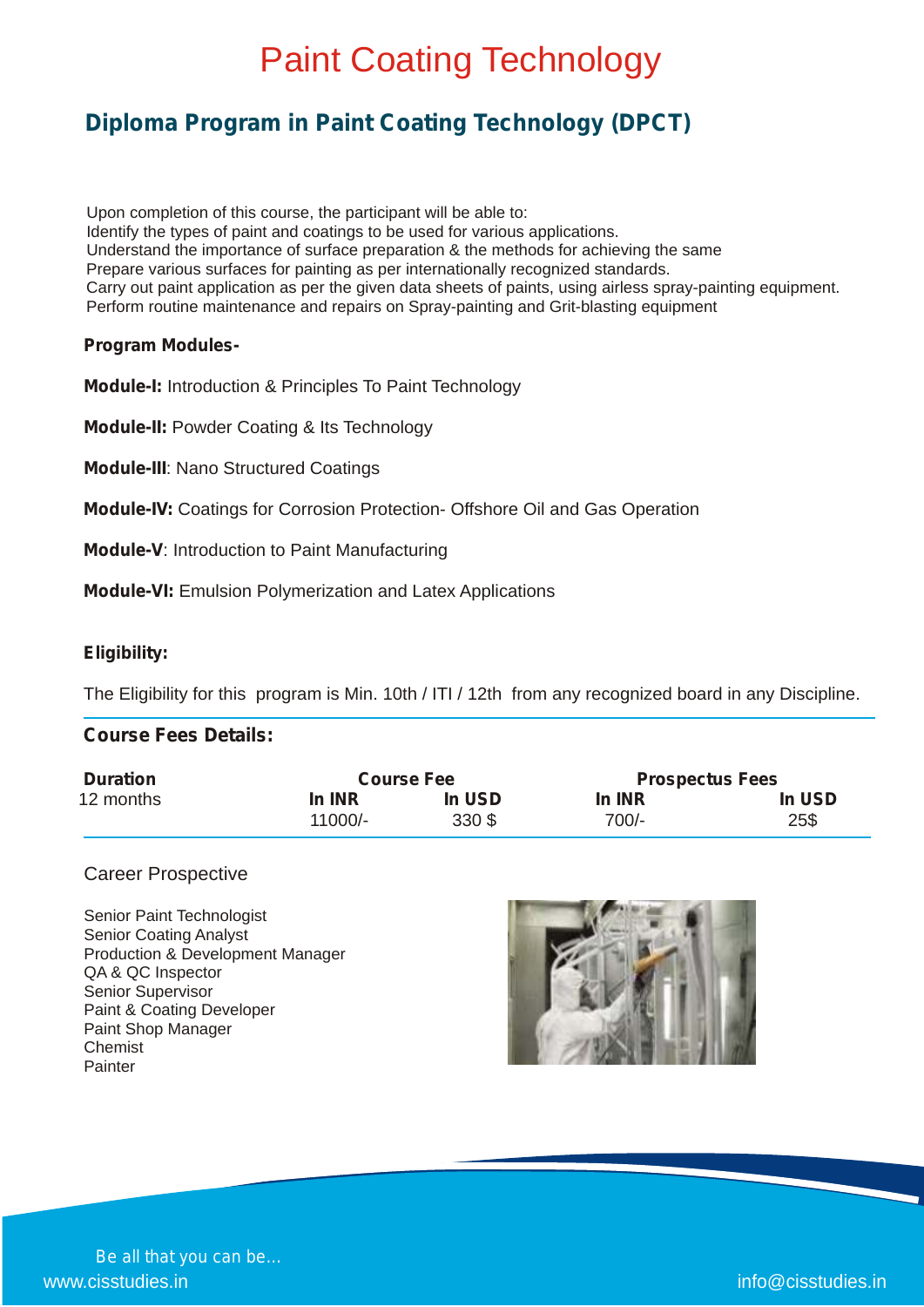### **Advance Diploma in Paint Coating Technology (APPCT)**

The shift to more environmentally complaint paint formulation is having an overall stimulate effect on demand for raw materials because these types of coatings tend to require higher loading of resins, pigments, fillers & additives and modifier than traditional solvent based formulation.

### **Program Modules-**

**Module-I:** Introduction & Principles To Paint Technology

**Module-II:** Powder Coating & Its Technology

**Module-III**: Nano Structured Coatings

**Module-IV:** Coatings for Corrosion Protection- Offshore Oil and Gas Operation

**Module-V**: Introduction to Paint Manufacturing

- **Module-VI:** Emulsion Polymerization and Latex Applications
- **Module-VII:** Coating Systems and Painting the Application and Maintenance of Marine Coating Systems

**Module-VIII**: Wood Coated with Lead Based Paint

**Module IX:** Industrial Painting & Coating

#### **Eligibility:**

.

The eligibility for the Advance program is Diploma / ITI with Industrial Working Experience(Min. 1 years)

### **Course Fees Details**

| <b>Duration</b> | <b>Course Fee</b> |          | <b>Prospectus Fees</b> |        |
|-----------------|-------------------|----------|------------------------|--------|
| 12 months       | In INR            | In USD   | In INR                 | In USD |
|                 | 13000/-           | $390$ \$ | 700/-                  | 25\$   |

### Career Prospective

Senior Paint Technologist Senior Coating Analyst Production & Development Manager QA & QC Inspector Senior Supervisor Paint & Coating Developer Paint Shop Manager:

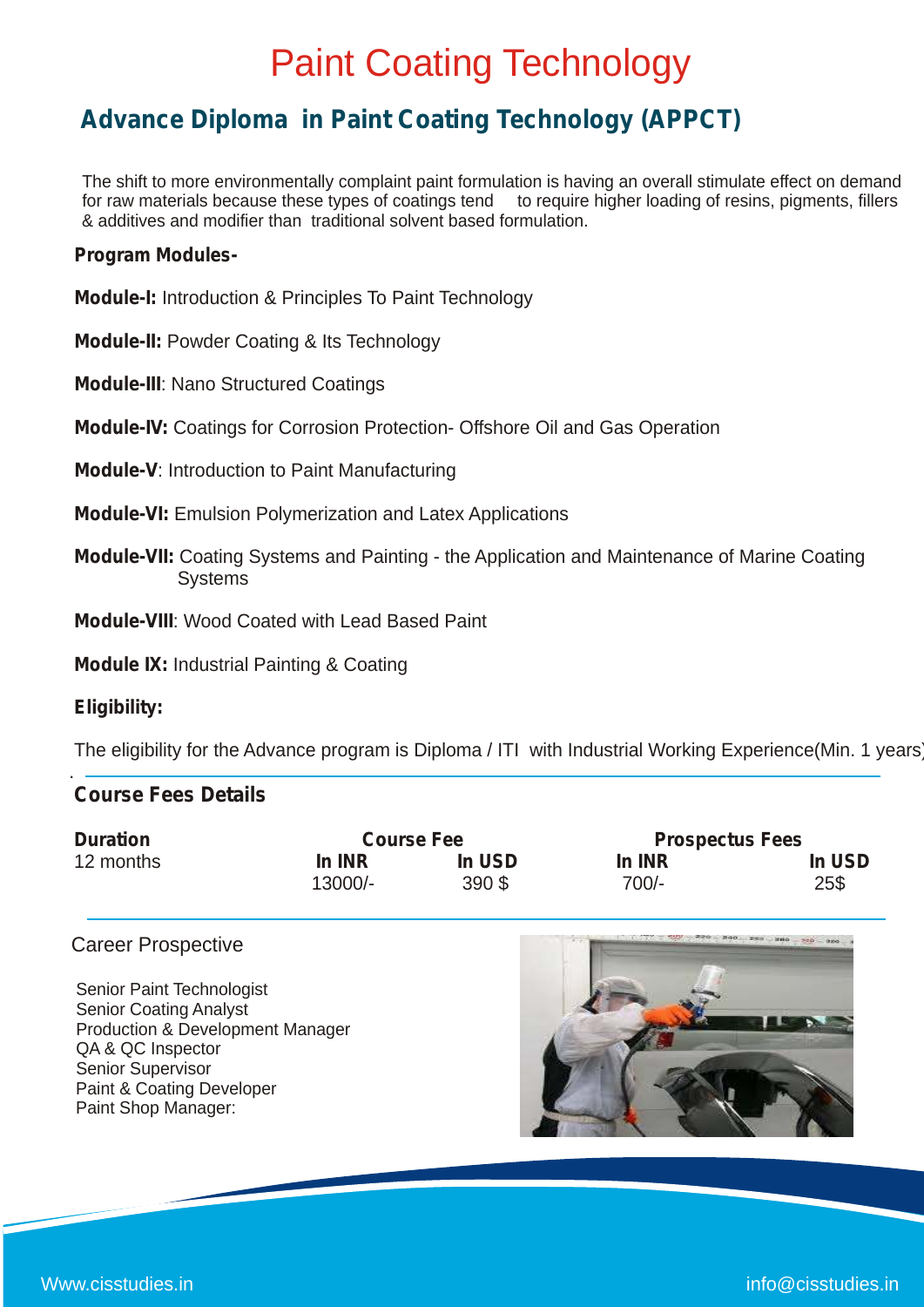### **Industry Program in Paint Manufacturing (IPPM)**

The broad objectives are to phase out the manufacture and sale of paints containing lead and eventually to eliminate the risks from such paint. Specific objectives are:

(a) To raise the awareness of government authorities and regulators, private industry, manufacturers, consumers, workers, trade unions and health-care providers about the toxicity of lead in paints and the availability of technically superior and safer alternatives;

(b) To catalyse the design and implementation of appropriate prevention-based programmes to reduce and eliminate risks from the use of lead in paint. When processes for phasing-out lead are put in place in installations manufacturing paint, arrangements must be made to ensure a fair transition that protects workers' health and employment.

(c) To provide assistance to paint manufacturers that continue to produce and market paints containing lead to enable them to phase out lead from their paints;

#### **Program Modules:-**

**Module-I**: Introduction & Principles To Paint Technology

**Module- II :** Introduction to Paint Manufacturing

**Module- III** : Occupational Exposures Ln Paint Manufacture And Painting

**Module- IV** : Paint Manufacturing Hazardous Waste Listing Determination

**Module- V :** Manufacturing of Paint & Allied Coating Products

**Module - VI**: Control of VOC Emissions from Ink & Paint Manufacturing Process

#### **Eligibility**

This Program is designed for professionals, manufacturer having qualification minimum 10+2 standards from any Board . Information on the available coatings from some manufacturer in the country and abroad.

#### **Course Fees Details** J

| <b>Duration</b>                                                                                                                                                                              |                   | <b>Course Fee</b> | <b>Prospectus Fees</b> |                                            |
|----------------------------------------------------------------------------------------------------------------------------------------------------------------------------------------------|-------------------|-------------------|------------------------|--------------------------------------------|
| 12 months                                                                                                                                                                                    | In INR<br>12000/- | In USD<br>360\$   | In INR<br>$700/-$      | In USD<br>25\$                             |
| <b>Career Prospective</b>                                                                                                                                                                    |                   |                   |                        |                                            |
| Senior Paint Technologist<br><b>Senior Coating Analyst</b><br>Production & Development Manager<br>QA & QC Inspector<br>Senior Supervisor<br>Paint & Coating Developer<br>Paint Shop Manager: |                   |                   |                        | <b>Automotive Paints &amp;</b><br>Coatings |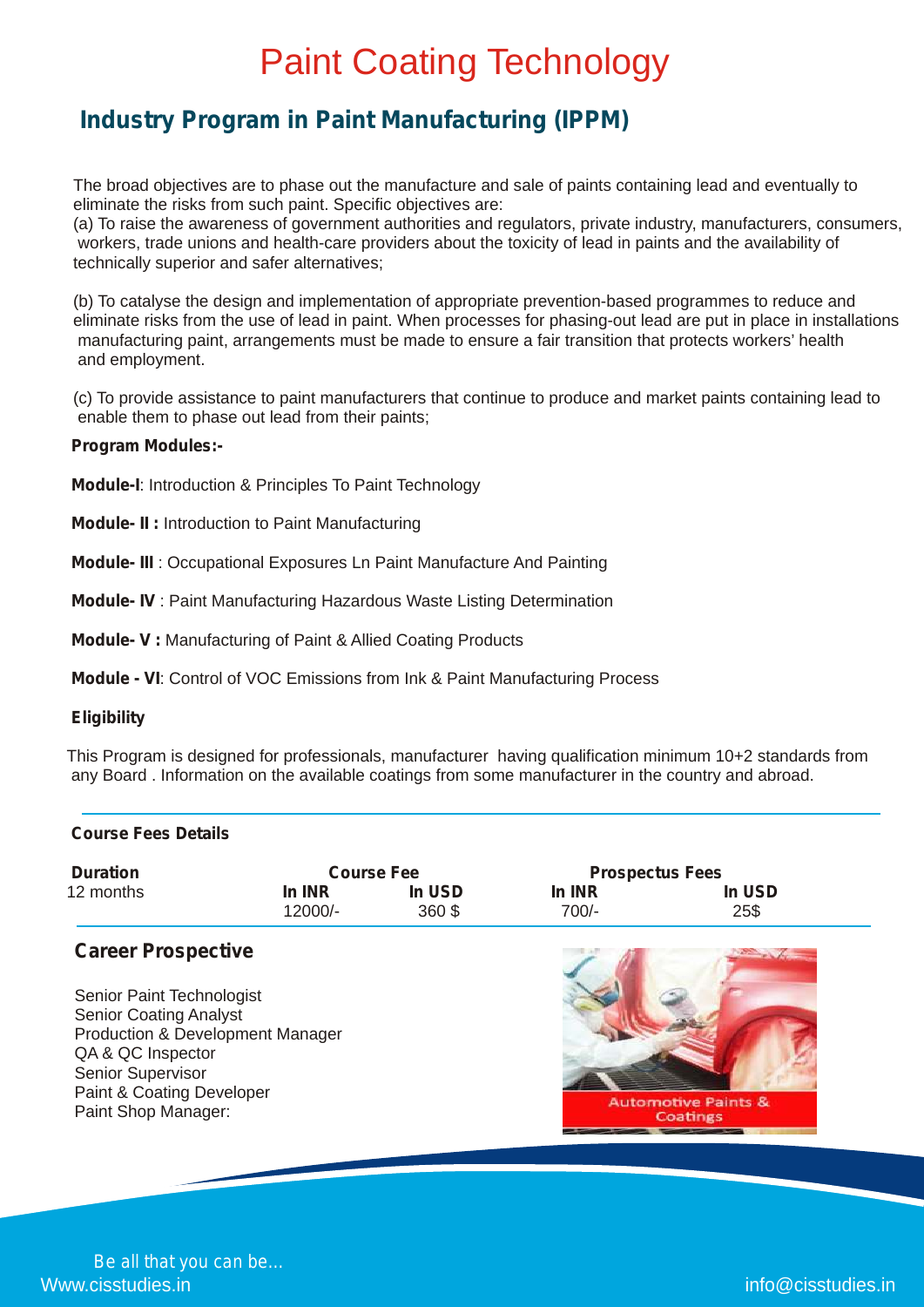### **Certificate Program in Paint Technology (CPPT)**

With millions of paint formulations available from various manufactures, and a lots of new and sophisticated techniques of Paint application & Surface preparation, Paint Coatings has become science & Art, and every person, wether he is a user, supervisor, applicators, supplier or manufacturer need a proper knowledge in order to get maximum life out of a particular Paint formulation.

Further, Paint testing has become necessary both at the pre- qualification stage , during the application and even after the paint has been applied for periodic assessment of its life.

#### **Program Modules-**

**Module-I:** Fundamental Knowledge of Corrosion

**Module-II:** Basic of Paint Coating and Chemistry

**Module-III:** Conventional of Advance Coating System

**Module-IV:** Paint Application Techniques

**Module-V:** Reasons for Paint Failure & its Melanism

**Module-VI:** Safety aspects in Paint coating Application

#### **Eligibility**

The Eligibility of this program is 10th/ 8th/ ITI / 12th / Polytechnic etc

### **Course Fees Details:**

| <b>Duration</b> | <b>Course Fee</b> |        | <b>Prospectus Fees</b> |        |
|-----------------|-------------------|--------|------------------------|--------|
| 12 months       | In INR            | In USD | In INR                 | In USD |
|                 | 6999/-            | 210S   | 700/-                  | 25\$   |

### Career Prospective

Senior Paint Technologist Senior Coating Analyst Production & Development Manager QA & QC Inspector Senior Supervisor Paint & Coating Developer Paint Shop Manager:

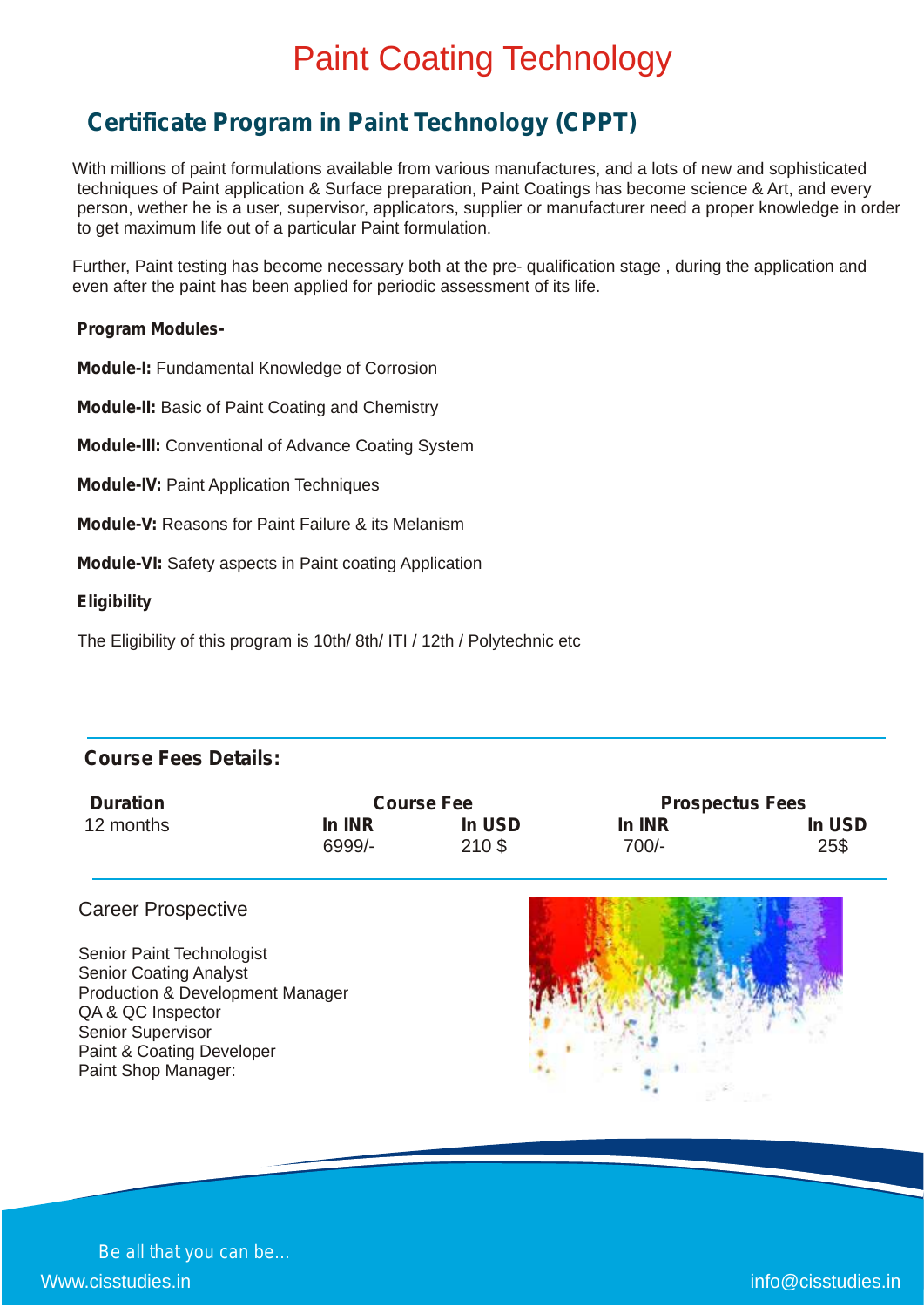### **Professional Program in Paint Coating Technology (PPCT)**

Painting and coating Course from the CIS Studies Lucknow – Learning, examination and certification for Paint Shop Professionals in accordance with the Institute of CIS. Paint Shop Professionals require the relevant training and qualifications in order to carry out painting and Paint Shopp Professionals to international standards.

The CIS Studies Lucknow offers world-class painting and coating Program, examination and certification for Paint Shop professionals, in accordance with the Institute of CIS Studies Lucknow

### **Program Modules-**

**ModuleI:1:** Paint Application **Module 1: Module 1:** Paints, Varnishes, Lacquers, **Module 2.** Emulsion polymerization and latex applications Enamels, and Allied Products Manufacturing **Module 3.** Introduction to Basic Manufacturing Processes **Module 2:** Surface technology organic coatings **Module 3:** Varnish and Workshop Technology

**Semester: Third (Fee: 5000) Semester : Final (Fee: 5000)**

**Module 1: Paints, Coatings and Solvents Module 1: Body and Paint Module 2:** Effect Of Inorganic Pigments **Module 2:** Powder Coating & its Technology **Module 3:** Module 3: Effect of Heat Treatment on Deformation **Module 3:** Nano Coating Techniques **Module 3: Effect of Heat Treatment on Deformation** and Corrosion Behavior of Stainless Steel

#### **Semester: Second (Fee: 5000)**

### **Eligibility**

The Eligibility for this program is 10th/ TI/ Diploma/ 10+2/ Graduation

### **Course Fees Details**

| <b>Duration</b> | <b>Course Fee</b> |        | <b>Prospectus Fees</b> |        |
|-----------------|-------------------|--------|------------------------|--------|
| 24 months       | In INR            | In USD | In INR                 | In USD |
|                 | 19500/-           | 570\$  | $700/-$                | 25\$   |

### Career Prospective

Senior Paint Technologist Senior Coating Analyst Production & Development Manager QA & QC Inspector Senior Supervisor Paint & Coating Developer Paint Shop Manager:

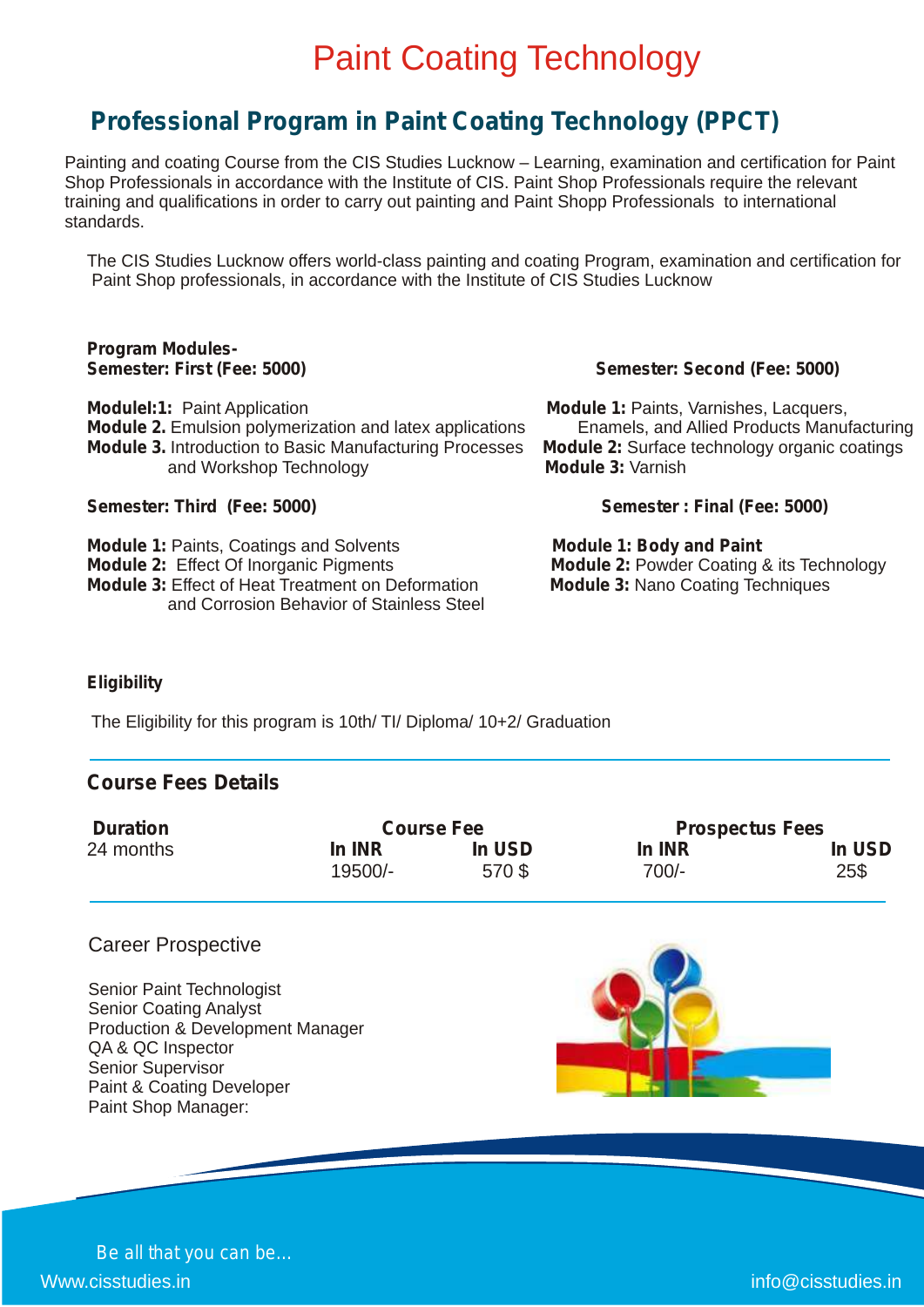### **Certified Industrial Diploma in Paint Application Technology (CPAT)**

Painting and coating Course from the CIS Studies Lucknow – Learning, examination and certification for Paint Shop Professionals in accordance with the Institute of CIS. Paint Shop Professionals require the relevant training and qualifications in order to carry out painting and Paint Shopp Professionals to international standards.

The CIS Studies Lucknow offers world-class painting and coating Program, examination and certification for Paint Shop professionals, in accordance with the Institute of CIS Studies Lucknow

#### **Program Modules-**

**CPAT1.1:-** Professional Communication **CPAT1.2:-** introduction to Paint Technology –I **CPAT1.3:-** Resin Technology I **CPAT1.4:-** Additive and Emulsion **CPAT1.5:-** Architectural Coatings

#### **Semester: Third (Fee: 8500 INR)** Semester: Final (Fee: 8500 INR)

**CPAT3.1 :-** Production and Operations Management **CPAT4.1:-** Coatings Formulation **CPAT3.2 :-** Protective Coating II **CPAT3.3 :-** Quality Management **CPAT3.4 :-** Industrial Coatings **CPAT3.5:-** Automotive Paints and Coatings

#### **Semester: First (Fee: 8500 INR) Semester: Second (Fee: 8500 INR)**

**CPAT2.1:-** Pigments, Solvents and additives **CPAT2.2:**- Resin Technology-II **CPAT2.3:-** Paint Technology-II **CPAT2.4:-** Application Techniques I **CPAT2.5:-** Protective Coatings I

**CPAT4.2:-** Advance Paint Finishing Technology **CPAT4.3:-** Surface Chemistry & Engineering **CPAT4.4:**- Safety, Health and Environment **CPAT4.5:-** Emulsion, Polymerization & Latex Application

#### **Eligibility**

10th/ ITI/ Diploma/ 10+2/ Graduation

### **Course Fees Details**

| <b>Course Fee</b> |           | <b>Prospectus Fees</b> |                           |
|-------------------|-----------|------------------------|---------------------------|
| <b>In INR</b>     | In USD    | In INR                 | In USD<br>25 <sub>3</sub> |
|                   | $32000/-$ | 960\$                  | 700/-                     |

### **Career Prospective**

Senior Paint Technologist Senior Coating Analyst Production & Development Manager QA & QC Inspector Senior Supervisor Paint & Coating Developer Paint Shop Manager:



*Be all that you can be…* Www.cisstudies.in info@cisstudies.in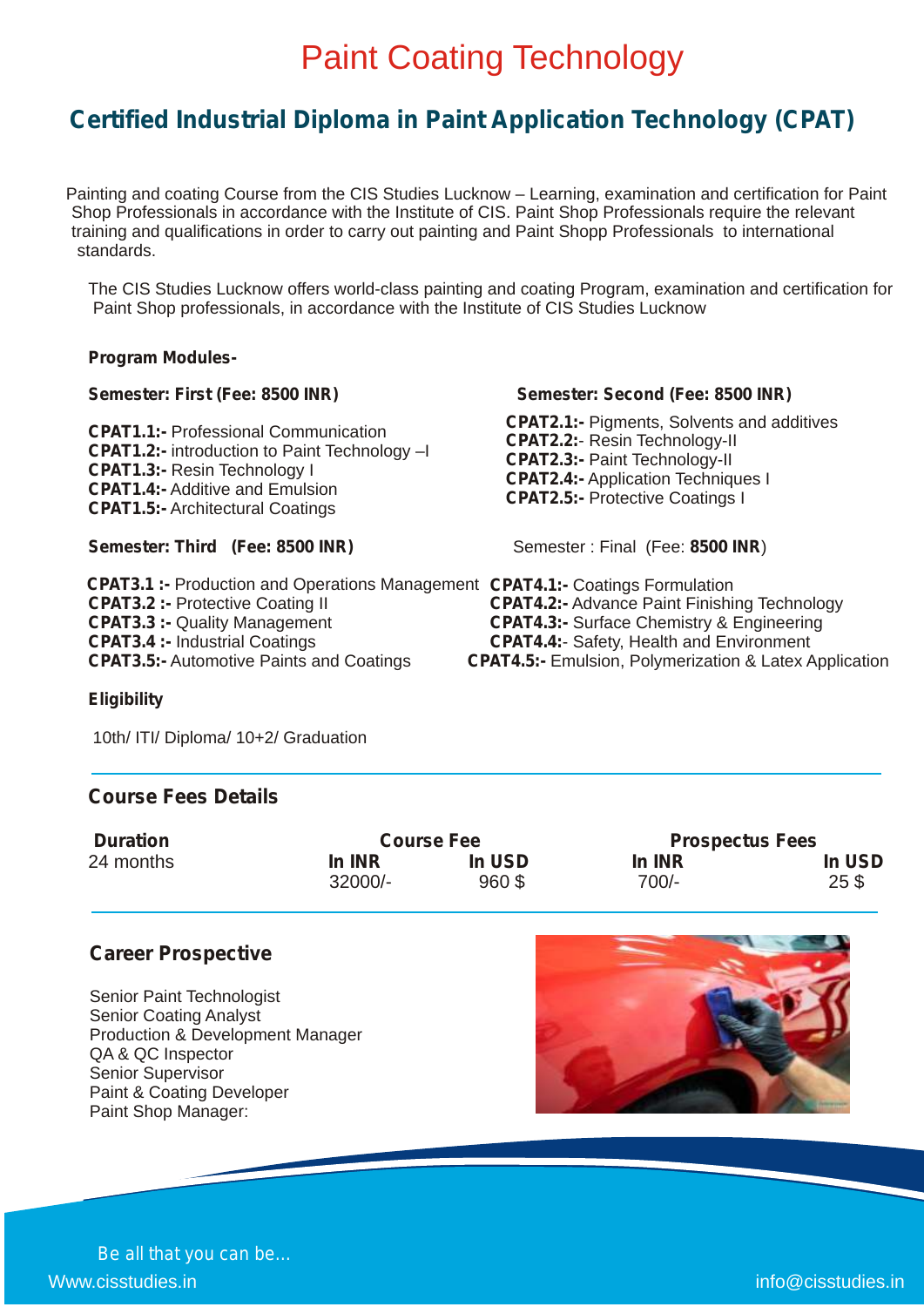### Chemical Science

### **Diploma Program in Chemical Engineering (DPCE)**

 Chemical engineers use chemistry, biology, physics and math in a integrated engineering mode in order to manufacture materials and products to modern society. They are involved with the full scale of processes, from the laboratory bench to the pilot plant and eventually to the manufacturing facility. The academic training of chemical engineers provides a strong background for a variety of areas, including.

#### **Program Modules-**

**Module I:** Introduction to Chemical Engineering

**Module II:** Fundamentals of Chemistry

**Module III:** General Chemistry

**Module IV:** Chemical Engineering Thermodynamics

**Module V:** Organic Chemistry of Chemical Engineering

**Module VI:** Material Properties of Plastics

### **Eligibility**

The eligibility for the Diploma program is 10th/ITI/Diploma holder/Working Professional in any discipline.

### **Course Fees Details**

| <b>Duration</b> | <b>Course Fee</b> |          | <b>Prospectus Fees</b> |        |
|-----------------|-------------------|----------|------------------------|--------|
| 12 months       | In INR            | In USD   | In INR                 | In USD |
|                 | $10000/-$         | $300$ \$ | 700/-                  | 25S    |

### **Career Prospective:**

involved in the research, development and implementation of chemical processes

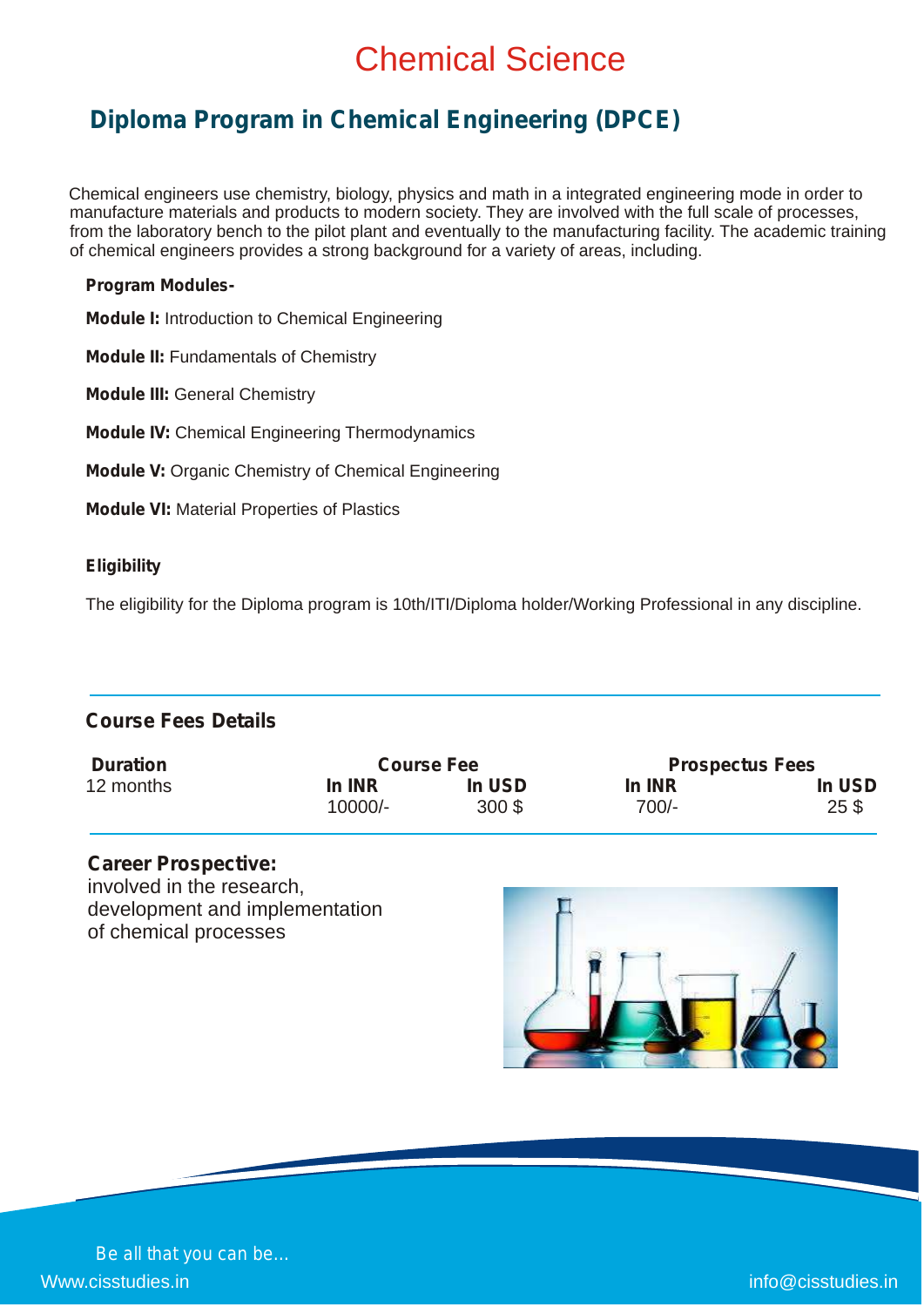### Chemical Science

### **PG Diploma Program in Chemical Engineering (PGPCE)**

A Chemical engineer may choose to work in a variety of industries which include chemicals, pharmaceuticals, food, energy, and environmental control. A chemical engineering degree also serves as a good preparation for law, business, or medical school.

#### **Program Modules-**

**Module I:** Introduction to Chemical Engineering

**Module II:** Fundamentals of Chemistry

**Module III:** General Chemistry

**Module IV:** Chemical Engineering Thermodynamics

**Module V:** Organic Chemistry of Chemical Engineering

**Module VI:** Material Properties of Plastics

**Module VII:** Techniques of Process Stimulation

**Module VIII:** Physical Chemistry of Chemical Engineering

#### **Eligibility:**

The eligibility for the PG program is Graduation in any Science discipline.

### **Course Fees Details**

| <b>Duration</b> | <b>Course Fee</b> |        | <b>Prospectus Fees</b> |                 |
|-----------------|-------------------|--------|------------------------|-----------------|
| 12 months       | In INR            | In USD | In INR                 | In USD          |
|                 | 12000/-           | 360 \$ | $700/-$                | 25 <sup>3</sup> |

### **Career Prospective:**

involved in the research, development and implementation of chemical processes Chemical Engineer Lab Chemist

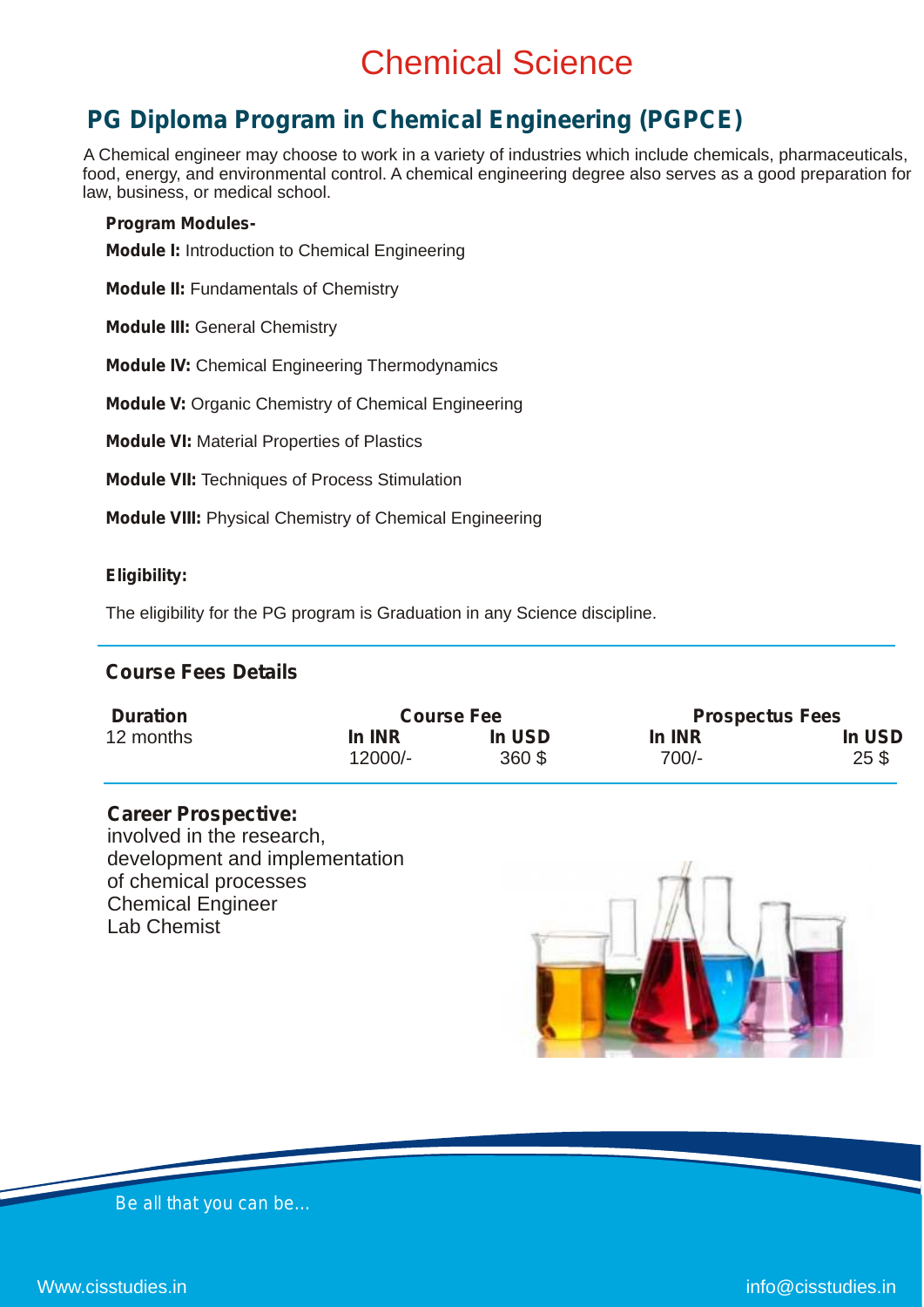### Quality Control Management

### **Diploma Program in Quality Control (DPQC)**

One way to ensure a quality product is to build quality into the process. Consider Steinway & Sons, the premi maker of pianos used in concert halls all over the world The tools in each of these categories provide different types of information for use in analyzing quality. Descriptive statistics are used to describe certain quality characteristics, such as the central tendency and variability of observed data.

### **Program Modules-**

**ModuleI: Basics of Quality**

**ModuleII: Statistical Quality Control**

**ModuleIII: Fundamentals of Quality Control and Improvement**

**ModuleIV: Quality management in mechanical**

**ModuleV: Quality Management Systems**

**ModuleVI: Contemporary Quality Concepts**

### **Eligibility:**

The eligibility for the Diploma program is ITI / Diploma holder and Working Professional in any discipline.

### **Course Fees Details**

| <b>Duration</b> | <b>Course Fee</b> |          | <b>Prospectus Fees</b> |                 |
|-----------------|-------------------|----------|------------------------|-----------------|
| 12 months       | In INR            | In USD   | In INR                 | In USD          |
|                 | $10000/-$         | $300$ \$ | $700/-$                | 25 <sup>3</sup> |

### **Career Prospective:**

Quality assurance manager Production & Development Manager QA & QC Inspector Senior Supervisor Quality Engineer

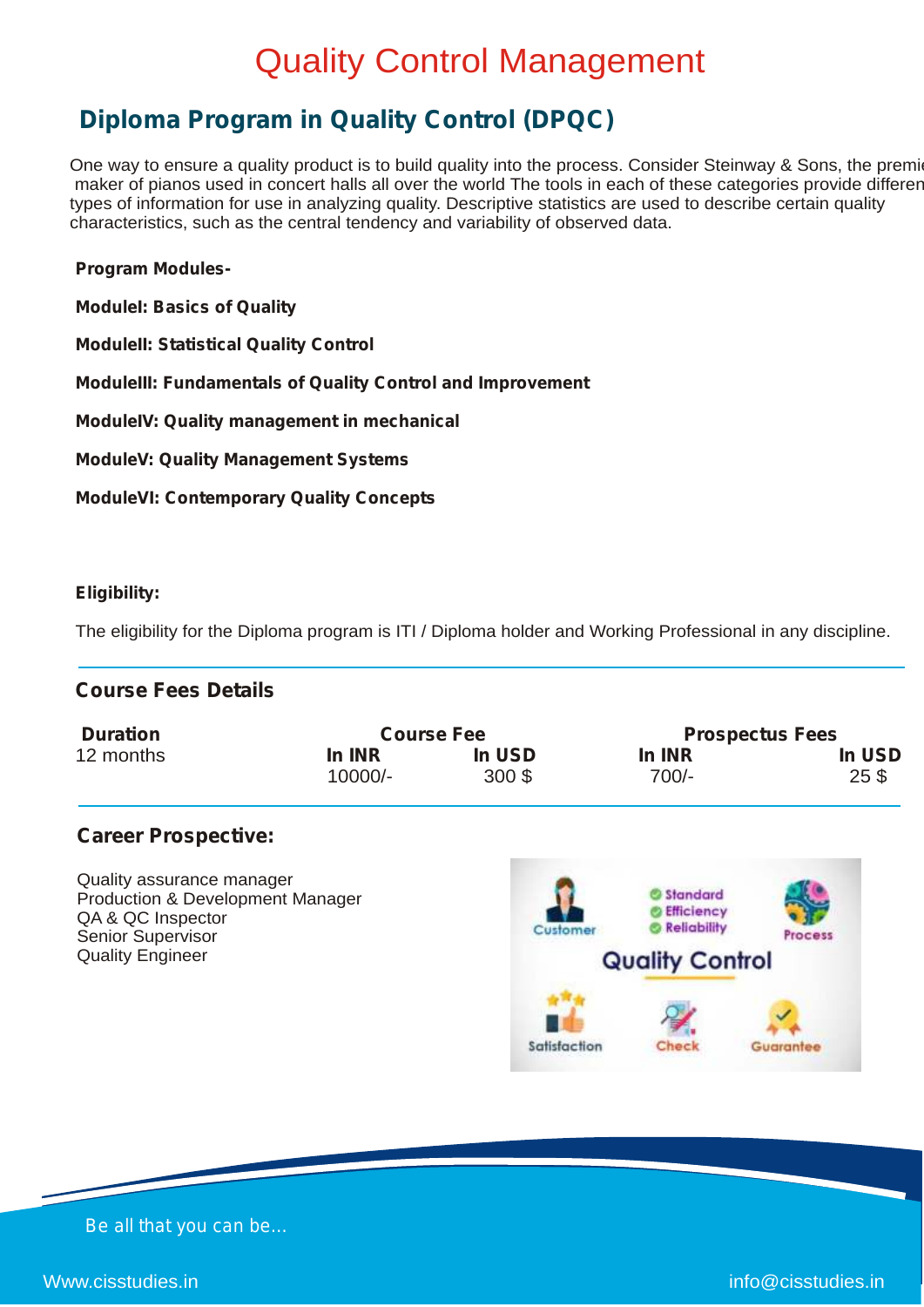### Quality Control Management

### **PG Diploma Program in Quality Control (PGQC)**

One way to ensure a quality product is to build quality into the process. Consider Steinway & Sons, the premier maker of pianos used in concert halls all over the world The tools in each of these categories provide different types of information for use in analyzing quality. Descriptive statistics are used to describe certain quality characteristics, such as the central tendency and variability of observed data.

#### **Program Modules-**

**Module I:** Basics of Quality

**Module II:** Statistical Quality Control

**Module III:** Fundamentals of Quality Control and Improvement

**Module IV:** Quality management in mechanical

**Module V:** Quality Management Systems

**Module VI:** Contemporary Quality Concepts

**Module VII:** Total Quality Management

**Module VIII:** Risk assessment and management

#### **Eligibility**

The eligibility for the PG program is Graduation in any discipline.

### **Course Fees Details**

| <b>Duration</b> | <b>Course Fee</b> |        | <b>Prospectus Fees</b> |        |
|-----------------|-------------------|--------|------------------------|--------|
| 12 months       | In INR            | In USD | In INR                 | In USD |
|                 | 12000/-           | 360 \$ | 700/-                  | 25\$   |

#### **Career Prospective:**

Quality assurance manager Production & Development Manager QA & QC Inspector Senior Supervisor Quality Engineer

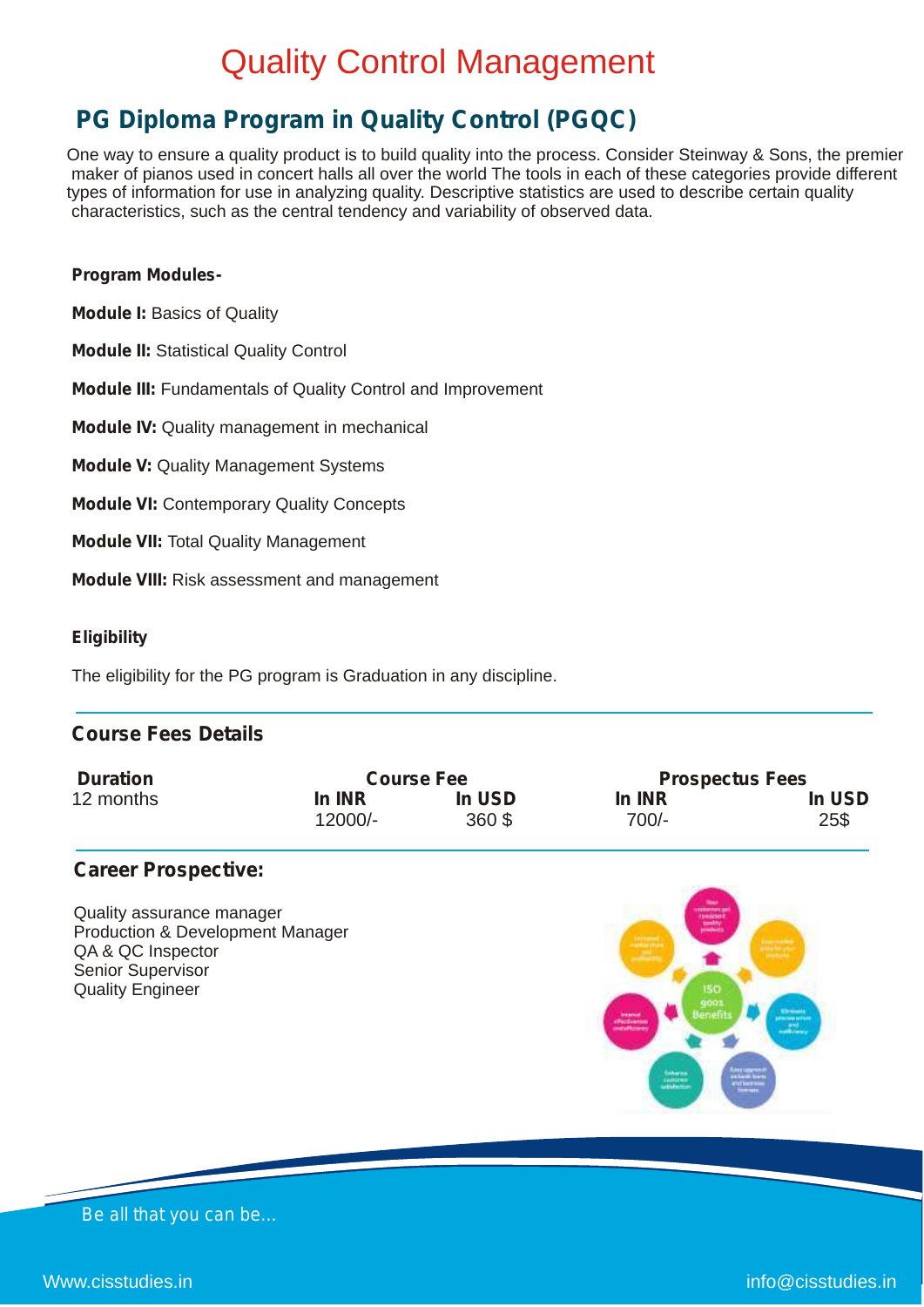### Material Management

### **Diploma Program in Material Management (DPMM)**

Material Management plays vital role in logistics and deals with scientific study of planning, organizing and control of flow of material from initial stage to final output. This is a specialized course designed for under standing need of material management in any organization for proper functioning. This degree program helps the students to understand the production activity in an integrated way and manage the flow of material and services.

#### **Program Modules-**

**Module I:** Operations Management

**Module II:** Inventory Management

**Module III:** Material & Store Management

**Module IV:** Legal Aspects of Supply Chain Management

**Module V:** Enterprise Resource Planning

**Module VI:** Just-in Time and Lean

#### **Eligibility**

The eligibility for the Diploma program is ITI/Diploma holder/Working Professional in any discipline.

### **Course Fees Details**

| <b>Duration</b> | <b>Course Fee</b> |        | <b>Prospectus Fees</b> |        |
|-----------------|-------------------|--------|------------------------|--------|
| 12 months       | In INR            | In USD | In INR                 | In USD |
|                 | 10000/-           | 300S   | $700/-$                | 25\$   |

### **Career Prospective:**

Store Manager Store In-charge Manager Senior Supervisor

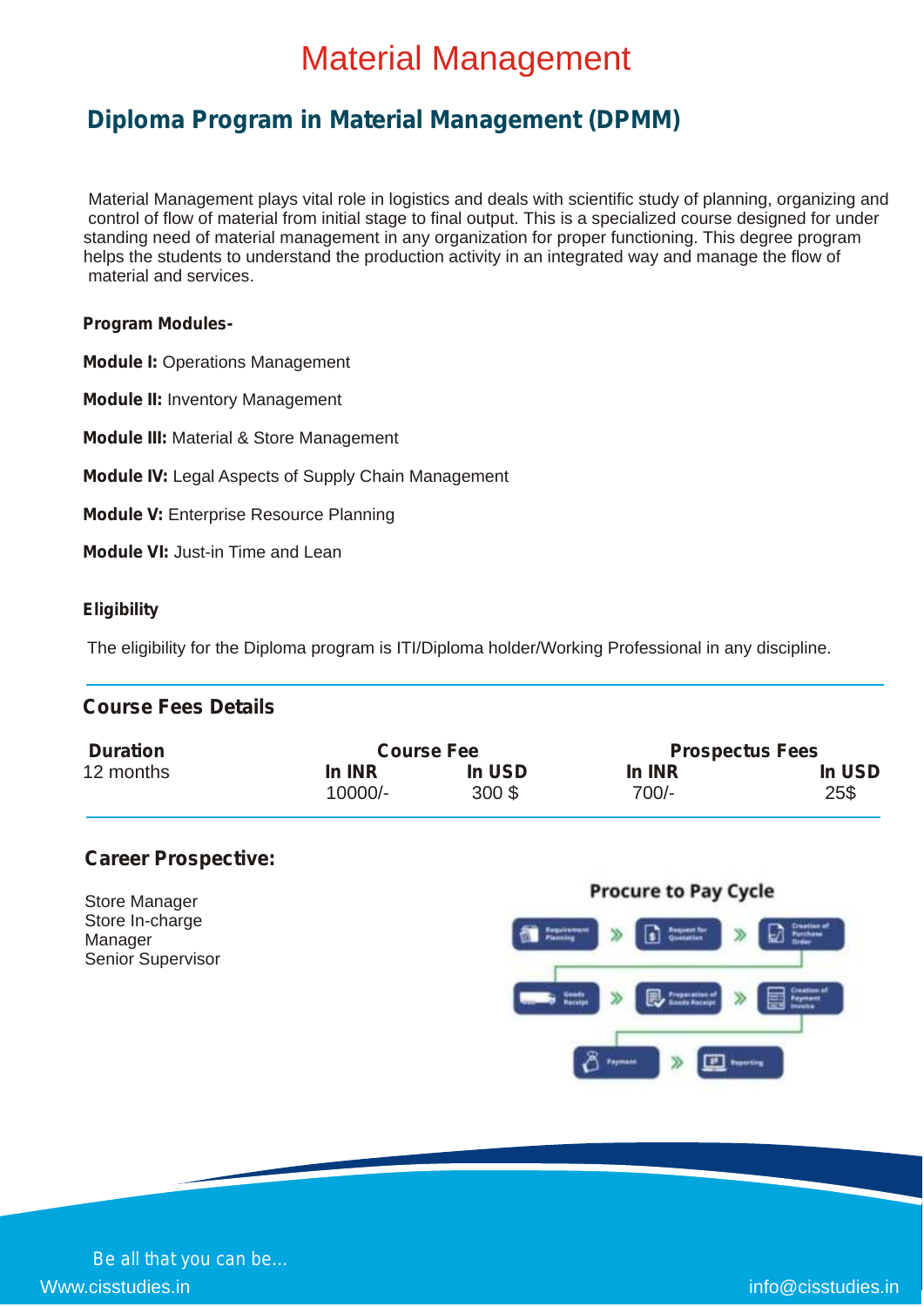### Material Management

### **PG Diploma Program in Material Management (PGMM)**

Material Management plays vital role in logistics and deals with scientific study of planning, organizing and control of flow of material from initial stage to final output. This is a specialized course designed for under standing need of material management in any organization for proper functioning. This degree program helps the students to understand the production activity in an integrated way and manage the flow of material and services.

#### **Program Modules-**

**Module I:** Operations Management

**Module II:** Inventory Management

**Module III:** Material & Store Management

**Module IV:** Supply Chain Management

**Module V:** Concepts in Enterprise Resource Planning

**Module VI:** Just-in Time Manufacturing

**Module VII:** Purchasing Management

**Module VIII:** Introduction to E-Business Management & Strategy

#### **Eligibility**

The Eligibility for the PG program is Graduation in any discipline.

### **Course Fees Details**

| <b>Duration</b> | <b>Course Fee</b> |        | <b>Prospectus Fees</b> |        |
|-----------------|-------------------|--------|------------------------|--------|
| 12 months       | In INR            | In USD | In INR                 | In USD |
|                 | 12000/-           | 360 \$ | $700/-$                | 25\$   |

#### **Career Prospective:**

| <b>Senior Supervisor</b> |
|--------------------------|
|                          |



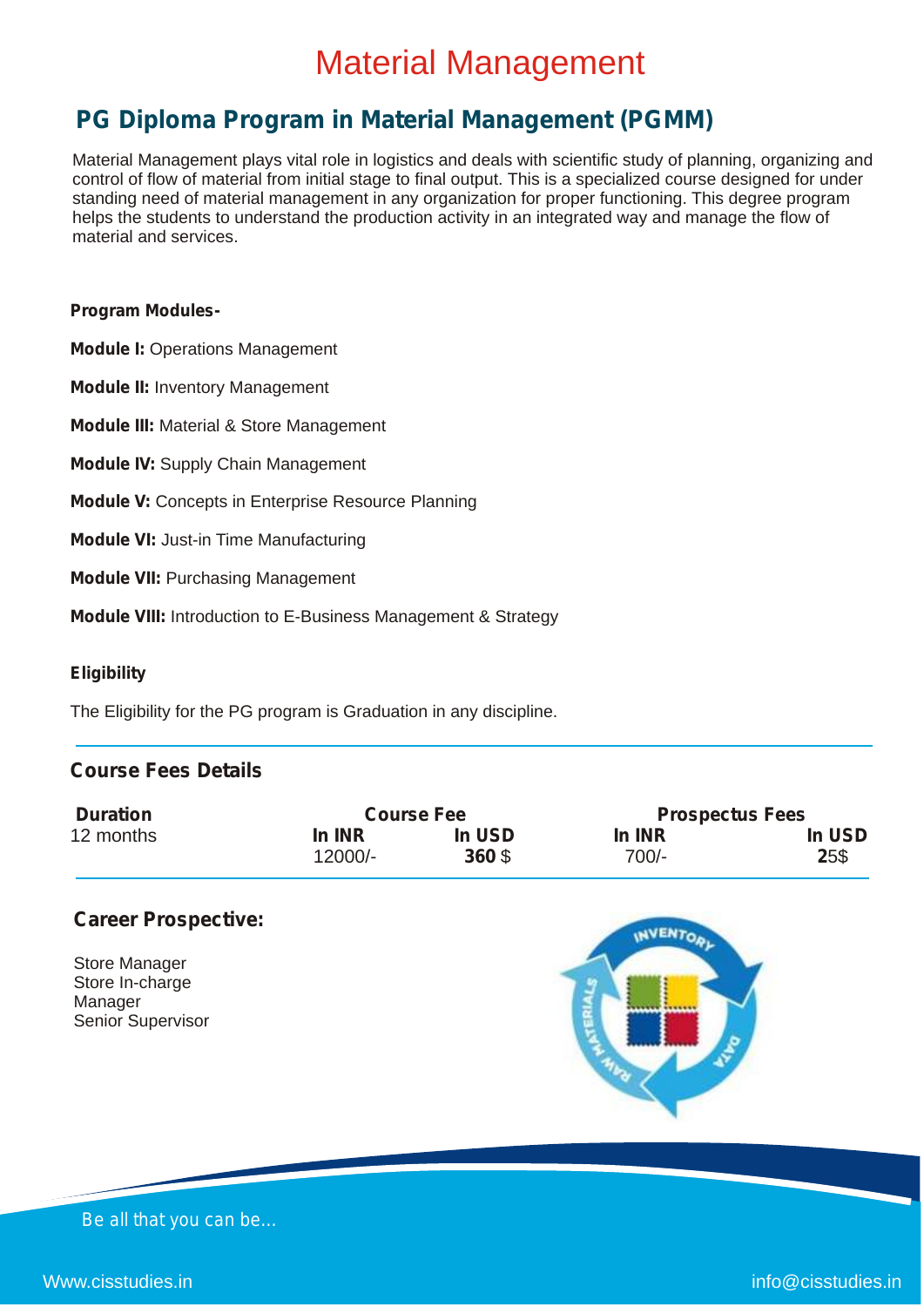### Mechanical Engineering

### **Diploma Program in Mechanical Engineering (DPME)**

Mechanical engineering is a discipline of engineering that applies the principles of engineering, physics and materials science for analysis, design, manufacturing, and maintenance of mechanical systems. It is the branch of engineering that involves the production and usage of heat and mechanical power for the design, production and operation of machines and tools.

#### **Program Modules-**

**Module I:** Design and Manufacture

**Module II:** Engineering Fluid Mechanics

**Module III:** Heat Transfer

**Module IV: Energy Conversion System** 

**Module V:** Mechatronics

**Module VI:** Manufacturing Process

#### **Eligibility**

.

The Eligibility for the Diploma program is 10th/ITI/Diploma holder/Working Professional in any discipline

### **Course Fees Details**

| <b>Duration</b> | <b>Course Fee</b> |          | <b>Prospectus Fees</b> |                 |
|-----------------|-------------------|----------|------------------------|-----------------|
| 12 months       | In INR            | In USD   | In INR                 | In USD          |
|                 | 10000/-           | $300$ \$ | 700/-                  | 25 <sub>3</sub> |

### **Career Prospective:**

Senior engineer **Technician** Mechanic Supervisor



*Be all that you can be…*

Www.cisstudies.in info@cisstudies.in info@cisstudies.in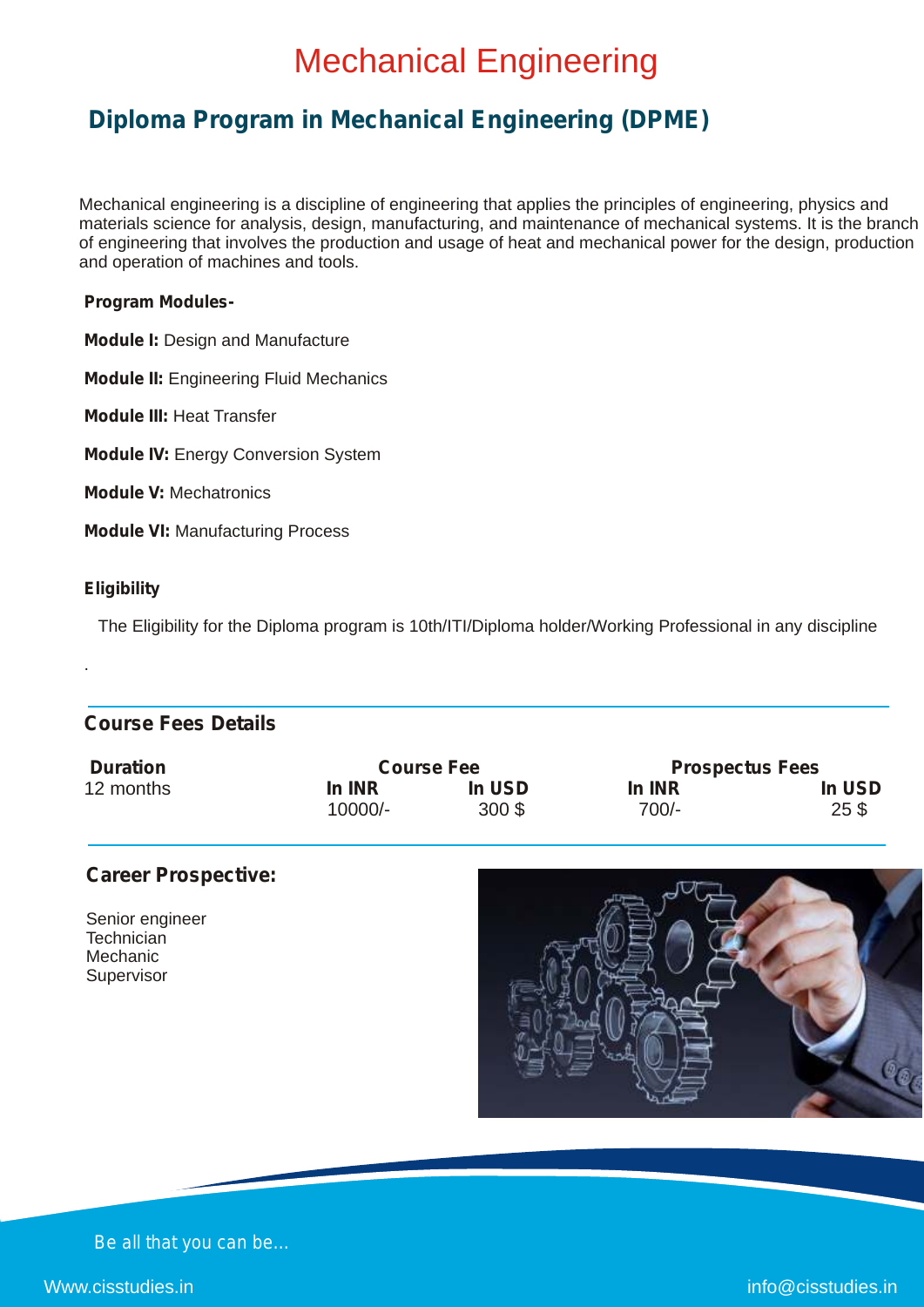### Mechanical Engineering

### **PG Diploma Program in Mechanical Engineering (PGME)**

Mechanical engineering is a discipline of engineering that applies the principles of engineering, physics and materials science for analysis, design, manufacturing, and maintenance of mechanical systems. It is the branch of engineering that involves the production and usage of heat and mechanical power for the design, production, and operation of machines and tools.

#### **Program Modules-**

**Module I:** Design and Manufacture

**Module II:** Engineering Fluid Mechanics

**Module III:** Heat Transfer

**Module IV:** Energy Conversion Systems

**Module V:** Mechatronics

**Module VI:** Manufacturing Process

**Module VII:** Applied Electricity

**Module VIII:** Strength Materials

**Eligibility**

The Eligibility for the PG program is Graduation in any discipline.

### **Course Fees Details**

| <b>Duration</b> | <b>Course Fee</b> |        | <b>Prospectus Fees</b> |        |
|-----------------|-------------------|--------|------------------------|--------|
| 12 months       | In INR            | In USD | In INR                 | In USD |
|                 | $12000/-$         | 275\$  | 700/-                  | 10\$   |

### **Career Prospective:**

Senior engineer **Technician** Mechanic Supervisor

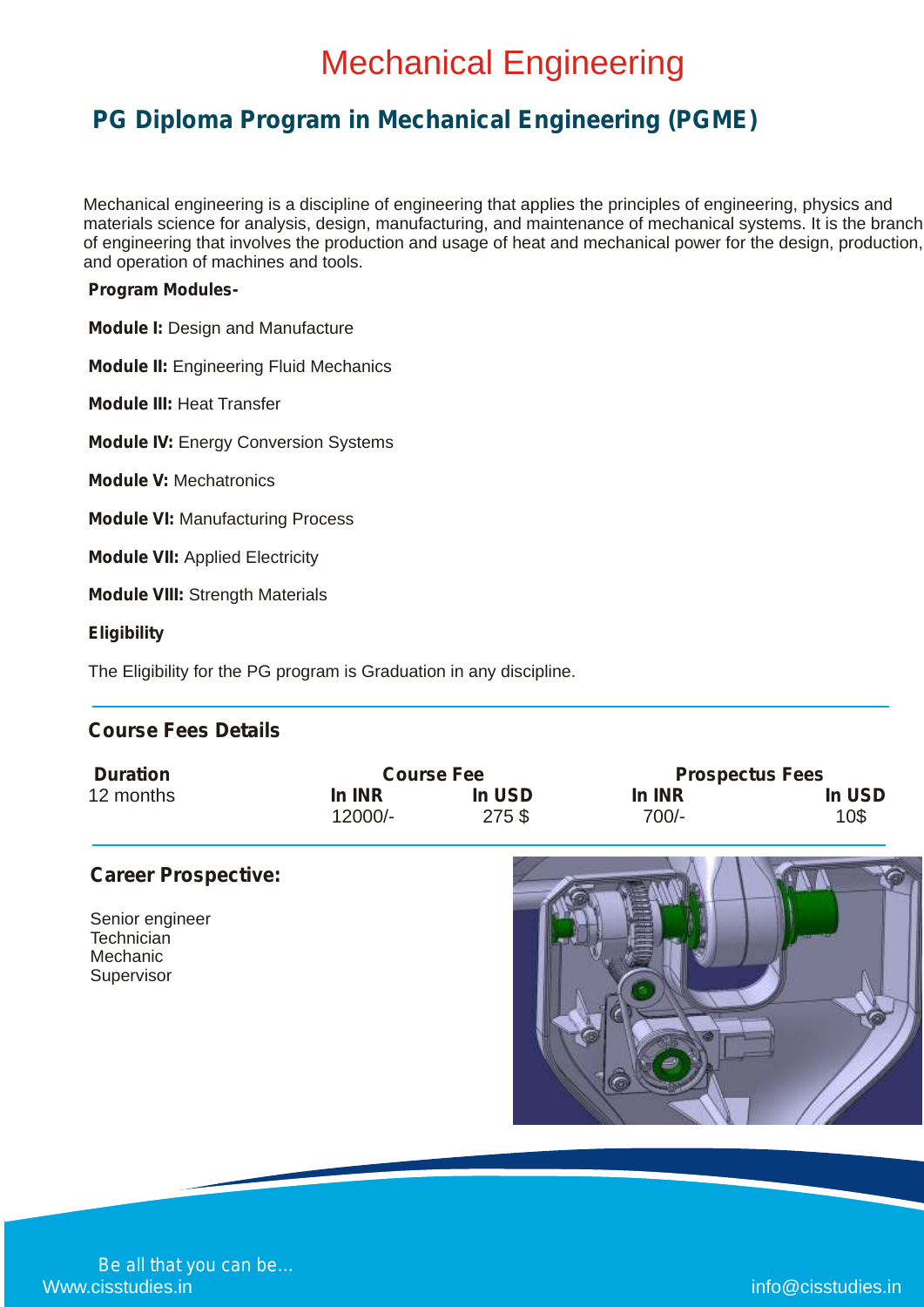### Mechanical Engineering

### **Diploma Program in Mechanical Engineering (DPME) - 2 Years**

Mechanical engineering is a discipline of engineering that applies the principles of engineering, physics and materials science for analysis, design, manufacturing, and maintenance of mechanical systems. It is the branch of engineering that involves the production and usage of heat and mechanical power for the design, production, and operation of machines and tools.

#### **Program Modules-**

| <b>Semester: First - Fee: 5000 INR</b><br><b>Module I: Design and Manufacture</b> | Semester: Third - Fee: 5000 INR<br><b>Module IV: Manufacturing process</b>     |
|-----------------------------------------------------------------------------------|--------------------------------------------------------------------------------|
| <b>Module II:</b> Engineering Fluid Mechanics                                     | <b>Module V: Applied Electricity</b>                                           |
| <b>Module III: Heat Transfer</b>                                                  | <b>Module VI: Strength of Materials</b>                                        |
| <b>Semester: Second - Fee: 5000 INR</b>                                           |                                                                                |
| <b>Module IV: Energy Conversion Systems</b>                                       | Semester: Final-Fee: 5000 INR<br><b>Module IV:</b> CAD / CAM & CNC Programming |
| <b>Module V: Mechatronics</b>                                                     | <b>Module V:</b> Applied Dynamics for Technicians                              |
| <b>Module VI: Thermodynamics</b>                                                  | <b>Module VI: Hydraulics &amp; Pneumatics</b>                                  |

### **Eligibility**

The Eligibility for the PG program is Graduation in any discipline.

### **Course Fees Details**

| <b>Duration</b> | <b>Course Fee</b> |        | <b>Prospectus Fees</b> |                    |
|-----------------|-------------------|--------|------------------------|--------------------|
| 24 months       | In INR            | In USD | In INR                 | In USD             |
|                 | 19000/-           | 570 \$ | $500/-$                | $25$ $\frac{6}{3}$ |

### **Career Prospective:**

Senior engineer **Technician** Mechanic Supervisor

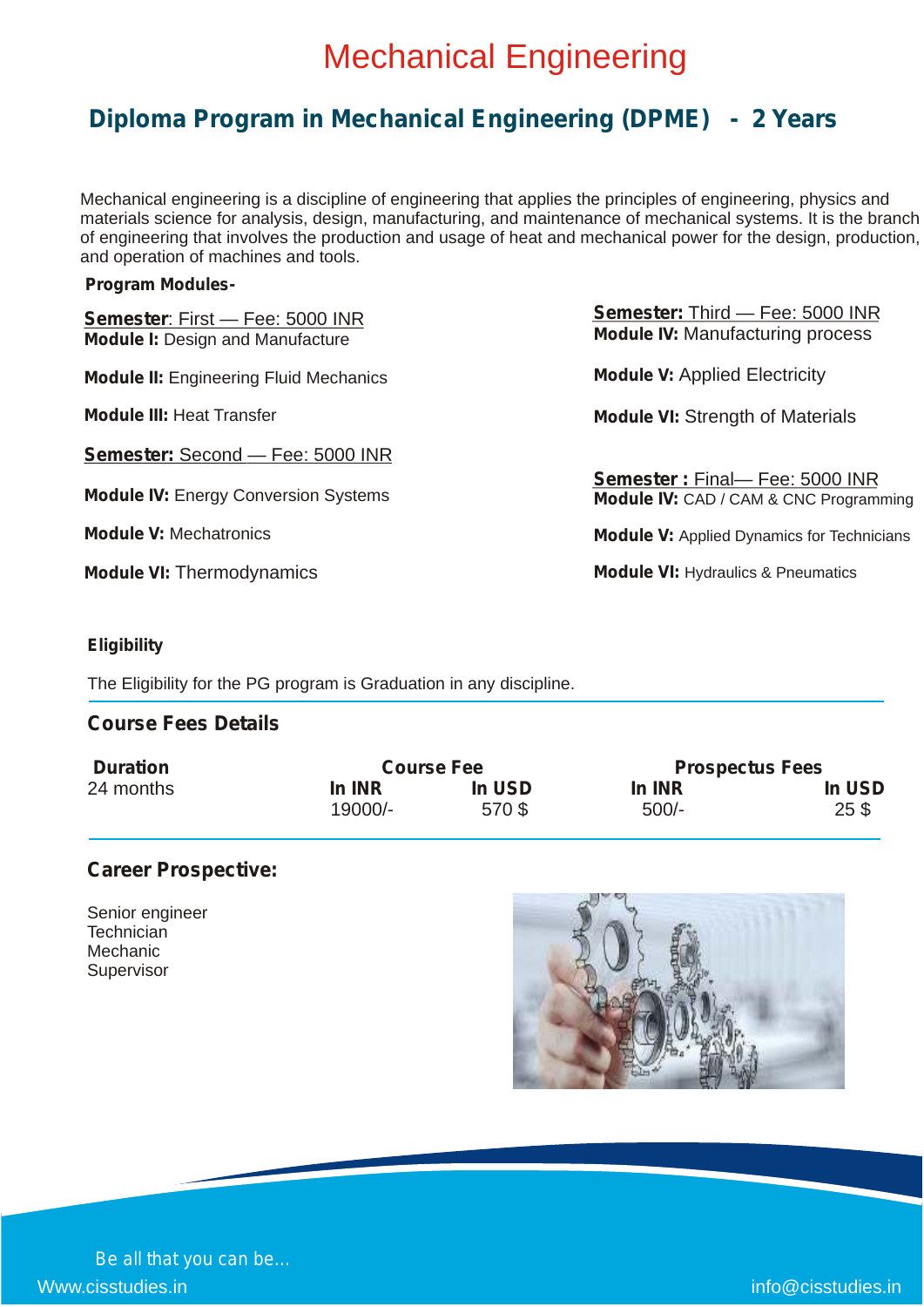### Petrochemical Refining

### **Diploma Program in Petrochemical and Refining (DPPCR)**

Petrochemicals are chemical products derived from petroleum. Some chemical compounds made from petroleum are also obtained from other fossil fuels, such as coal or natural gas, or renewable sources such as corn or sugar cane.

#### **Program Modules-**

**Module I:** Refinery and Petrochemical Processing

**Module II:** Process Safety and Operations Integrity

**Module III:** Process and Energy Integration

**Module IV:** Fundamentals of Petroleum and Petrochemical Engineering

**Module V: Process Systems Design** 

**Module VI:** Oil and gas production

#### **Eligibility**

This eligibility for the Diploma program is ITI / Diploma holde r/ Working Professional in any discipline.

### **Course Fees Details**

| <b>Duration</b> | <b>Course Fee</b> |               | <b>Prospectus Fees</b> |        |
|-----------------|-------------------|---------------|------------------------|--------|
| 12 months       | In INR            | <b>In USD</b> | In INR                 | In USD |
|                 | 10000/-           | $300$ \$      | 700/-                  | 25S    |

### **Career Prospective:**

petrochemical engineers **Technicians** Production Engineer QA & QC Inspector Senior Supervisor

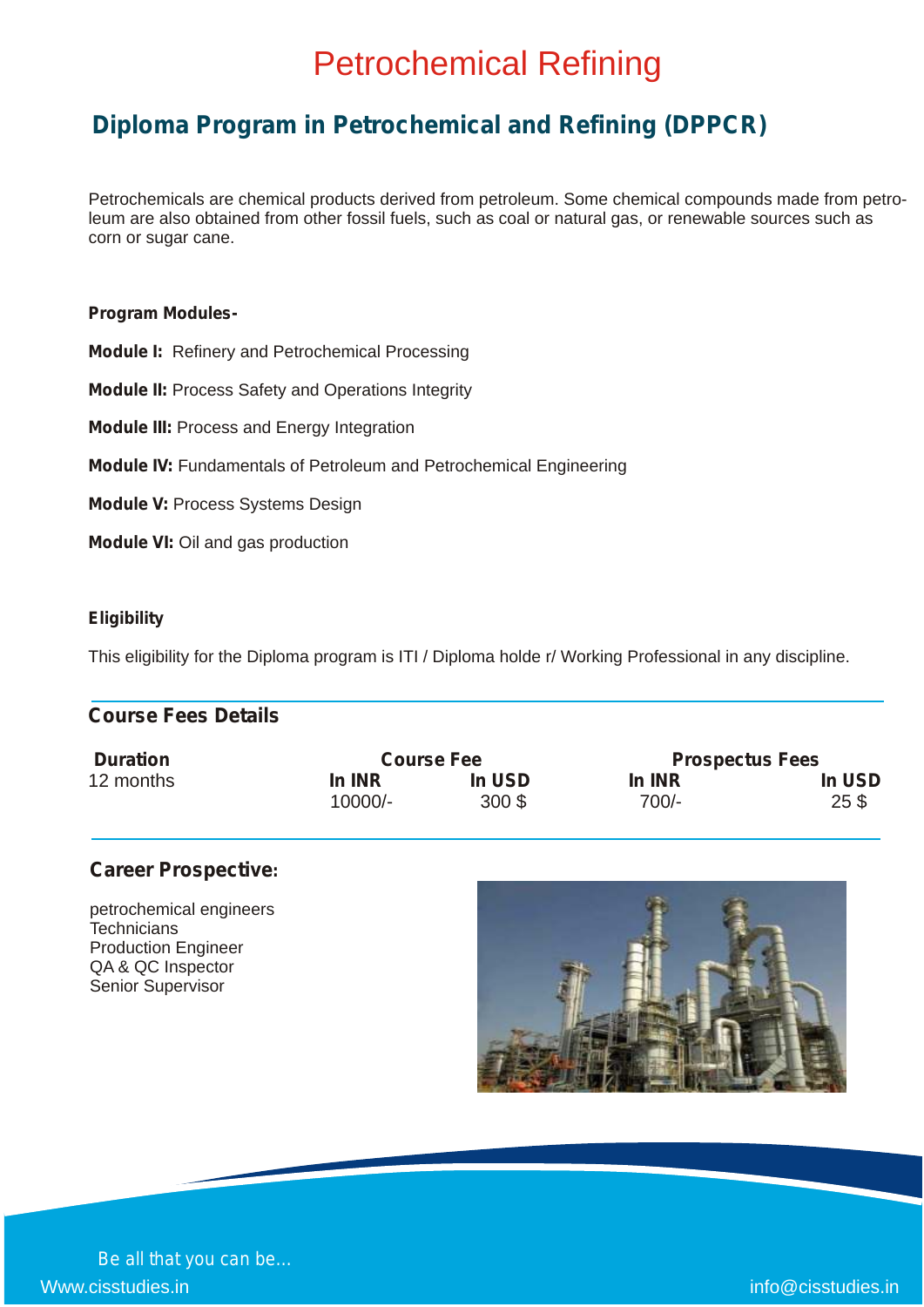### Petrochemical Refining

### **PG Program in Petrochemical and Refining (PGPCR)**

Petrochemicals are chemical products derived from petroleum. Some chemical compounds made from petroleum are also obtained from other fossil fuels, such as coal or natural gas, or renewable sources such as corn or sugar cane.

#### **Program Modules-**

**Module I:** Refinery and Petrochemical Processing

**Module II:** Process Safety and Operations Integrity

**Module III:** Process and Energy Integration

**Module IV:** Fundamentals of Petroleum and Petrochemical Engineering

**Module V :** Process Systems Design

**Module VI:** Oil and gas production

**Module VII:** Petroleum Refining System

**Module VIII:** Petroleum Refinery Characterization

#### **Eligibility**

The eligibility for the PG program is Science Graduate

### **Course Fees Details**

| <b>Duration</b> | <b>Course Fee</b> |        | <b>Prospectus Fees</b> |        |
|-----------------|-------------------|--------|------------------------|--------|
| 12 months       | In INR            | In USD | In INR                 | In USD |
|                 | 12000/-           | 360\$  | $700/-$                | 25\$   |

### **Career Prospective:**

petrochemical engineers **Technicians** Production Engineer QA & QC Inspector Senior Supervisor

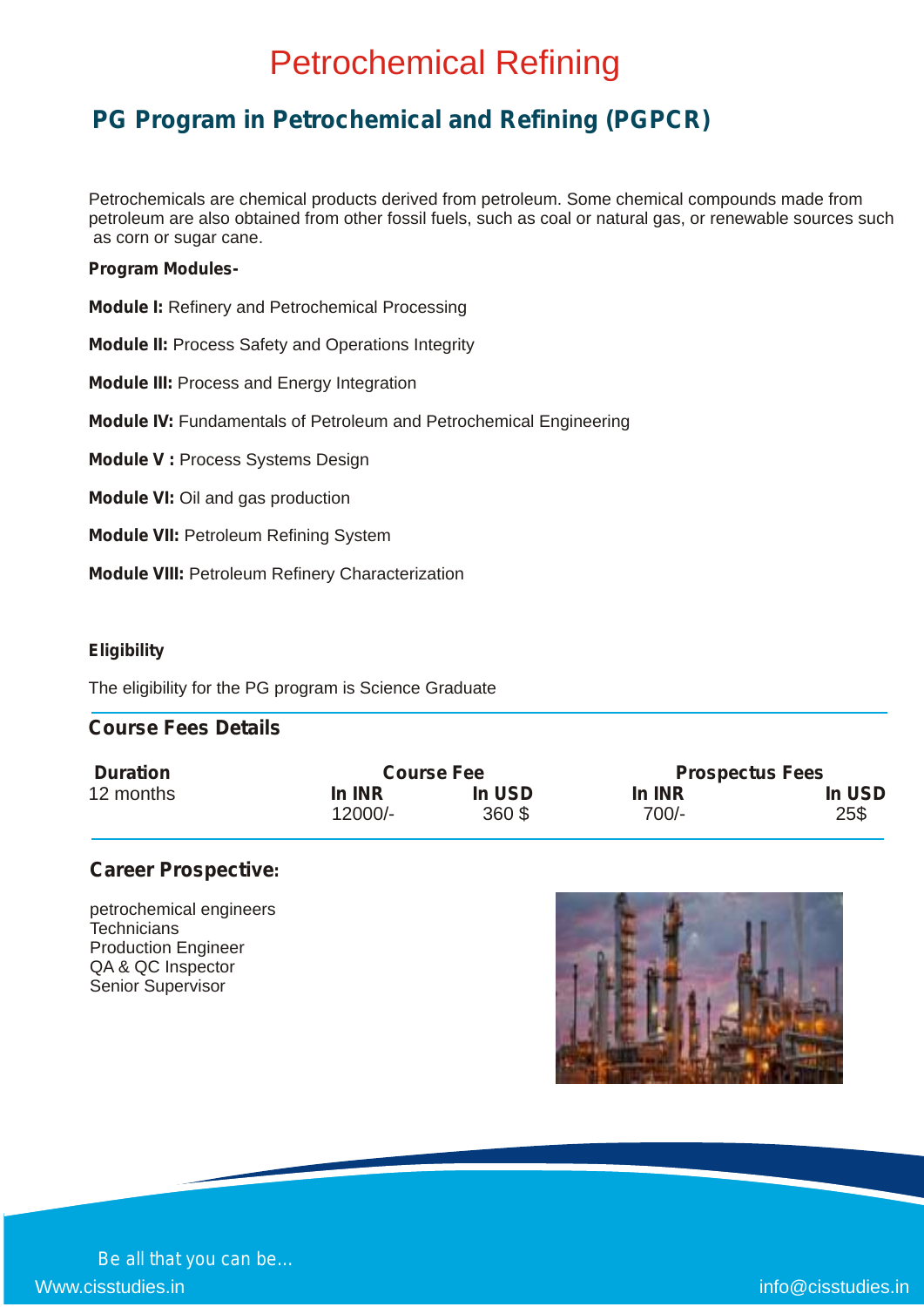### Fire Safety

### **Diploma Program in Fire and Safety (DPFS)**

Fire Protection and Safety gives knowledge to students will about industrial safety standards, risk analysis, fire protection systems, factors that influence fire and hazard management. This course includes screen handling methodologies to verify that regulations are held fast and proper safety procedures are followed The best career opportunities in this field is guaranteed as practically in each major industry there is a need to verify both the product and the workplace meeting safety criteria set by the administration

**Program Modules-**

**Module I: Fire Sciences**

**Module II:Fire Protection System**

**Module III:Fire Dynamics, Applications and Fundamental**

**Module IV:Fluid Mechanics and Fire Hydraulics**

**Module V:Fire Detection and Alarm Systems**

**Module V:Industrial Hygiene and Occupational Health**

#### **Eligibility**

The eligibility for the Diploma program is ITI/Diploma holder/Working Professional

|  | <b>Course Fees Details</b> |  |
|--|----------------------------|--|
|--|----------------------------|--|

| <b>Duration</b> | <b>Course Fee</b> |        | <b>Prospectus Fees</b> |                 |
|-----------------|-------------------|--------|------------------------|-----------------|
| 12 months       | In INR            | In USD | In INR                 | In USD          |
|                 | 10000/-           | 300S   | 700/-                  | 25 <sub>3</sub> |

### **Career Prospective:**

Fire Man Safety In-charge Fire Supervisors Senior Supervisor Paint & Coating Developer Paint Shop Manager:

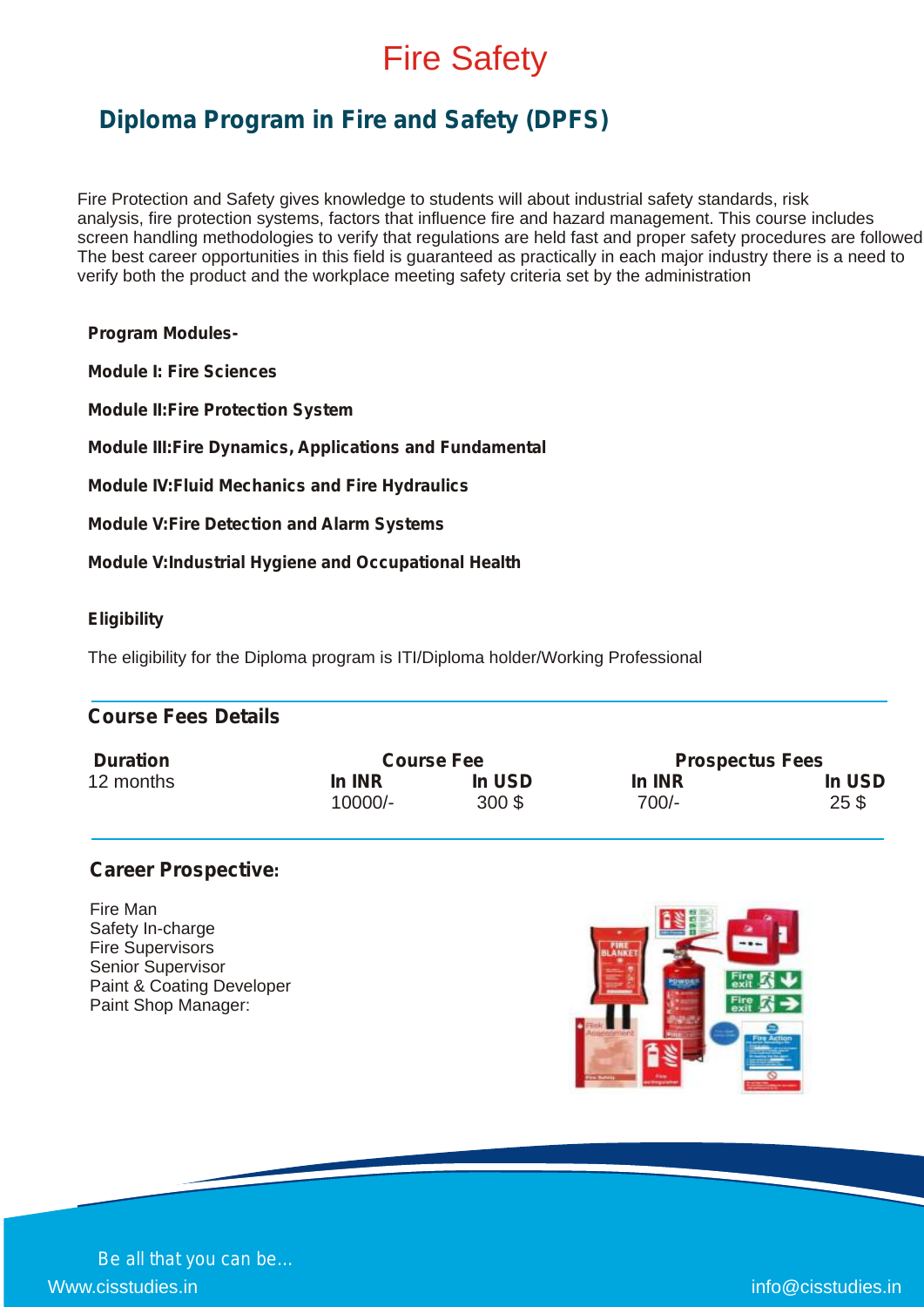### Fire Safety

### **PG Program in Fire and Safety (PGFS)**

Fire Protection and Safety gives knowledge to students will about industrial safety, risk analysis, fire protection systems, factors that influence fire and hazard management. This course includes screen handling methodologies to verify that regulations are held fast and proper safety procedures are followed. The best career opportunities in this field is guaranteed as practically in each major industry there is a need to verify both the product and the workplace meeting safety criteria set by the administration

#### **Program Modules-**

**Module I:** Fire Sciences

**Module II:** Fire Protection System

**Module III:** Fire Dynamics, Applications and Fundamental

**Module IV:** Fluid Mechanics and Fire Hydraulics

**Module V:** Fire Detection and Alarm Systems

**Module VI:** Industrial Hygiene and Occupational Health

**Module VII:** Firetech & design

**Module VIII:** Fire Control Technology

#### **Eligibility**

The eligibility for PG program is Graduate any discipline

### **Course Fees Details**

| <b>Duration</b> | <b>Course Fee</b> |        | <b>Prospectus Fees</b> |        |
|-----------------|-------------------|--------|------------------------|--------|
| 12 months       | In INR            | In USD | In INR                 | In USD |
|                 | 12000/-           | 360 \$ | 700/-                  | 25S    |

### **Career Prospective:**

Fire Man Safety In-charge Fire Supervisors Senior Supervisor Paint & Coating Developer Paint Shop Manager:

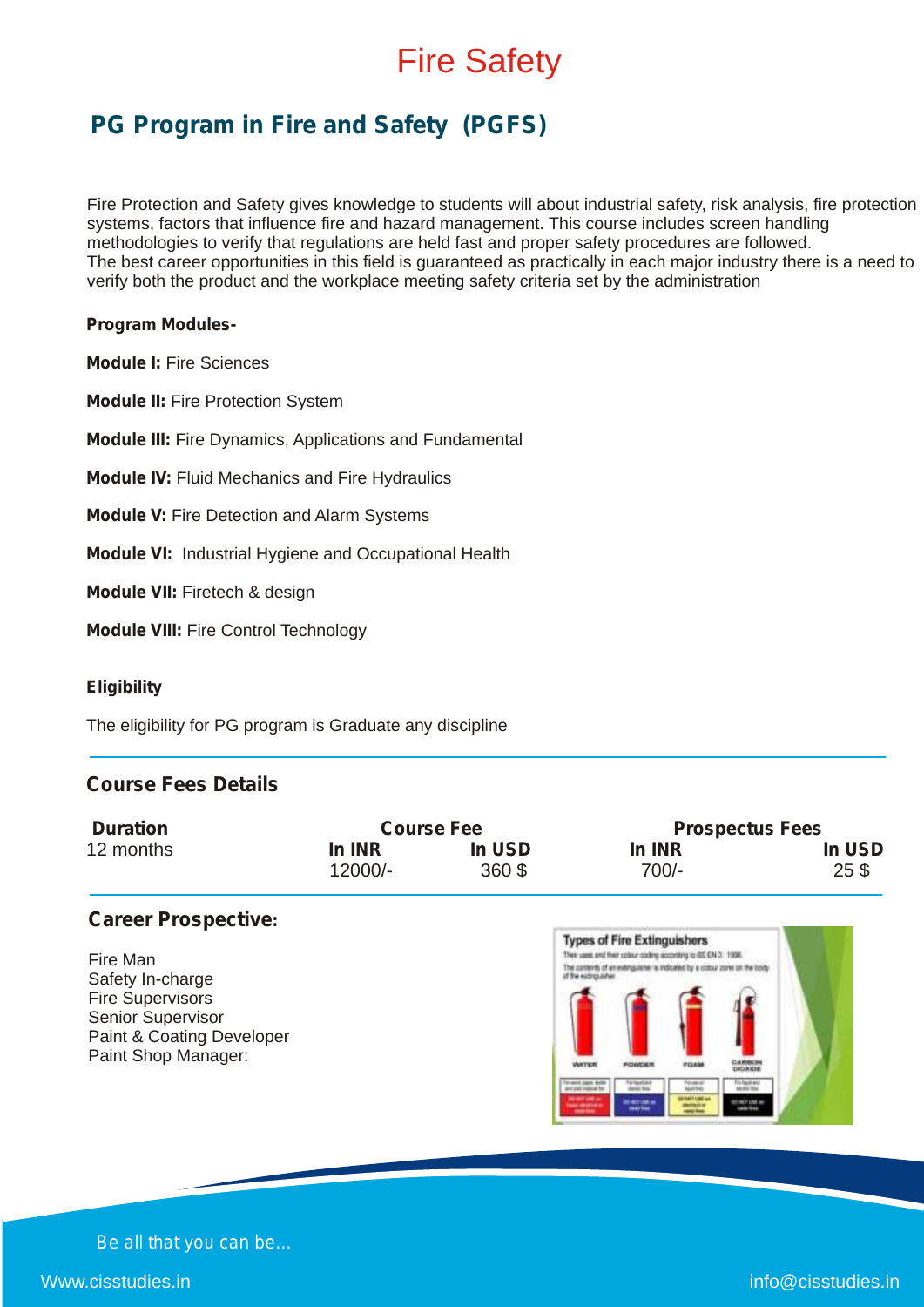### **Cheminformatic**

### **Diploma Program in Cheminformatic (DPCI)**

The objective of the Program in Cheminformatic: Distance Learning program is to provide an intensive and up-to- date learning in the emerging area of Chemical sciences. The program provides a basic to advance level of expertise in Cheminformatic and its usage in the industry.

#### **Program Modules-**

**Module I:** Fundamentals of Cheminformatic

**Module II:** Medicinal Chemistry

**Module III:** Modern Combinatorial Chemistry

**Module IV:** Chemical Database Design and Their Management

**Module V:** Chemical Information Sources

**Module VI :**Introduction to Computational Chemistry

**Module VII :**Data Sequencing Mining

**Module VIII :**Drug Design and Discovery

#### **Eligibility**

The Eligibility for this program is Minimum 10th / 10+2/ Diploma/ Graduation in Science Stream

### **Course Fees Details**

| <b>Duration</b> | <b>Course Fee</b> |          | <b>Prospectus Fees</b> |                 |
|-----------------|-------------------|----------|------------------------|-----------------|
| 12 months       | In INR            | In USD   | In INR                 | In USD          |
|                 | $10000/-$         | $300$ \$ | $700/-$                | 25 <sub>3</sub> |

### Query By Target **Career Prospective: Quality Engineer Chemist**  $\Lambda$ Technical Incharge Lab Assistane Chemical Engineer c Bu **Library Ti**

*Be all that you can be…* Www.cisstudies.in info@cisstudies.in info@cisstudies.in info@cisstudies.in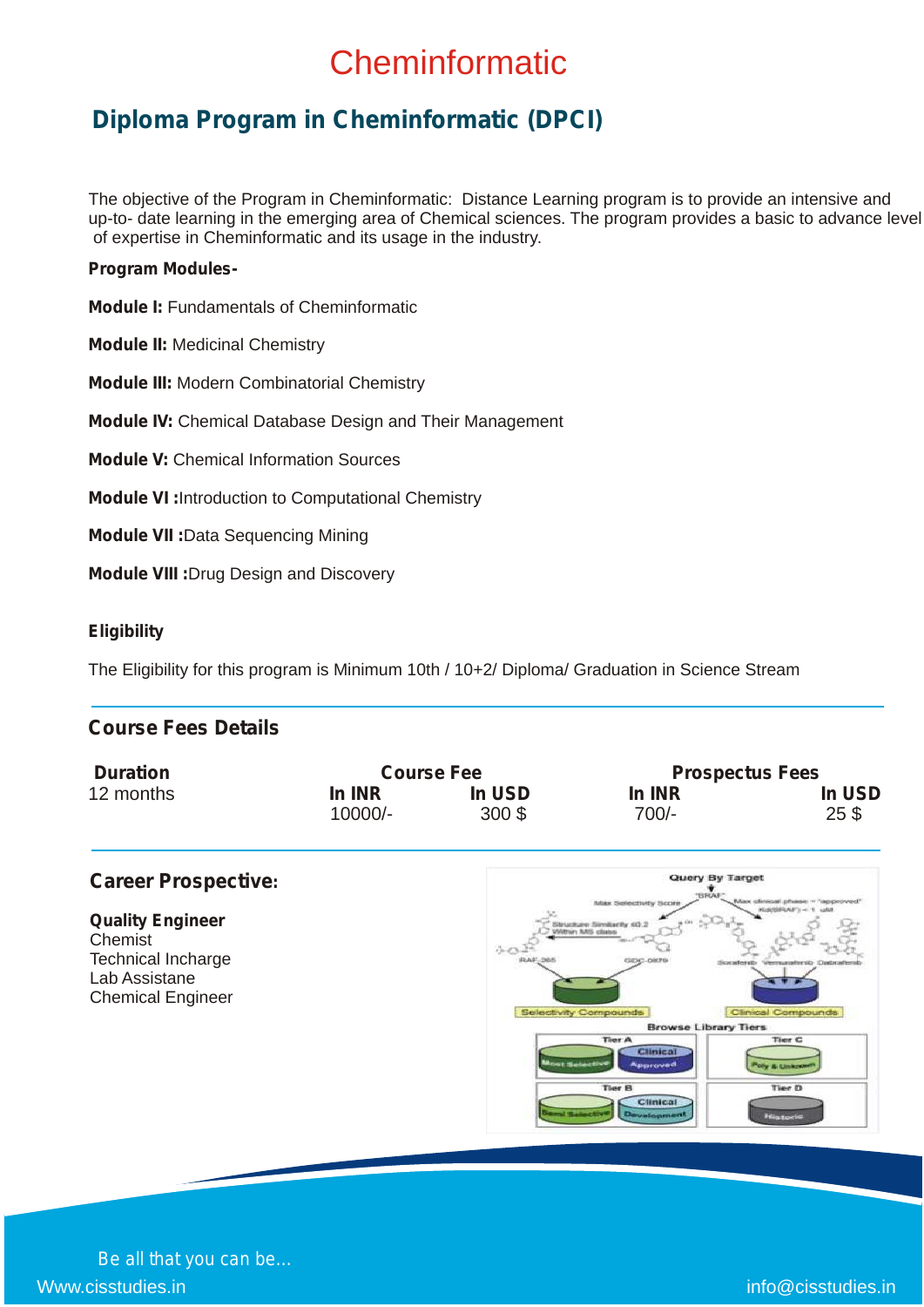### Leather Technology

### **Industrial Diploma in Leather Technology (IDLT)**

Leather Technology is a branch of engineering which deals with synthesis, production and refining of leather so that it can be put into efficient use. It also deals with the synthesis of artificial leather and its efficient use to make commercial goods. It is comparatively a new branch which is gaining importance in industrial sector.

#### **Program Modules-**

**Module I :** Fundamental of Leather Technology

**Module II:** Chemistry & Technology of Leather Manufacture

**Module III:** Leather Goods and Garments Technology

**Module IV:** Organization & management of Leather Manufacture

**Module V:**Mechatronics

**Module VI:** Footwear Technology

**Module VII:** Tanning & Post Tanning Process of Leather

**Module VIII:** Principles of Environmental Science & Engineering

#### **Eligibility**

The eligibility for the Diploma Course is Minimum 10 +2 Standard / ITI/ Diploma in any discipline

### **Course Fees Details**

| <b>Duration</b> | <b>Course Fee</b> |        | <b>Prospectus Fees</b> |                 |
|-----------------|-------------------|--------|------------------------|-----------------|
| 12 months       | In INR            | In USD | In INR                 | In USD          |
|                 | 10000/-           | 300S   | $700/-$                | 25 <sup>3</sup> |

### **Career Prospective:**

Leather Technologist Material In-charge Leather Tester QA & QC Inspector Senior Supervisor

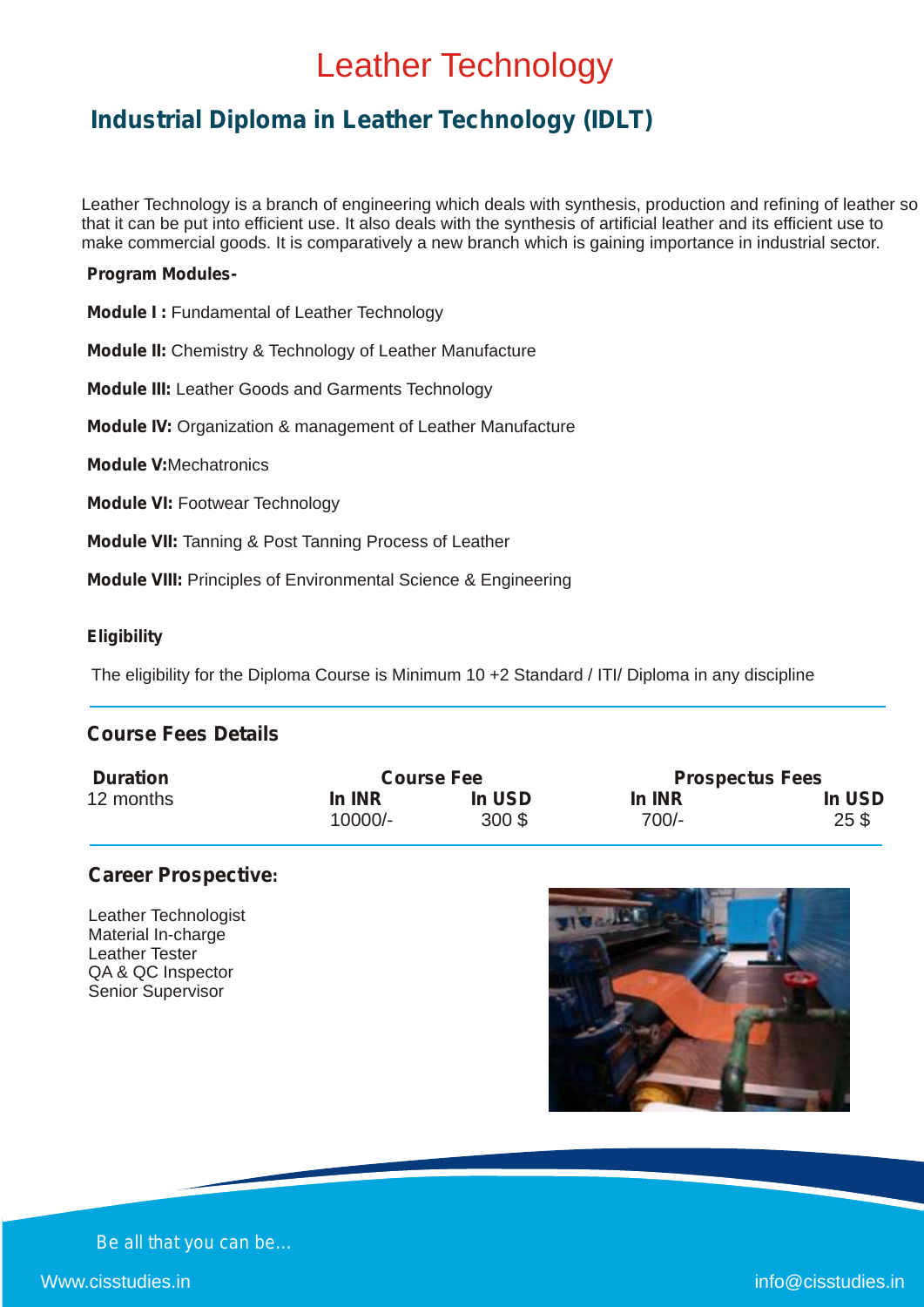### Electronics Communication

### **Industry program in Electronics & communication (IPEC)**

 Upon completion of this course, the participant will be able to: Identify the types of paint and coatings to be used for various applications. Understand the importance of surface preparation & the methods for achieving the same Prepare various surfaces for painting as per internationally recognized standards. Carry out paint application as per the given data sheets of paints, using airless spray-painting equipment. Perform routine maintenance and repairs on Spray-painting and Grit-blasting equipment

#### **Program Modules-**

**Module- I:** Principles of Communication Engineering

**Module- II:** Electronic Devices and Circuits

**Module- III:** Digital Electronics

**Module- IV:** Principles of Communication Engineering

**Module- V:** Environmental Studies

**Module- VI:** Electrical Machines

#### **Eligibility**

Candidate must have passed 10+2 (Non-Medical)/ 10+2 Vocational (in technical field).

### **Course Fees Details**

| <b>Duration</b> | <b>Course Fee</b> |        |         | <b>Prospectus Fees</b> |  |
|-----------------|-------------------|--------|---------|------------------------|--|
| 12 months       | In INR            | In USD | In INR  | In USD                 |  |
|                 | 10000/-           | 300S   | $700/-$ | 25 <sup>3</sup>        |  |

#### Career Prospective

Senior Paint Technologist Senior Coating Analyst Production & Development Manager QA & QC Inspector Senior Supervisor Paint & Coating Developer Paint Shop Manager:

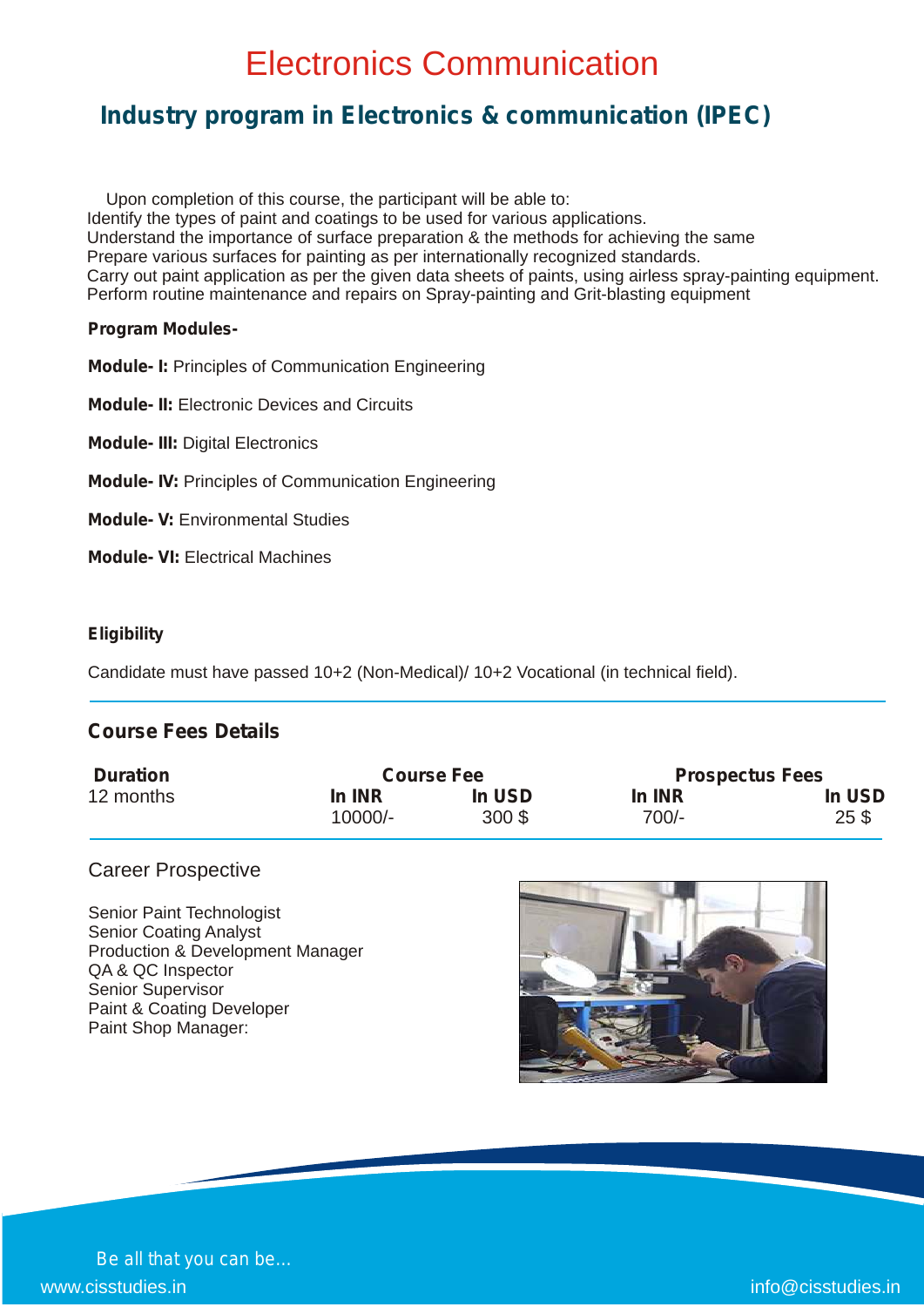### Ink & Pinting

### **Diploma Program in Ink & Printing Technology (DPIP)**

Printing technology courses can be taken as part of a diploma, certificate or associate's degree program in printing, printing technology or press/pre-press technology. In addition, there are a handful of schools that offer bachelor's programs in printing technology or printing engineering. Some degree programs require that the school has a relationship with the student's employer, while some short-term programs are geared toward those already possessing experience or credentials in graphic design or printing. Here are some common concepts found in printing technology courses:

#### **Program Modules-**

**Module I:** Press Operations and Techniques

**Module II:** Lithography and Offset Printing

**Module III:** Digital Printing

**Module IV:** Graphics and Design

**Module V:** Ink Technologies and Manufacture

**Module VI:** Contemporary Quality Concepts

#### **Eligibility**

The eligibility for the Program is 12th / ITI/ Diploma in any stream

### **Course Fees Details**

| <b>Duration</b> | <b>Course Fee</b> |          | <b>Prospectus Fees</b> |                 |
|-----------------|-------------------|----------|------------------------|-----------------|
| 12 months       | In INR            | In USD   | In INR                 | In USD          |
|                 | $10000/-$         | $300$ \$ | $700/-$                | 25 <sup>°</sup> |

### **Career Prospective:**

Ink Chemist Paper technician **Engineer** 

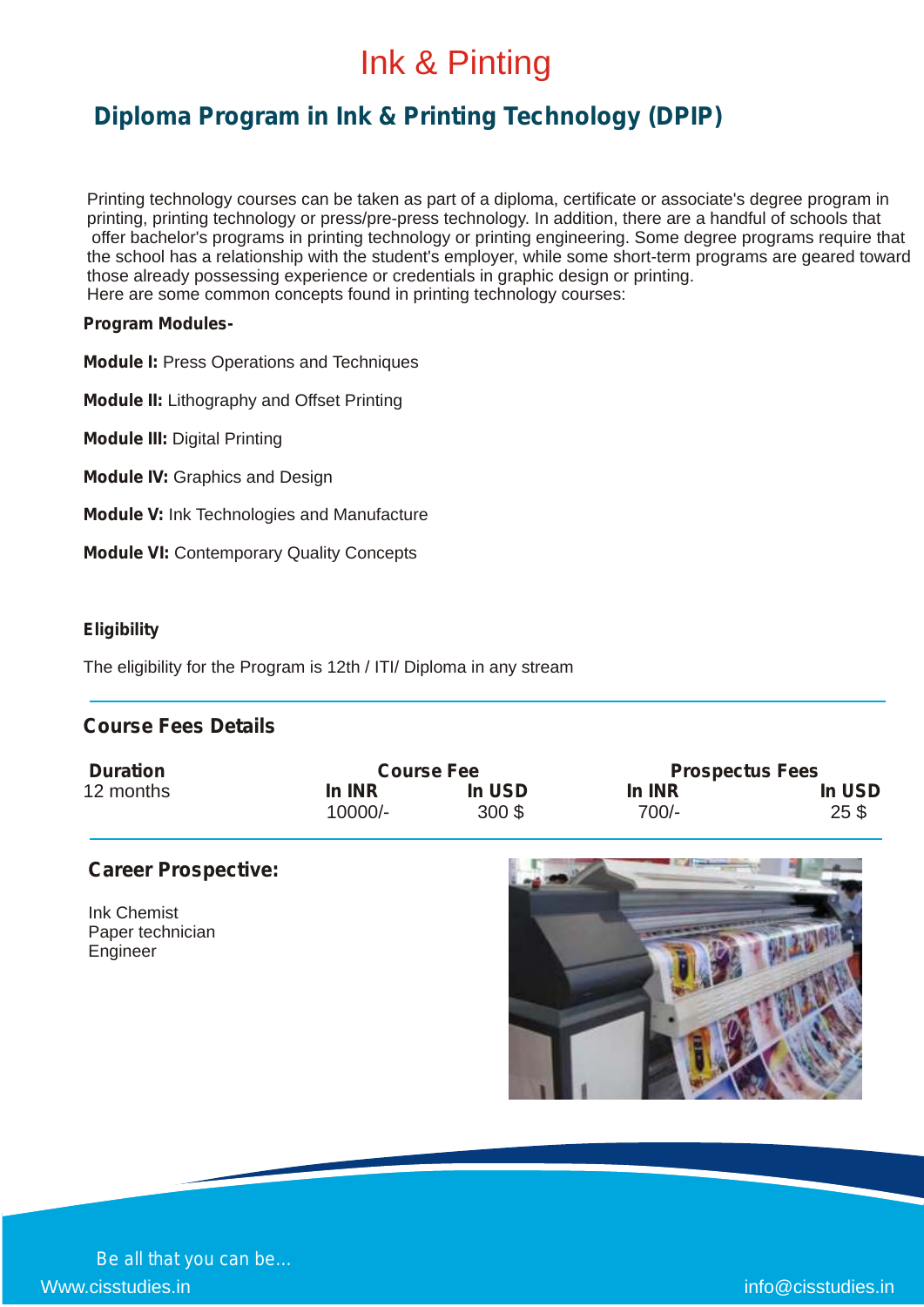### Ink & Pinting

### **PG Diploma Program in Ink & Printing Technology (PGIP)**

Printing technology courses can be taken as part of a diploma, certificate or associate's degree program in printing, printing technology or press/pre-press technology. In addition, there are a handful of schools that offer bachelor's programs in printing technology or printing engineering. Some degree programs require that the school has a relationship with the student's employer, while some short-term programs are geared toward those already possessing experience or credentials in graphic design or printing.

#### **Program Modules-**

**Module I:** Press Operations and Techniques

**Module II:** Lithography and Offset Printing

**Module III:** Digital Printing

**Module IV:** Graphics and Design

**Module V:** Ink Technologies and Manufacture

**Module VI:** Contemporary Quality Concepts

**Module VII:** Reproduction Technology

**Module VIII:** Image Carrier Technology

#### **Eligibility**

The eligibility for this Course is Minimum Graduation in any stream

### **Course Fees Details**

| <b>Duration</b> | <b>Course Fee</b> |          | <b>Prospectus Fees</b> |        |
|-----------------|-------------------|----------|------------------------|--------|
| 12 months       | In INR            | In USD   | In INR                 | In USD |
|                 | 10000/-           | $300$ \$ | $700/-$                | 25\$   |

### **Career Prospective:**

| <b>Ink Chemist</b> |
|--------------------|
| Paper technician   |
| Engineer           |

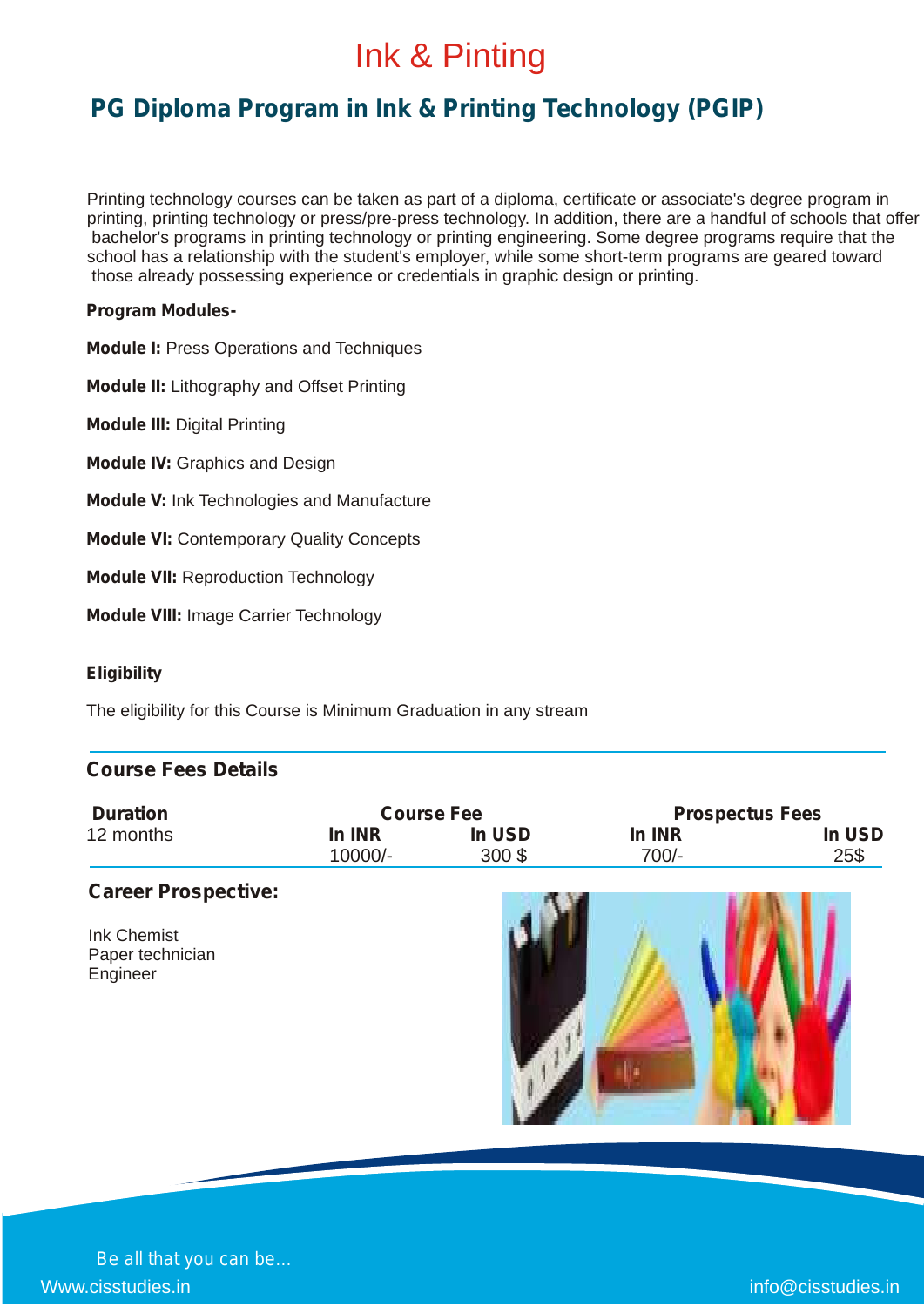### Polymer Science

### **Industry Program in Polymer Engineering (IPPE)**

Paint technology involves understanding the chemistry of the functions ... in boom there is some scope for pair technology as a career avenue

#### **Program Modules-**

- **Module I:** Introduction To Polymer science
- **Module II:** Polymer Chemistry
- **Module III:** Paints , Coatings & Adhesives
- **Module IV:** Polymer Additive and Compounding
- **Module V:** Polymer Testing and Specifications
- **Module VI:** Polymer Blends & Composites

#### **Eligibility**

This Program is designed for everyone

### **Course Fees Details**

| <b>Duration</b> | <b>Course Fee</b> |        | <b>Prospectus Fees</b> |                 |
|-----------------|-------------------|--------|------------------------|-----------------|
| 12 months       | In INR            | In USD | In INR                 | In USD          |
|                 | 12000/-           | 360 \$ | 700/-                  | 25 <sub>3</sub> |

### Career Prospective

Senior Paint Technologist Senior Coating Analyst Production & Development Manager QA & QC Inspector Senior Supervisor Paint & Coating Developer Paint Shop Manager:

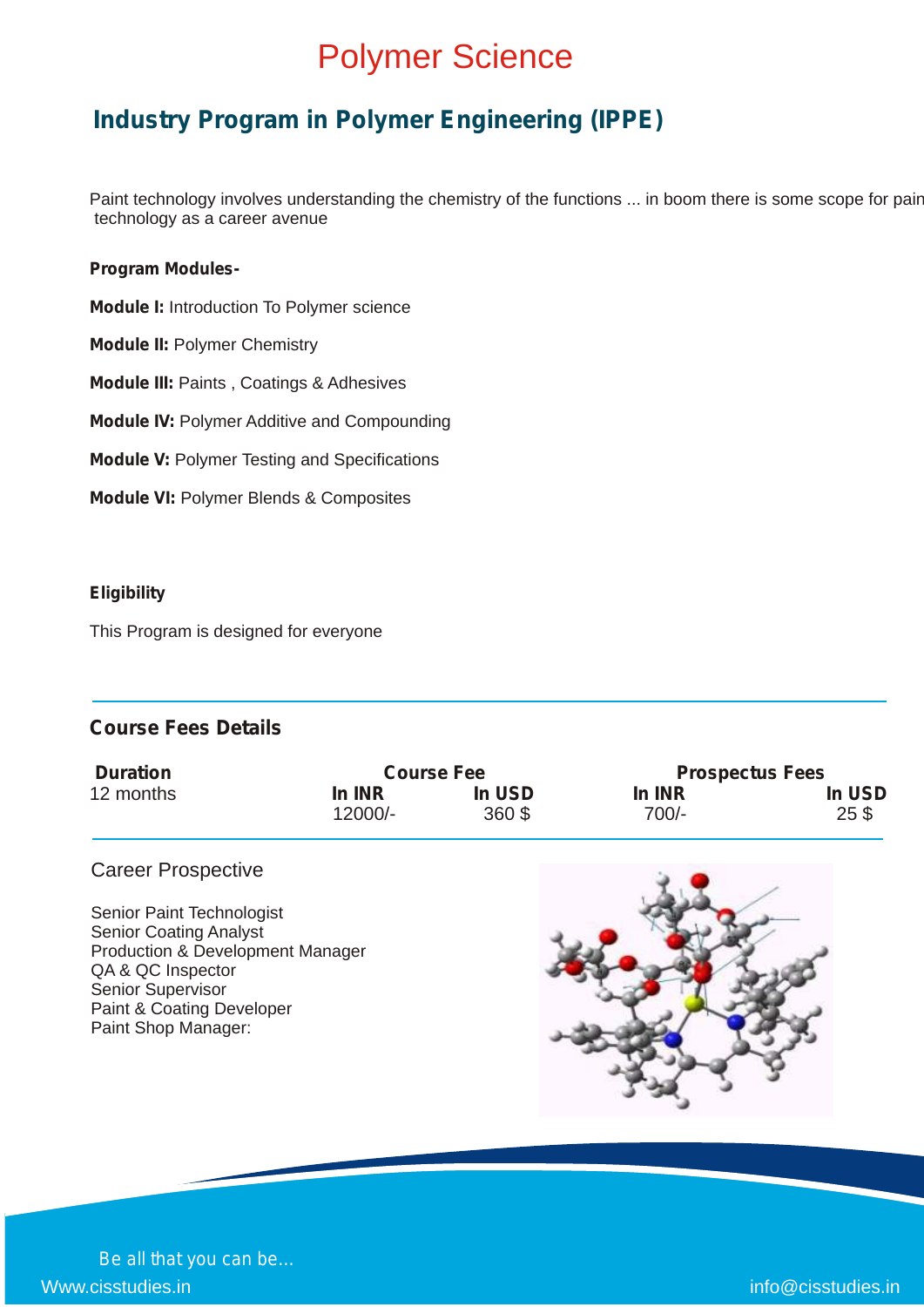### Corrosion Technology

### **Industry Program in Corrosion Technology (IPCT)**

Polymer Engineering or Macromolecular Science is the subfield of materials science concerned with polymers, primarily synthetic polymers such as plastics. The field of polymer science includes researchers in multiple disciplines including chemistry, physics, and engineering. The course includes chemistry, physics, chemical engineering and biochemistry. Polymer science is the study of the materials of everyday life and the development of new materials that meet societal and technological needs. Course structure introduces the students to Polymers that are usually manufactured in the form of fibres, yarns, flakes and granules.

#### **Program Modules-**

**Module I:** Introduction To Corrosion Technology

**Module II:** Chemistry of Corrosion

**Module III:** Corrosion Electrochemistry

**Module IV:** Corrosion Kinetics

**Module V:** Atmospheric Corrosion

**Module VI:** Corrosion Factors & Cells

#### **Eligibility**

The eligibility for the Program is 12th / ITI/ Diploma in any stream

### **Course Fees Details**

| <b>Duration</b> | <b>Course Fee</b> |        | <b>Prospectus Fees</b> |                 |
|-----------------|-------------------|--------|------------------------|-----------------|
| 12 months       | In INR            | In USD | In INR                 | In USD          |
|                 | $10000/-$         | 300S   | 700/-                  | 25 <sub>3</sub> |

#### Career Prospective

Senior Paint Technologist Senior Coating Analyst Production & Development Manager QA & QC Inspector Senior Supervisor Paint & Coating Developer Paint Shop Manager:



*Be all that you can be…* Www.cisstudies.in info@cisstudies.in info@cisstudies.in info@cisstudies.in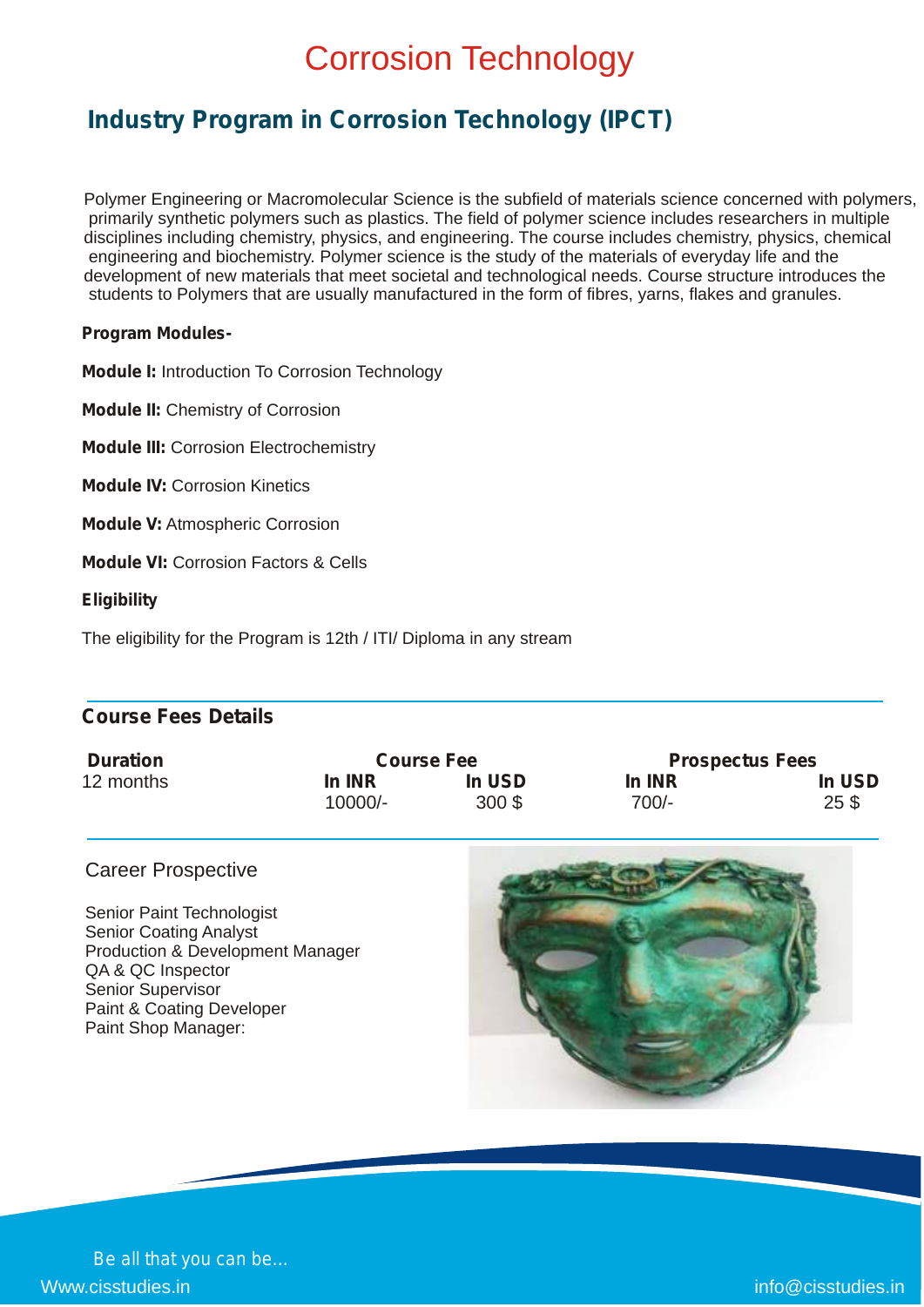### Resins, Pigments

### **Diploma Program in Resins, Pigments and Allied Science (DPSR)**

Pigment & Resin Technology provides unrivalled coverage of the formulation and manufacture of paints, coatings, dyes, inks, adhesives, sealants and varnishes. Authoritative and up to date, it keeps you fully informed about the latest technical and commercial developments worldwide. Now augmented by research articles, this detailed journal is a key resource for those seeking to develop environmentally-friendly, safe, clean products which meet customersí needs. It provides practical guidance you can use immediately to resolve current problems, as well as expert knowledge to broaden your understanding and provide a platform for further research and development.

#### **Program Modules-**

**Module I:** Introduction To Paint Technology

**Module II:** Solvent, Thinners & Diluents in Paint Industry

**Module III:** Introduction To Paint Manufacturing

**Module IV:** Resin, Pigments and Solvents

**Module V:** Powder Coating & Its Technology

**Module VI:** Paint Emulsion and Additives

#### **Eligibility**

The eligibility for the Program is 12th / ITI/ Diploma in Science stream

### **Course Fees Details**

| <b>Duration</b> | <b>Course Fee</b> |          | <b>Prospectus Fees</b> |        |
|-----------------|-------------------|----------|------------------------|--------|
| 12 months       | <b>In INR</b>     | In USD   | In INR                 | In USD |
|                 | 10000/-           | $300$ \$ | $700/-$                | 25S    |

#### Career Prospective

Senior Paint Technologist Senior Coating Analyst Production & Development Manager QA & QC Inspector Senior Supervisor Paint & Coating Developer Paint Shop Manager:



*Be all that you can be…* www.cisstudies.in info@cisstudies.in info@cisstudies.in info@cisstudies.in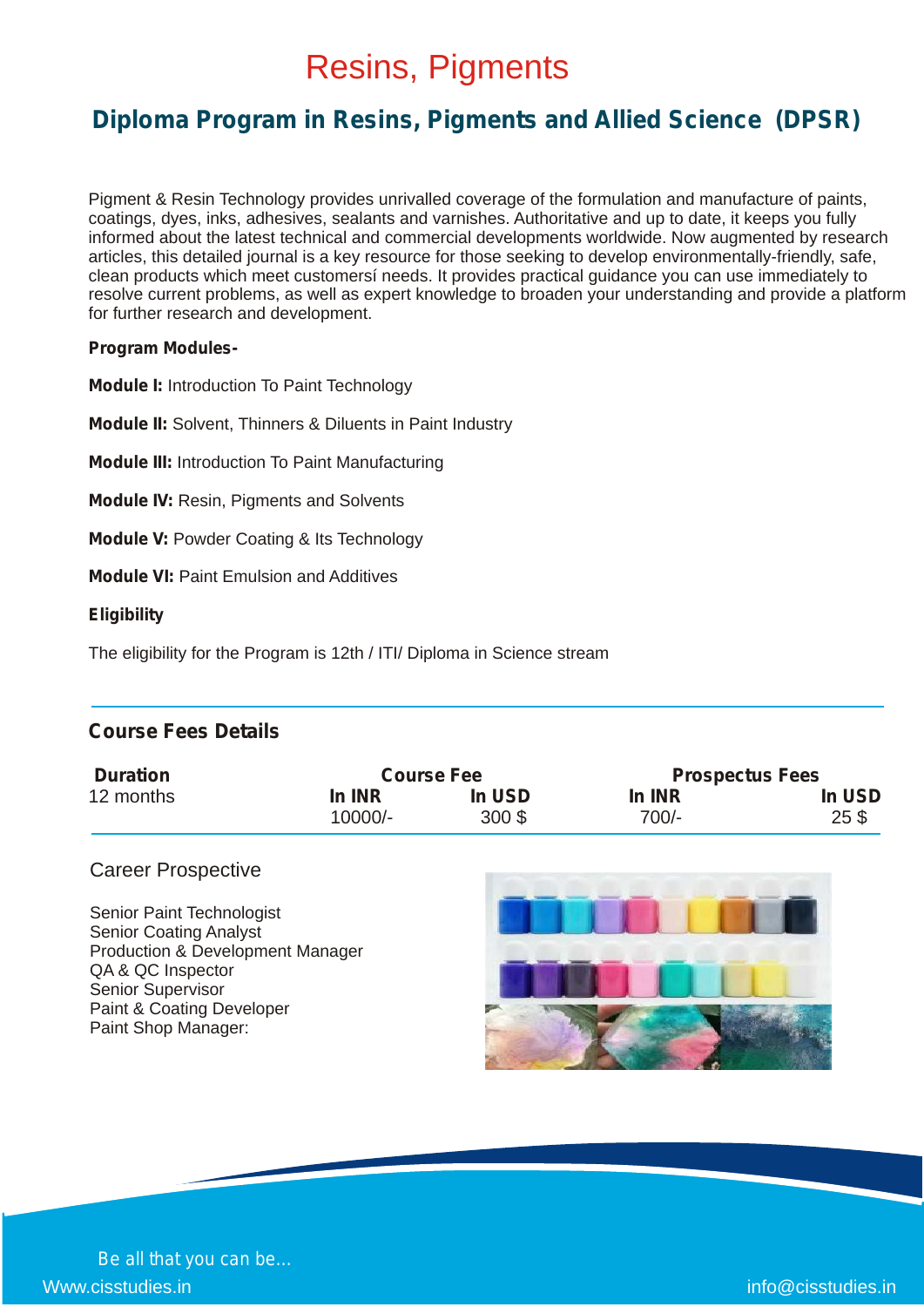### Plastic Moulding

### **Industry Program in Plastic Mould Technology (IPPT)**

This course is designed to provide participants with the fundamental knowledge in plastic materials and processing. An emphasis is given to the plastic injection moulding process, where majority of the plastic i ndustry are concentrated in this area. Characteristics of major plastic materials are explained with theoretical approach. Common plastic processing techniques in manufacturing are explained to give a broad idea of available methods, for example injection molding, extrusion, blow moulding.

#### **Program Modules-**

**Module I:** Introduction To Plastic Science

**Module II:** Metrology & Measuring Instruments

**Module III:** Design of Dies & Mould**s**

**Module IV:** Materials & Metallurgy

**Module V:** Plastic Process Technique

**Module VI:** Industrial Management

#### **Eligibility**

The eligibility for the Program is 12th / ITI/ Diploma

### **Course Fees Details**

| <b>Duration</b> | <b>Course Fee</b> |        | <b>Prospectus Fees</b> |                 |
|-----------------|-------------------|--------|------------------------|-----------------|
| 12 months       | In INR            | In USD | In INR                 | In USD          |
|                 | $12000/-$         | 360\$  | $700/-$                | 25 <sup>°</sup> |

### **Career Prospective:**

Moulding Engineer Senior Mould Analyst Production & Development Manager QA & QC Inspector Senior Supervisor Paint & Coating Developer Manager:



*Be all that you can be…* www.cisstudies.in info@cisstudies.in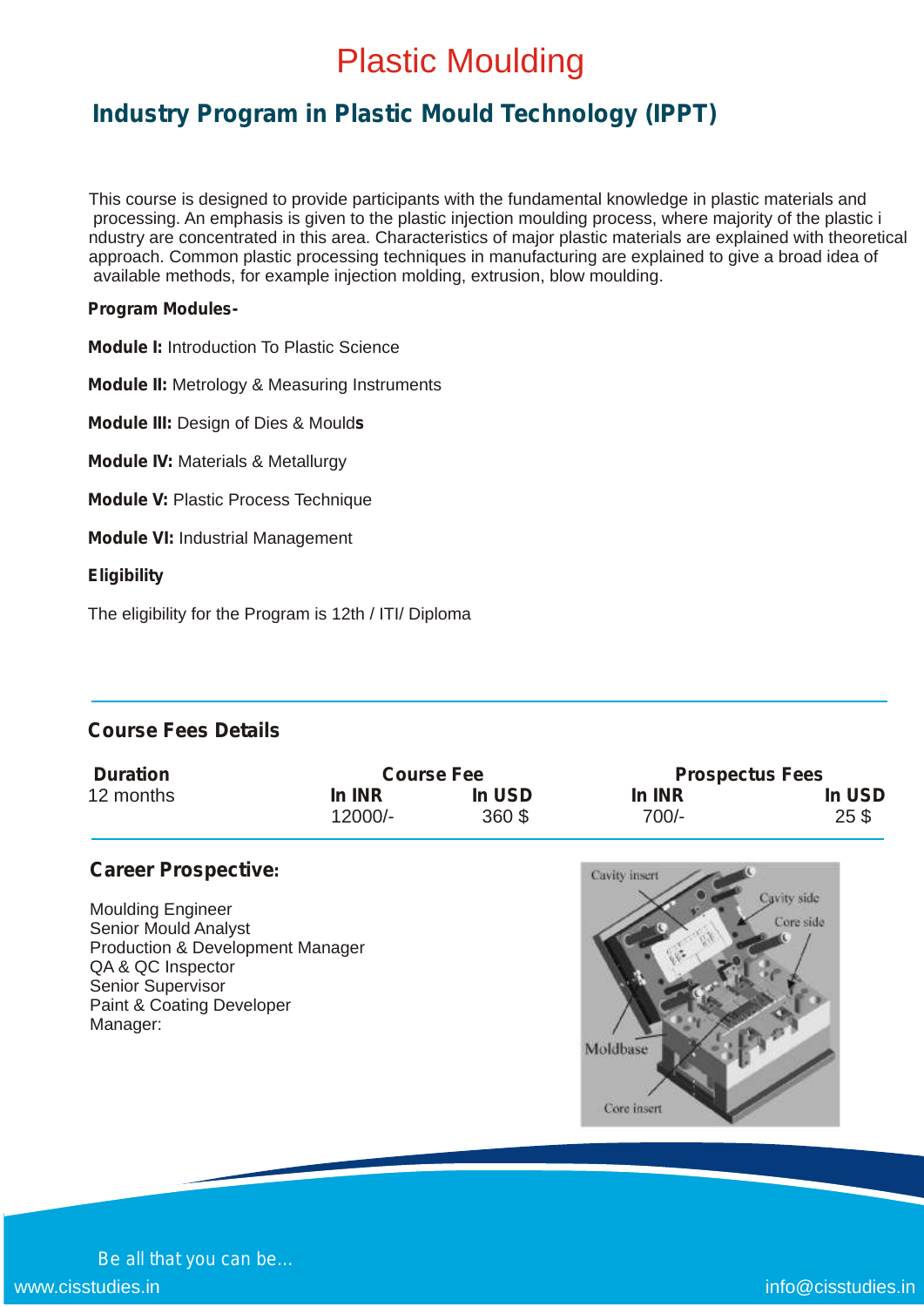

### **Diploma Program in Paper & Pulp Technology (DPPT)**

The pulp is fed to a paper machine where it is formed as a paper web and the water is removed from it by pressing and drying. Pressing the sheet removes the water by force. Once the water is forced from the sheet, a special kind of felt, which is not to be confused with the traditional one, is used to collect the water. Whereas , when making paper by hand, a blotter sheet is used instead. Drying involves using air or heat to remove water from the paper sheets. In the earliest days of paper making, this was done by hanging the sheets like laundry.

#### **Program Modules-**

**Module I:** Fundamental of Pulp & Paper Technology

**Module II:** Introduction to Fluid Mechanics

**Module III:** Particle machine

**Module IV:** Paper making process & its Characteristics

**Module V:** Environmental Behavior

**Module VI:** Heat Transfer

#### **Eligibility**

The eligibility for the Diploma Course is Minimum 10 +2 Standard / ITI/ Diploma in any discipline

### **Course Fees Details**

| <b>Duration</b> | <b>Prospectus Fees</b><br><b>Course Fee</b> |        |        |        |
|-----------------|---------------------------------------------|--------|--------|--------|
| 12 months       | In INR                                      | In USD | In INR | In USD |
|                 | 10000/-                                     | 300S   | 700/-  | 25\$   |

#### Career Prospective

Senior Paper Technologist Senior pulp Analyst Production & Development Manager QA & QC Inspector Senior Supervisor

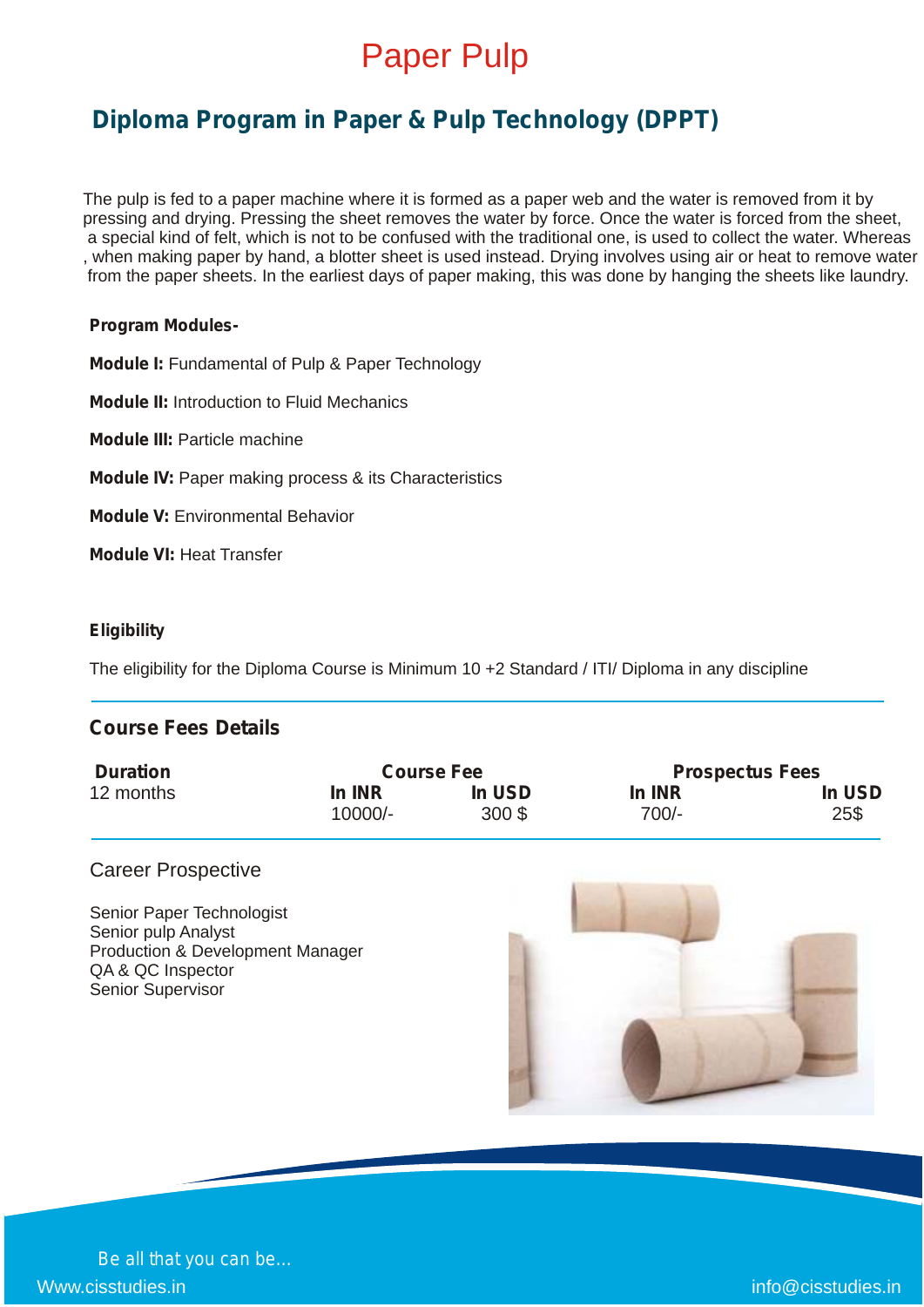### Sugar Alcohal

### **Diploma Program in Sugar & Alcohol (DPSA)**

Alcohol Technology aims to help distillery industry in their efforts to achieve the economic development with minimum use of resources and energy input) by assisting them in building their capacity and capability through trained manpower and by way of advancement, development and adoption of better technology in its area of focus viz. fermentation, distillation & integrated effluent treatment systems.

#### **Program Modules-**

**Module I:** Introduction To Sugar Technology

**Module II:** Chemical & Physical Methods of Sugar analysis

**Module III:** Enzymes in fermentation industry

**Module IV:** Fundamental of Alcohol Technology & Production

**Module V:** Unit Operations & Management

**Module VI:** Boilers Exposure

#### **Eligibility**

The eligibility for the Program is 12th / ITI/ Diploma

### **Course Fees Details**

| <b>Duration</b> | <b>Course Fee</b> |          | <b>Prospectus Fees</b> |        |
|-----------------|-------------------|----------|------------------------|--------|
| 12 months       | In INR            | In USD   | In INR                 | In USD |
|                 | $10000/-$         | $300$ \$ | 700/-                  | 25\$   |

#### **Career Prospective:**

**Chemist** Chemical Engineer Production & Development Manager Sugar Tester Alcohol Analyst

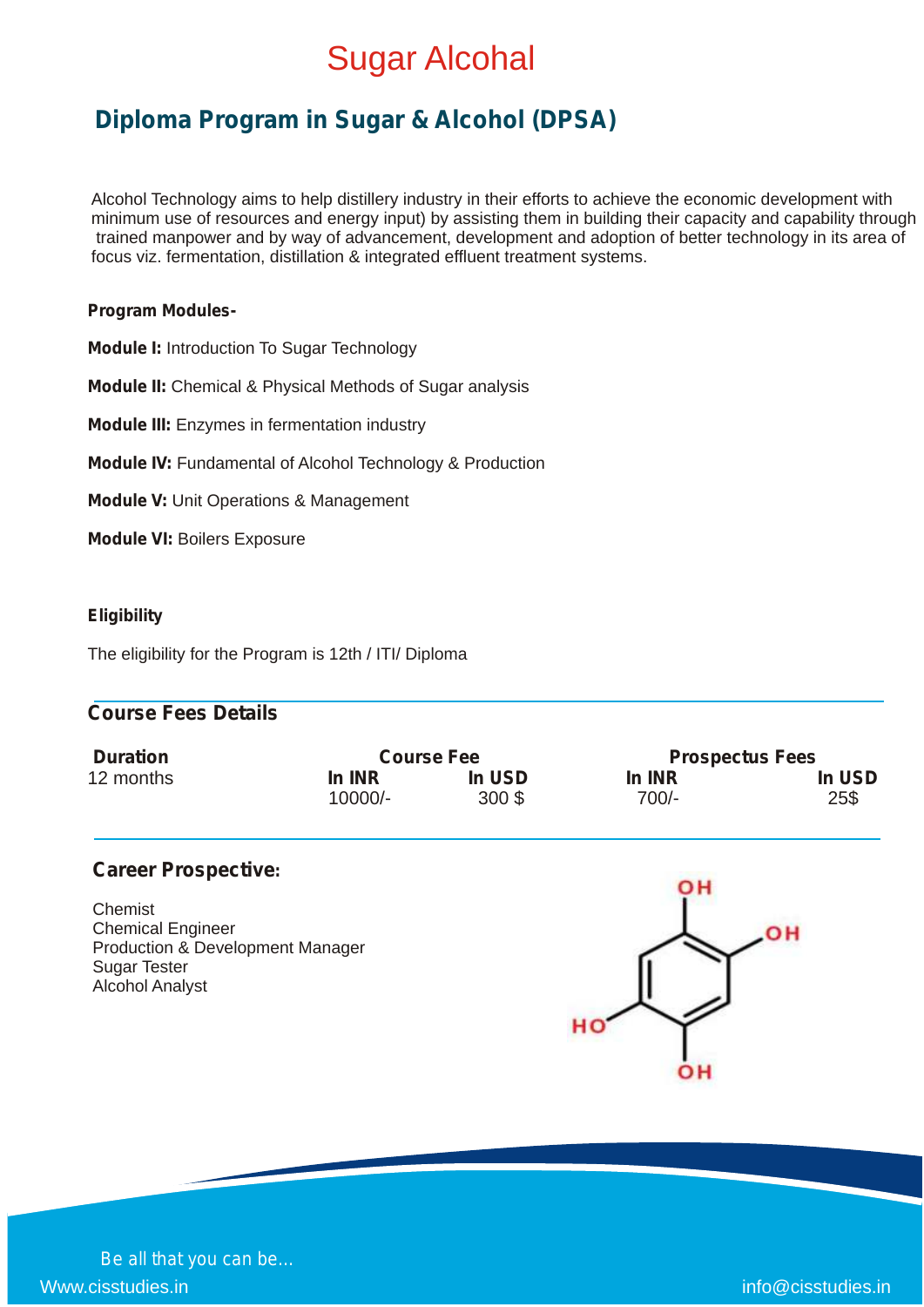### Welding Fabrication

### **Diploma Program in Welding & Fabrication (DPWF)**

Adhere to industry-approved standards set out by relevant codes, legislation, and specifications nbsp; Fabrica complex shop projects using engineering drawings. Troubleshoot mechanical problems; recommend solution for repairing and maintaining equipment to industry standard..

#### **Program Modules-**

- **Module I:** Introduction to Welding Fundamentals
- **Module II:** Welding Processes & Practices
- **Module III:** Shielded Metal Arc Welding
- **Module IV:** Gas / Metal Arc Welding
- **Module V:** Gas/Tungsten Arc Welding
- **Module VI:** Managing Welding Projects

#### **Eligibility**

.

The eligibility for the training program is Diploma / ITI / HSC

### **Course Fees Details**

| <b>Duration</b> | <b>Course Fee</b> |        | <b>Prospectus Fees</b> |                 |
|-----------------|-------------------|--------|------------------------|-----------------|
| 12 months       | In INR            | In USD | In INR                 | In USD          |
|                 | 12000/-           | 360 \$ | $700/-$                | 25 <sup>°</sup> |

### Career Prospective

Welder Engineer **Fabricator** Inspector Senior Supervisor

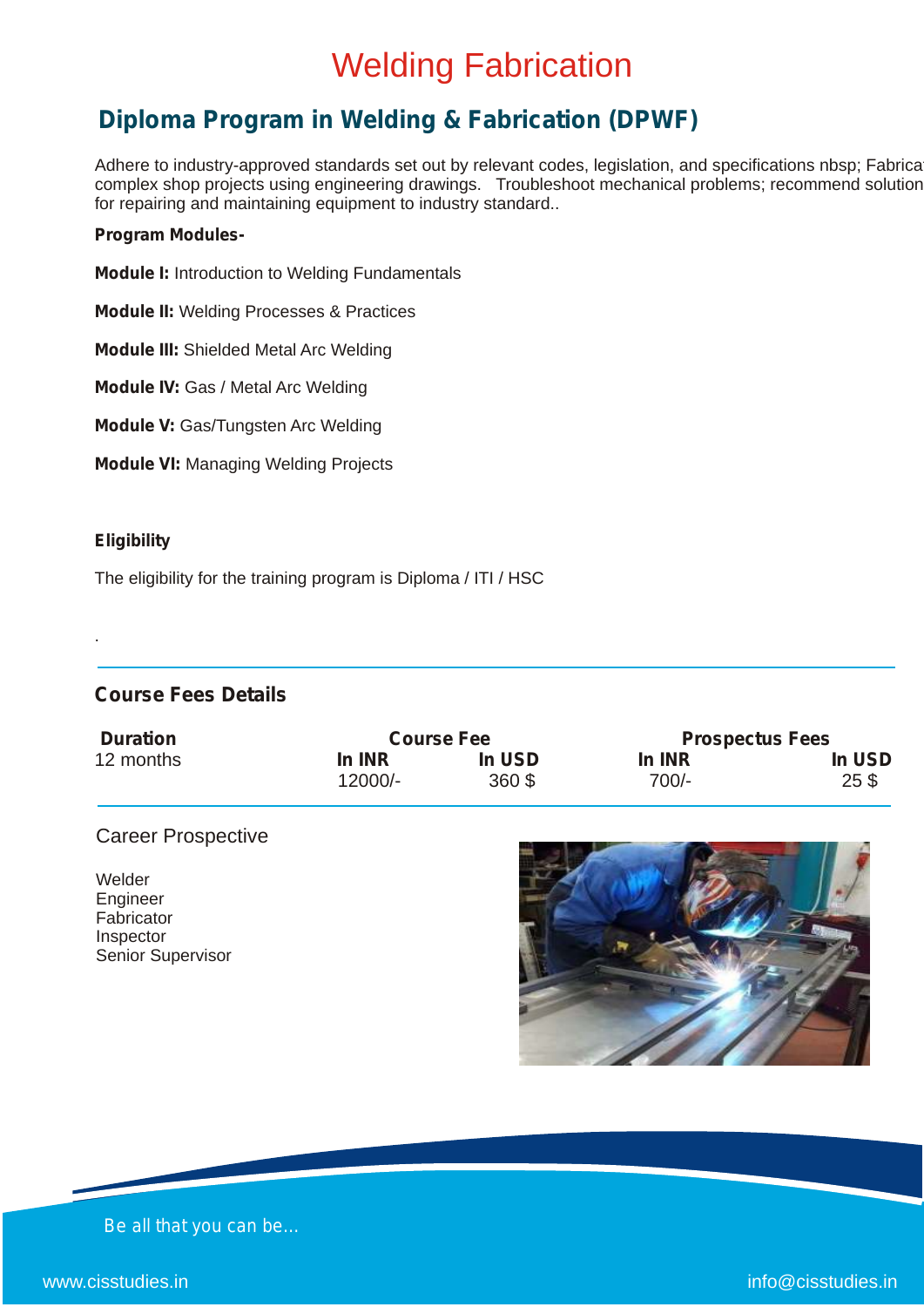### Powder Coating

### **Industry program in powder coating technology (IPPCT)**

The paint & coating industry is economically dynamic and growing rapidly. At all times, this industry needs to appoint a good number of professionals with a focused background in the latest & upcoming domains of chemical related sciences apart from traditional paint & coating knowledge. Paint Technology has expanded spectrum and our responsibility is to collect all the relevant data from the paint domain where the candidates, working professionals, students may able to get the best with the glimmer of a new ideas.

#### **Program Modules-**

- **Module 1:** An Introduction to Paints & its Applications
- **Module 2:** Production & Manufacturing of Paints
- **Module 3:** Solvent, Thinners & Diluents in Paint Industry
- **Module 4:** The Various Types of Coatings
- **Module 5:** The Coating Technology
- **Module 6:** Emulsion & Paint Additives.
- **Module 7:** Basics of Powder Coating & Electroplating
- **Module 8:** Powder Coating Methodology

#### **Eligibility**

The eligibility for the Diploma Course is Minimum 10 +2 Standard / ITI / Diploma in any discipline

### **Course Fees Details**

| <b>Duration</b> |         | <b>Course Fee</b> | <b>Prospectus Fees</b> |                 |  |
|-----------------|---------|-------------------|------------------------|-----------------|--|
| 12 months       | In INR  | In USD            | In INR                 | In USD          |  |
|                 | 10000/- | 300S              | 700/-                  | 25 <sub>3</sub> |  |

#### Career Prospective

Senior Paint Technologist Senior Coating Analyst Production & Development Manager QA & QC Inspector Senior Supervisor Paint & Coating Developer Paint Shop Manager:

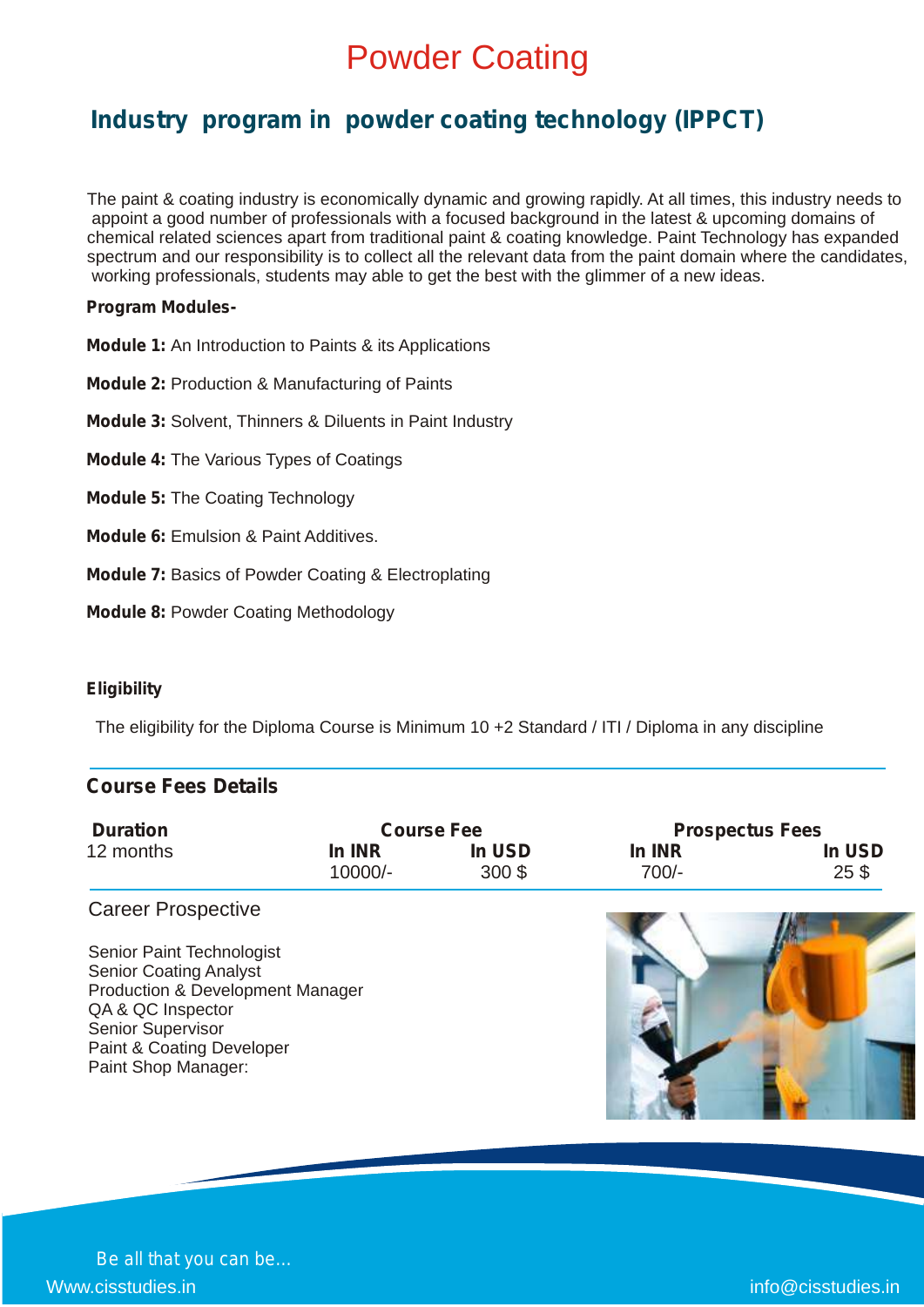### Automotive Paint Technology

### **Industry Program in Automotive Paint Technology (IPAT)**

We provide specialization diploma courses in paint coating technology in distance learning mode i.e. via correspondence. The prime aim of distance learning diploma course/program in Paint and Coating Technology is to provide compact & intense learning in the emerging domain of Paint Coating Technology & its related fields. This program provides basic to advance level of expertise as per the global paint industry demand. Join the best distance learning in automotive technology to learn new skills & upgrade yourself for tomorrow.

#### **Program Modules-**

- **Module 1:** An Introduction to Paints & its Application
- **Module 2:** Production & Manufacturing of Paints
- **Module 3:** Solvent, Thinners & Diluents in Paint Industry
- **Module 4:** Fundamental of Automotive Paints
- **Module 5**: The Science of Rheology.

#### **Eligibility**

The eligibility for the Diploma Course is Minimum 10 +2 Standard / ITI/ Diploma in any discipline

### **Course Fees Details**

| <b>Duration</b> |           | <b>Course Fee</b> | <b>Prospectus Fees</b> |                 |  |
|-----------------|-----------|-------------------|------------------------|-----------------|--|
| 12 months       | In INR    | In USD            | In INR                 | In USD          |  |
|                 | $10000/-$ | $300$ \$          | $700/-$                | 25 <sup>3</sup> |  |

#### Career Prospective

Senior Paint Technologist Senior Coating Analyst Production & Development Manager QA & QC Inspector Senior Supervisor Paint & Coating Developer Paint Shop Manager:

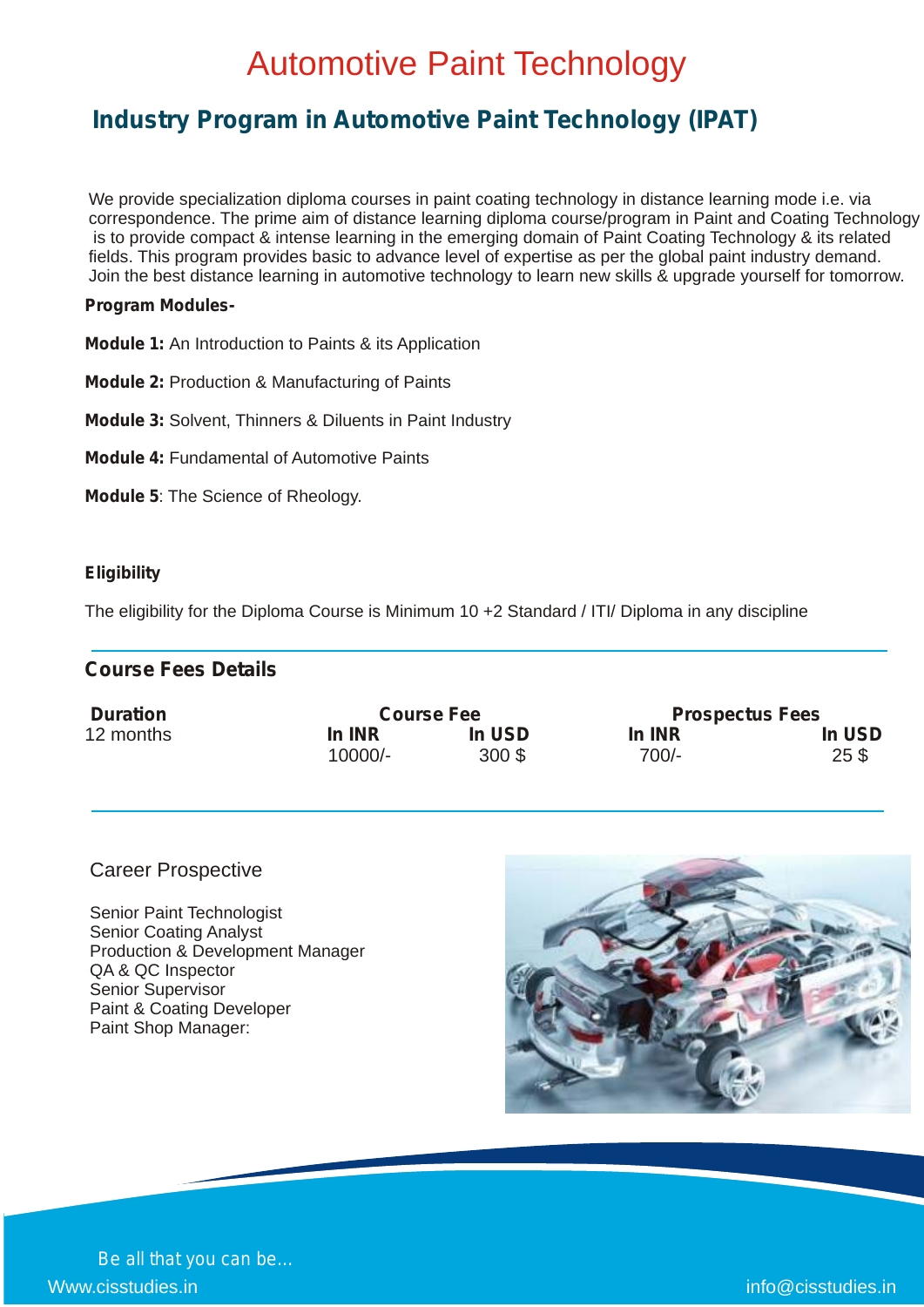### **Retail Management**

### **PG Diploma Program in Retail Management (PGRM)**

PG Program is designed for Retail Management gives knowledge to students will about industrial management risk analysis, fire protection systems, factors that influence fire and hazard management.This course includes screen handling methodologies to verify that regulations are held fast and proper safety procedures are followed.The best career opportunities in this field is guaranteed as practically in each major industry there is a need to verify both the product and the workplace meeting safety criteria set by the administration.

**Module I:** Fundamental of Public Relations

**Module II:** Promotion Management

**Module III:** Research Project in Marketing

**Module IV:** E-Commerce in Business

**Module V:**Contemporary issues in Marketing

**Module VI:** Retail Store Management

**Module VI:** Fundamental of Retail Buying

**Module VI:** Retail Planning & Operations

**Eligibility**

The eligibility for PG program is Graduate any discipline.

### **Course Fees Details**

| <b>Duration</b> | <b>Course Fee</b> |        | <b>Prospectus Fees</b> |        |  |
|-----------------|-------------------|--------|------------------------|--------|--|
| 12 months       | In INR            | In USD | In INR                 | In USD |  |
|                 | 12000/-           | 360\$  | 700/-                  | 25\$   |  |

#### Career Prospective

Manager Marketing Executive Production & Development Manager Senior Supervisor

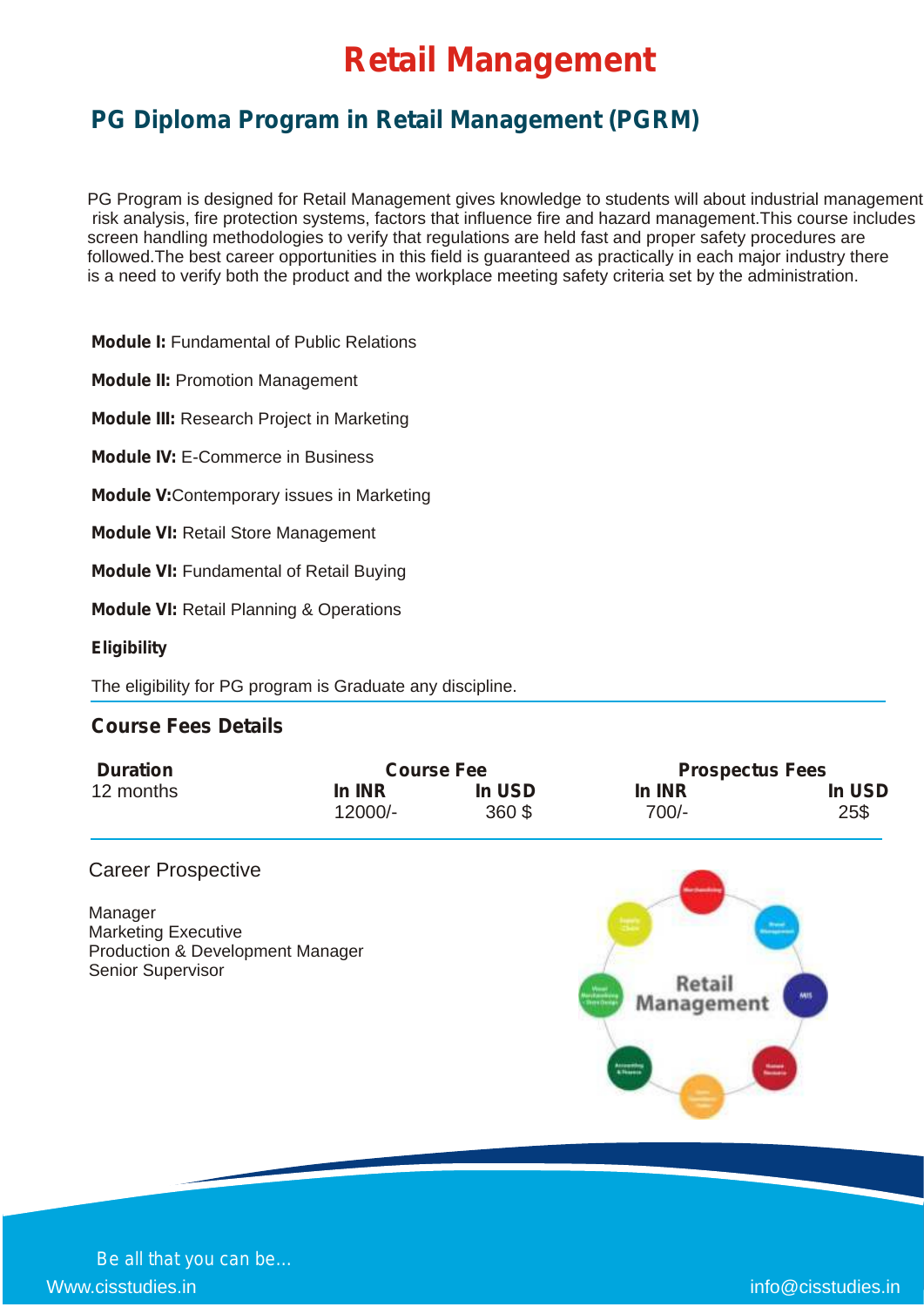### **Security Operation**

### **PG Diploma Program in Security Operation (PGSO)**

PG Program is designed for security to gives knowledge to students will about industrial security, risk analysis, fire protection systems, factors that influence fire and hazard management.This course includes screen handling methodologies to verify that regulations are held fast and proper safety procedures are followed. The best career opportunities in this field is guaranteed as practically in each major industry there is a need to verify both the product and the workplace meeting safety criteria set by the administration.

#### **Program Modules-**

**Module I:** Communicate Effectively in the Security Industry

**Module II:** Work Effectively in the Security Industry

**\Module III:** Respond To Security Risk Situation

**Module IV:** Work As Part of A Security Team

**Module V:**Provide Security Services To Clients

**Module VI:** Control Access to and Exit From Premises

**Module VII:** Protect Safety of Persons

**Module VIII:** Operate Basic Security Equipment

#### **Eligibility**

The eligibility for PG program is Graduate any discipline.

### **Course Fees Details**

| <b>Duration</b> |         | <b>Course Fee</b> | <b>Prospectus Fees</b> |        |  |
|-----------------|---------|-------------------|------------------------|--------|--|
| 12 months       | In INR  | In USD            | In INR                 | In USD |  |
|                 | 10000/- | $300$ \$          | $700/-$                | 25\$   |  |

### Career Prospective

Security Incharge Technical Senior Security Analyst Key Manager Data Analyst Senior Supervisor



*Be all that you can be…* Www.cisstudies.in info@cisstudies.in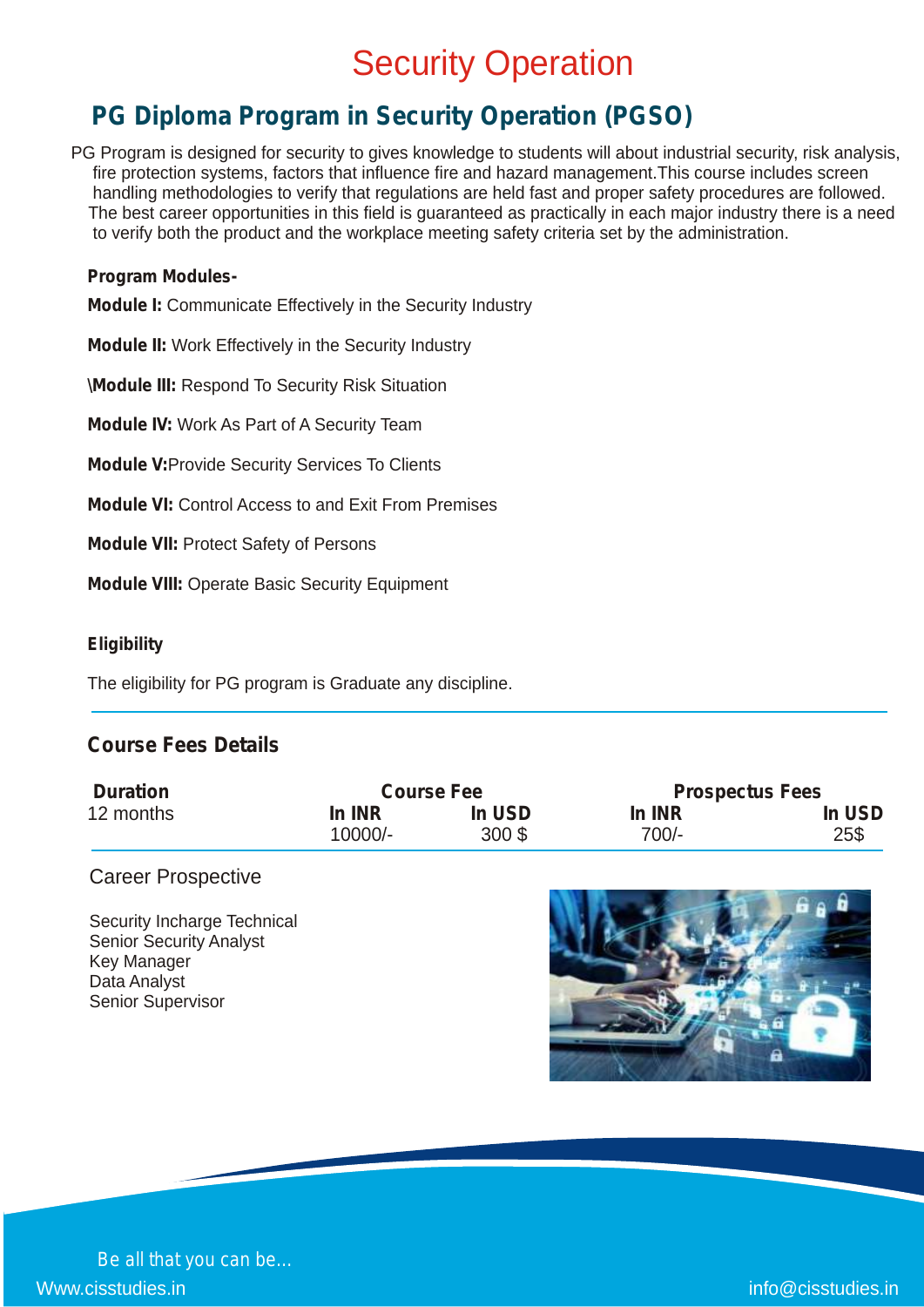### Automobile Engineering

### **PG Diploma Program in Automobile Engineering (PGAE)**

PG Program is designed for Retail Management gives knowledge to students will about industrial management, risk analysis, fire protection systems, factors that influence fire and hazard management. This course includes screen handling methodologies to verify that regulations are held fast and proper safety procedures

### **Program Modules-**

**Module I:** Automotive Design and Manufacturing

**Module II:** Engine Principles

**Module III:** Fluid Mechanics and Machinery

**ModuleI IV:** CAD/CAM Technology in Automotive Engineering

**Module V:**Fuel and Emission Control Systems

**Module VI:** Vehicle Technology and Dynamics

**Module VII:** Manufacturing Methods

**Module VII:** Engineering Analysis & Numerical Methods

### **Eligibility**

The eligibility for PG program is Graduate any discipline.

### **Course Fees Details**

| <b>Duration</b> |         | <b>Course Fee</b> | <b>Prospectus Fees</b> |        |  |
|-----------------|---------|-------------------|------------------------|--------|--|
| 12 months       | In INR  | In USD            | In INR                 | In USD |  |
|                 | 12000/- | 360\$             | $500/-$                | 25\$   |  |

### Career Prospective

Senior Paint Technologist Senior Coating Analyst Production & Development Manager QA & QC Inspector Senior Supervisor Paint & Coating Developer Paint Shop Manager:

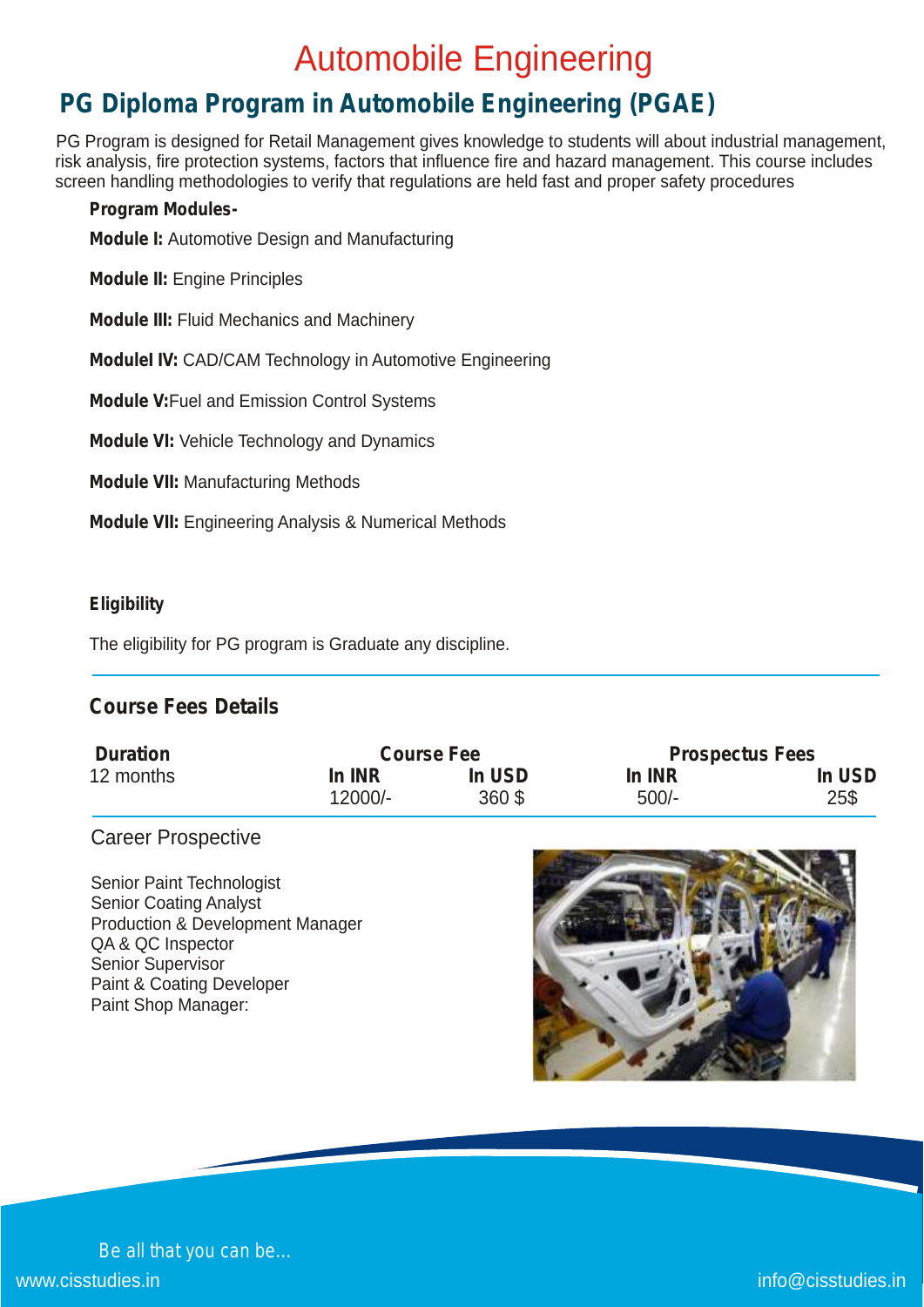### **STEP 1:**

Fill the Form Online on **Https://cisstudies.in/Home/ApplyOnline**

### **Apply Online:**

### **Fill Offline:**

**Scan to info@cisstudies.in email id, the duly filled application form along with copies of**

- **a.** Recent photograph, passport size (JPEG Format)
- **b.** Identity proof like Aadhar, Voter ID, PAN, Passport , DL etc (JPEG Format)
- **c**. Academic qualification documents (Xth/ XIIth/ ITI/ Polytecnic/Graduation/PG) self-attested etc (JPEG Format)
- **d.** PP Size Photograph (JPEG Format)
- **e.** Submit by hand or by registered post or by courier or by Whatsapp to +91 95 54 064 000
- **f.** by Email to info@cisstudies.in all the above documents scan copy else the admission shall be provisional.
- **g**. Course Fee will be transfer via IMPS/NEFT/RTGS/Bank in given below Institute ccount

**Account Holder**: Cheminformatic Institute of Science Studies Lucknow

**Account Number:** 510101000493340

**IFSC Code:** UBIN0917699

**Branch:** Lucknow Viraj Khand

**Branch Address:** Cp-79, Viraj Khand, Opp To Sahara Hospital, Gomti Nagar, Lucknow 226010 UP

**Account Type:** Current Account

### **Bank : Union Bank of India**

Course Fee will be transfer via G Pay / Phone Pay / Business G Pay / Paytm to 95 54 064 000

After fulfill all above mentioned required criteria kindly send confirmation message from bank with in 72 hours you will get confirmation email about admission along with enrollment number , student login panel (user id & Passward), E-fee receipt etc.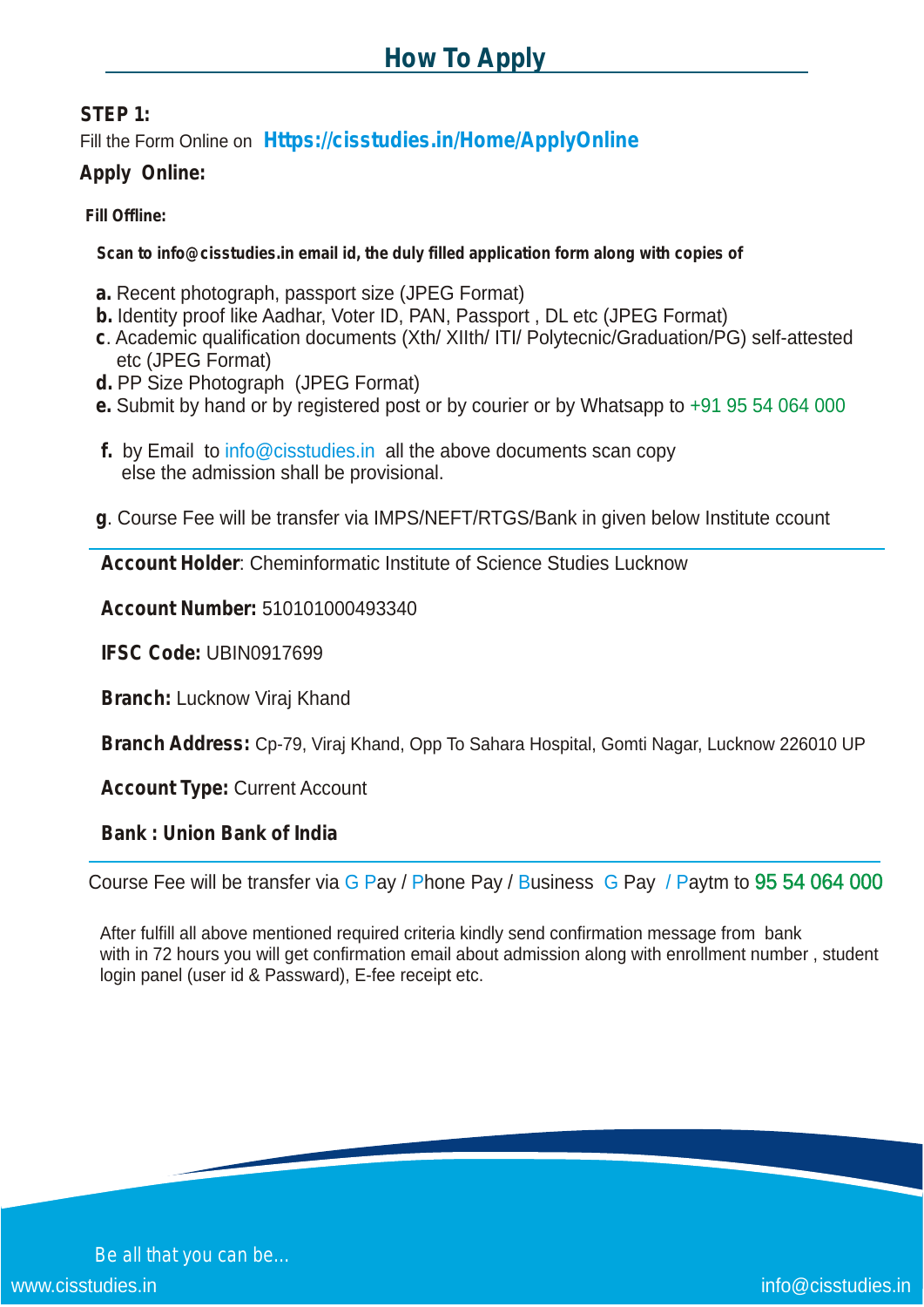An ISO 9001: 2015 Certified Institute



Undertaking Shivi Professional Academy OPC Pvt Ltd

Corporate Office Address : SF-5, LDA Complex, Vibhav Khand-4, Gomti Nagar , Lucknow- 226010 (UP) INDIA Registered by Government of India, Ministry of Corporate Affairs

|                                                                                                                                                                                                                                                                                                                                                                                                                                                                                                                                                                                                                                                                                                                                                                                       |                                           | Tele:- 0522 - 3590661 Mob : +91- 95 59 196 700, +91- 99 35 172 366, +91- 95 54 064 000 |                    |                                     |                           |  |
|---------------------------------------------------------------------------------------------------------------------------------------------------------------------------------------------------------------------------------------------------------------------------------------------------------------------------------------------------------------------------------------------------------------------------------------------------------------------------------------------------------------------------------------------------------------------------------------------------------------------------------------------------------------------------------------------------------------------------------------------------------------------------------------|-------------------------------------------|----------------------------------------------------------------------------------------|--------------------|-------------------------------------|---------------------------|--|
|                                                                                                                                                                                                                                                                                                                                                                                                                                                                                                                                                                                                                                                                                                                                                                                       |                                           | <b>Application Form For Admission</b>                                                  |                    |                                     |                           |  |
|                                                                                                                                                                                                                                                                                                                                                                                                                                                                                                                                                                                                                                                                                                                                                                                       |                                           |                                                                                        |                    |                                     | Paste your                |  |
| To                                                                                                                                                                                                                                                                                                                                                                                                                                                                                                                                                                                                                                                                                                                                                                                    |                                           |                                                                                        |                    |                                     | self attested             |  |
| The Admission Cell<br>Cheminformatic Institute of Science (CIS) Studies Lucknow                                                                                                                                                                                                                                                                                                                                                                                                                                                                                                                                                                                                                                                                                                       |                                           |                                                                                        |                    |                                     | photograph                |  |
|                                                                                                                                                                                                                                                                                                                                                                                                                                                                                                                                                                                                                                                                                                                                                                                       |                                           |                                                                                        |                    |                                     |                           |  |
| Sir<br>I am Desirous of seeking admission in your Institute and I am accordingly Submitting the required information as under:-                                                                                                                                                                                                                                                                                                                                                                                                                                                                                                                                                                                                                                                       |                                           |                                                                                        |                    |                                     |                           |  |
| Participation No.<br>(For office use only)                                                                                                                                                                                                                                                                                                                                                                                                                                                                                                                                                                                                                                                                                                                                            |                                           |                                                                                        |                    |                                     |                           |  |
| Course:                                                                                                                                                                                                                                                                                                                                                                                                                                                                                                                                                                                                                                                                                                                                                                               |                                           |                                                                                        |                    |                                     |                           |  |
| All columns are compulsory, No column should be left blank, All in block letters                                                                                                                                                                                                                                                                                                                                                                                                                                                                                                                                                                                                                                                                                                      |                                           |                                                                                        |                    |                                     |                           |  |
| 1. Candidate's Name*                                                                                                                                                                                                                                                                                                                                                                                                                                                                                                                                                                                                                                                                                                                                                                  |                                           |                                                                                        |                    |                                     |                           |  |
| 2. Father's / Husband's Name*                                                                                                                                                                                                                                                                                                                                                                                                                                                                                                                                                                                                                                                                                                                                                         |                                           |                                                                                        |                    |                                     |                           |  |
| Date of Birth*                                                                                                                                                                                                                                                                                                                                                                                                                                                                                                                                                                                                                                                                                                                                                                        |                                           |                                                                                        |                    |                                     |                           |  |
| 3.                                                                                                                                                                                                                                                                                                                                                                                                                                                                                                                                                                                                                                                                                                                                                                                    | M<br>(D)<br>D                             | M<br>Y<br>Y                                                                            | Y)                 |                                     |                           |  |
| 4. Gender                                                                                                                                                                                                                                                                                                                                                                                                                                                                                                                                                                                                                                                                                                                                                                             | Male                                      | Female                                                                                 |                    |                                     |                           |  |
| 5. Address for Correspondence*                                                                                                                                                                                                                                                                                                                                                                                                                                                                                                                                                                                                                                                                                                                                                        | Village / H. No:                          |                                                                                        |                    |                                     |                           |  |
|                                                                                                                                                                                                                                                                                                                                                                                                                                                                                                                                                                                                                                                                                                                                                                                       | Post / Town:                              |                                                                                        |                    |                                     |                           |  |
|                                                                                                                                                                                                                                                                                                                                                                                                                                                                                                                                                                                                                                                                                                                                                                                       | Dist / City:                              |                                                                                        | PIN                |                                     |                           |  |
| 6. Telephone No. (if any)*                                                                                                                                                                                                                                                                                                                                                                                                                                                                                                                                                                                                                                                                                                                                                            |                                           |                                                                                        | Mo:                |                                     |                           |  |
| 7. E-mail*                                                                                                                                                                                                                                                                                                                                                                                                                                                                                                                                                                                                                                                                                                                                                                            |                                           |                                                                                        |                    |                                     |                           |  |
| 8. Last Academic Qualifications*                                                                                                                                                                                                                                                                                                                                                                                                                                                                                                                                                                                                                                                                                                                                                      | <b>Exam Passed</b>                        | <b>Board / University</b>                                                              | Year               | <b>Result with Percentage</b>       |                           |  |
|                                                                                                                                                                                                                                                                                                                                                                                                                                                                                                                                                                                                                                                                                                                                                                                       |                                           |                                                                                        |                    |                                     |                           |  |
|                                                                                                                                                                                                                                                                                                                                                                                                                                                                                                                                                                                                                                                                                                                                                                                       |                                           |                                                                                        |                    |                                     |                           |  |
| 9. Work Experience (If Applicable)                                                                                                                                                                                                                                                                                                                                                                                                                                                                                                                                                                                                                                                                                                                                                    |                                           | Full Name of the organization                                                          | <b>Designation</b> |                                     | Total Work Exp. (In yrs.) |  |
|                                                                                                                                                                                                                                                                                                                                                                                                                                                                                                                                                                                                                                                                                                                                                                                       |                                           |                                                                                        |                    |                                     |                           |  |
| <b>Payment Details:</b><br>10. Crossed Cheque / Cash / Demand Draft No. ____                                                                                                                                                                                                                                                                                                                                                                                                                                                                                                                                                                                                                                                                                                          |                                           | Dated<br>Drawn on                                                                      |                    | for Rs.                             |                           |  |
| (Bank Draft/ Cheque must be drawn in favour of "CIS Studies, Lucknow" payable at "Lucknow". Candidates are advised to write their<br>name and address at the back of demand draft / Cheque)                                                                                                                                                                                                                                                                                                                                                                                                                                                                                                                                                                                           |                                           |                                                                                        |                    |                                     |                           |  |
| You may also pay the Corse Fee by Online Internet Banking / NEFT / RTGS in Institute Account.                                                                                                                                                                                                                                                                                                                                                                                                                                                                                                                                                                                                                                                                                         |                                           |                                                                                        |                    |                                     |                           |  |
| *Only at par / Multicity cheque will be accepted                                                                                                                                                                                                                                                                                                                                                                                                                                                                                                                                                                                                                                                                                                                                      |                                           |                                                                                        |                    |                                     |                           |  |
| 11 Documents to be attached with application form:<br>i) Fee DD/ Cheque<br>iii) 2 Copies of Passport size photograph one pasted and one pinned                                                                                                                                                                                                                                                                                                                                                                                                                                                                                                                                                                                                                                        | ii) Photocopies of Academic Qualification |                                                                                        |                    |                                     |                           |  |
| Note: At par Cheque only accepted.                                                                                                                                                                                                                                                                                                                                                                                                                                                                                                                                                                                                                                                                                                                                                    |                                           |                                                                                        |                    |                                     |                           |  |
| *Mandatory to fill                                                                                                                                                                                                                                                                                                                                                                                                                                                                                                                                                                                                                                                                                                                                                                    |                                           | <b>**</b> Declaration by the Participant                                               |                    |                                     |                           |  |
| I hereby declare that I have read and understood the conditions of eligibility and objectives of the program for which I seek participation and am<br>eligible for the same. I understand that this is Cheminformatic Institute of Science Studies Lucknow (CIS Studies Lucknow) independent<br>knowledge enhancement Distance Learning / Certificate/ Diploma program which is professional in nature and the enrollment in / completion of<br>the program does not promise any employment or any specific eligibility to pursue higher studies. Disputes if any are subject to jurisdiction of<br>Lucknow, District Lucknow Courts only. I also understand that the fee is non refundable and nor shall the fee will be transferred or adjusted in any<br>other program or service. |                                           |                                                                                        |                    |                                     |                           |  |
| Date:                                                                                                                                                                                                                                                                                                                                                                                                                                                                                                                                                                                                                                                                                                                                                                                 |                                           |                                                                                        |                    |                                     |                           |  |
|                                                                                                                                                                                                                                                                                                                                                                                                                                                                                                                                                                                                                                                                                                                                                                                       |                                           |                                                                                        |                    | <b>Signature of the Participant</b> |                           |  |

#### **Website**: www.cisstudies.in **E-mail**: info@cisstudies.in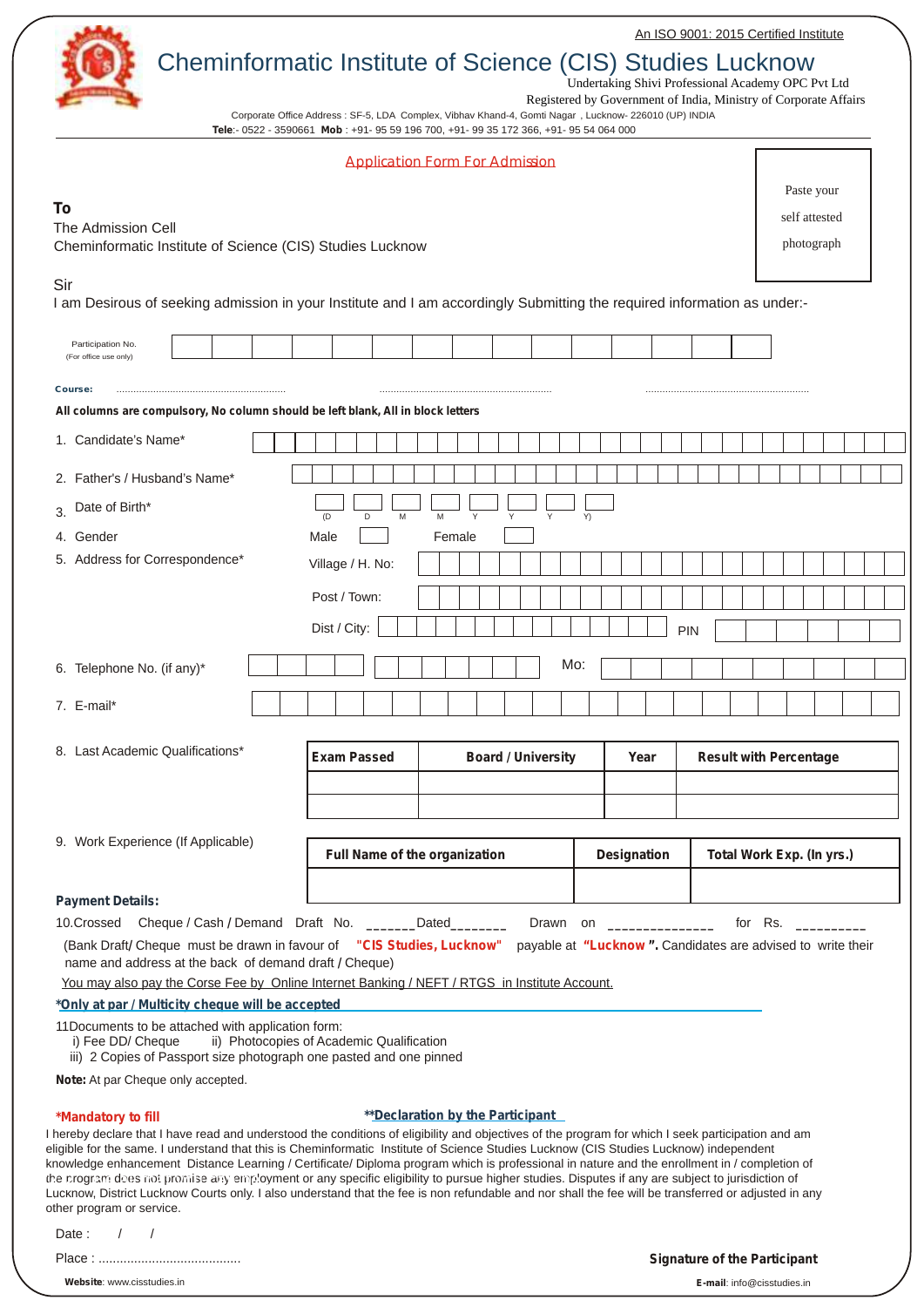अमर उजाला 7

### 360 राखे और मी

पेंट ऐंड कोटिंग टेक्नोलॉजी

# कैरियर में भरें रंग

पेंट टेक्नोलॉजी में बीटेक कोर्स के अलावा डिप्लोमा और पीजी डिप्लोमा जैसे कोर्स भी कैरियर के दृष्टिकोण से महत्वपूर्ण हैं...



क्या चमचमाती कार है...इस बाइक के लुक के क्या कहने...। चमचमाती कारों और बाइकों को यह लक्क मिलता है पेंट ऐंड कोटिंग टेक्नोलॉजी से। इसके अलावा अन्य कार्यों के लिए भी इस टेक्नोलॉजी का इस्तेमाल किया जाता है। गृह-सज्जा और इंटीरियर डिआइनिंग में इस्तेमाल होने वाले पेंट्स के निर्माण के लिए भी प्रोफेशनल्स की जरूरत होती है। वाकई उच्च गणवता वाली पेंट टेक्नोलॉजी का ही परिणाम है कि रंग-विरंगे उत्पादों को ओर आपका ध्यान बरबस हो चला जाता है। इस विषय की जानकारी आपके कैरियर को भी रंगीन बना सकती है।

### बेहद उपयोगी

पेंट महज डेकोरेशन का ही माध्यम नहीं है, बल्कि मेटल या अन्य सरफेस की सुरक्षा के लिहाज से भी इस टेक्नोलॉजी की अहम जरूरत होती है। केमिकल प्रोसेसिंग, केमिकल कॉस्मेंटिक जैसी चीजें किसी प्रोडक्ट को न केवल चमचमाता लक देती हैं. बल्कि उसको लाइफ को भी बढ़ा देती हैं।

### कोर्स कैसे-कैसे

इस क्षेत्र में बेहतर कैरियर के मददेनजर 4 वर्षीय बीटेक कोर्स में दाखिला लिया जा सकता है। इसके अलावा डिप्लोमा प्रोग्राम इन पेंट ऐंड कोटिंग एप्लोकेशन, पीजी प्रोग्राम ान पेट गेह कोटिंग एएसेकेशन. **UE बांस** प्रोग्राम इन पेट ऐंड कॉटिंग टेक्नोलॉजी, सर्टिफिकेट प्रोग्राम इन पेट ऐंड कोटिंग एप्लोकेशन जैसे कोर्सेज भी किए जा सकते हैं।

### ऐसे निलता है पात्यकमी में दाशितल

विभिन्न संस्थानों में इससे संबंधित पाठ्यक्रमों में दाखिला लिया जा सकता है। एचबीटीआई, कानपर में ऑयल ऐंड पेंट टेबनोलॉजी में बीटेक कोर्स उपलब्ध है। शैक्षणिक योग्यता फिजिवस, केंप्रिस्टो और मैथमेटिकम से 12वीं होनी चाहिए। इंजीनियरिंग की प्रवेश परीक्षा किलग्रह डममें कर दाखिला पाया जा सकता है। सीआईएस स्टडीज, लखनऊ में डिप्लोमा पाठ्यक्रम हैं। यहां दरस्थ शिक्षा के तहत एकत्रपति दिल्लोमा कोर्स कराया जाता है। डिप्लोमा कार्सेज में दाखिले के लिए न्यूनतम हाईस्कल पास, तो पीजी डिप्लोमा में दाखिले के लिए ग्रेजपट होना जरूरी है। एडवांस प्रोग्राम में उन्हें दाखिला मिलता है, जो कम से कम तीन वर्षों से इस क्षेत्र में काम कर रहे हों।

### मोके कहां-कहां

अगर आप रंगों की दुनिया में अपना भविष्य बनाना चाहते हैं, तो पेंट ऐंड कोटिंग टेक्नोलॉजी में बेहतरीन

मौके हैं। देश ही नहीं, विदेशों तक में इस टेक्नोलॉजी के माहिर लोगों की हमेशा डिमॉड रहती है। बीटेक करने के बाद ऑटोमोबाइल सेक्टर में मौके मिलते मिल जाते हैं। इसके अलावा पेंट निर्माता कंपनियों में भी प्रोफेशनल्स को नियक्ति होती है। इस क्षेत्र में कोर्स करने के बाद कई क्षेत्रों में जाया जा सकता है। क्यालिटी कंटोल, केमिकल साईस, मैटेरियल मैनेअमेंट, पेटोकेमिकल एवं रिफाइनिंग के क्षेत्र में भी प्रोफेशनल्स राहें तलाश सकते हैं।

अनिल कमार सिंह

### डिमांड में हैं पेंट प्रोफेशनल्स



पेंट टेक्नोलॉजी मे मीटेक कोर्स की तो अच्छी खामी दिमांड है। इस कोर्स को करने के बाद कैरियर के कई एवेन्यूज खुल जाते हैं। एक्सपीरियंस के बाद तरकारी भी मिलती है

और वेतन भी बढ़ता जाता है। प्रो. राकेश कुमार त्रिवेदी, विभागाध्यक्ष, ऑयल ऐंड पेंट टेक्नोलॉजी. एयबोटीआई, कानपर

### मस्य संस्थान

- एचबीटीआई, कानपर www.hbti.ac.in
- केमो इन्कॉरमेटिक्स ऑफ साइंस स्टडीज, लम्बन्ध
- www.cisstudies.in जामिया हमदर्द, नई दिल्ली
- www.jamiahamdard.edu
- इंस्टीट्यूट ऑफ केमिकल टेक्नोलॉजी. मंबई

www.ictmumbai.edu.in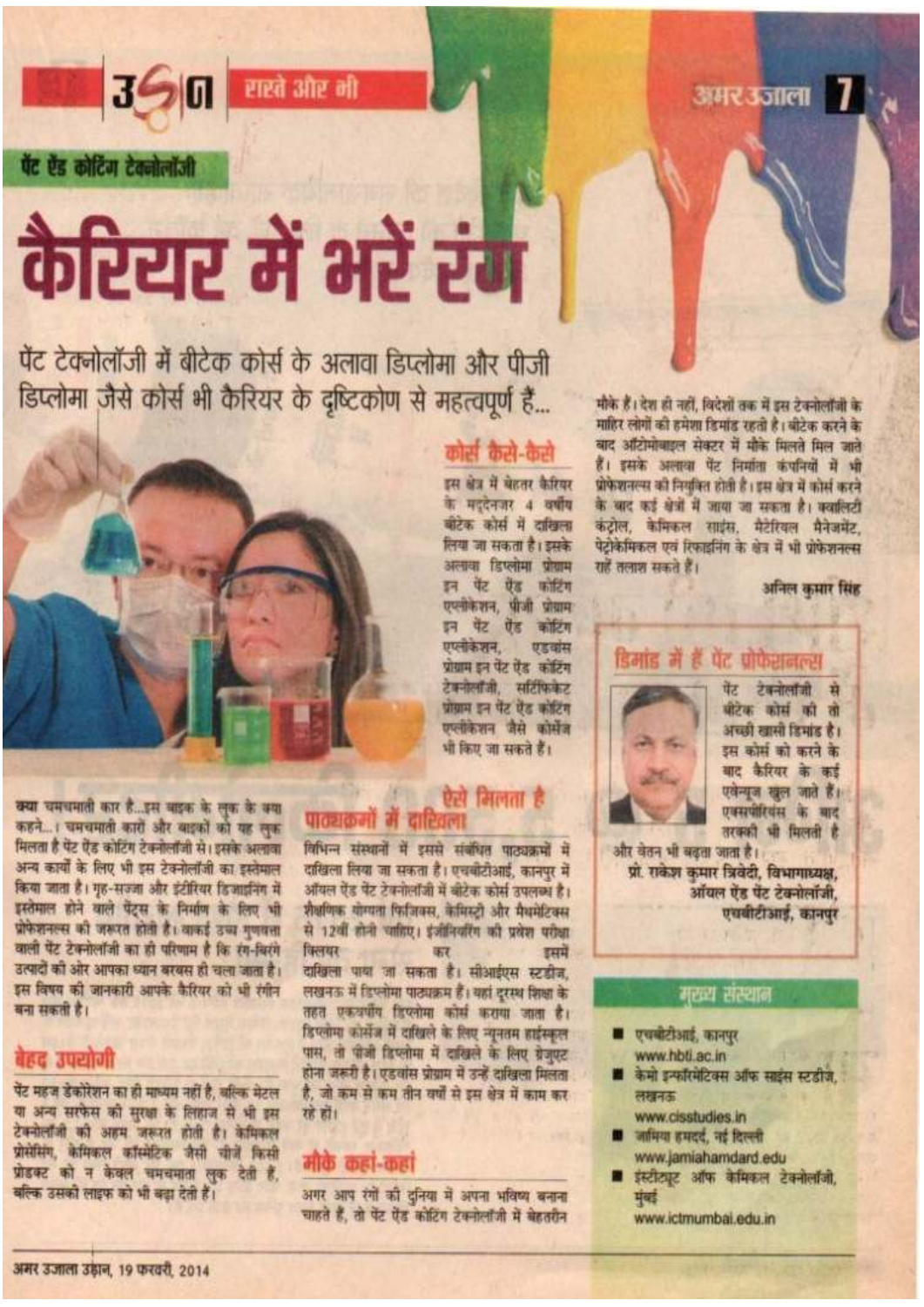कॅरियर

# पेंट टेक्नोलॉजी बनाएं कलरफुल कॅरियर

विगत कुछ समय से भारतीय परिवारों की जीवनशैली में बहुत परिवर्तन आया है। बहुराष्ट्रीय कंपनियों, मॉल्स, रियल एस्टेट और ऑटोमोबाइल कंपनियों के माहौल ने उनकी पसंद-नापसंद को काफी हद तक बदल दिया है और यही कारण है कि अब लोग बंधी-बंधाई सोच से अलग कुछ नया सोचने लगे हैं। यह सोच रंगों को लेकर भी बहुत बदल गई है। अब लोग विभिन्न रंगों के प्रयोगों के प्रति काफी सजग हो गए हैं। इस सजगता ने पेंट उद्योग की चमक को भी बदलकर रख दिया है

■ सुपर आइडिया डेस्क

स बदलाव ने जहां काफी कुछ बदला, वहीं पेंट उद्योग में कैरियर की संभावनाओं को भी पंख लगा दिए हैं। विदेशी कंपनियों के आने से इस क्षेत्र में रोजगार की संभावनाएं तेजी से बढ़ती जा रही हैं, इसलिए पेंट की तकनीक को एक पाठ्यक्रम का रूप दे दिया या, जिसे पेंट टेक्नोलॉजी कहा जाता है। इस क्षेत्र में प्रशिक्षित युवाओं की देश ही नहीं, दनिया में भी भारी मांग है।

सीआईएस स्टडीज लखनऊ के प्रोग्राम को-आर्डिनेटर सुनील कुमार कुशवाहा के अनुसार पेंट टेक्रोलॉजी के पाठयक्रमों को सामान्यतः तीन श्रेणियों में बांटा गया है। पहली श्रेणी आधार पाठ्यक्रम की है जिसमें बेसिक साईस पर आधारित शैक्षिक पाठ्यक्रम आते हैं। इन पाठयक्रमों का आधार रसायन विज्ञान की वे शाखाएं होती हैं जो सीधे-सीधे रसायनों के मल से जड़ती हैं।

दूसरी श्रेणी के पाठ्यक्रम सीधे-सीधे विभिन्न आधारभूत सामग्री और प्रक्रियाओं के परीक्षण से जुड़े हुए होते हैं। इन पाठक्रमों में प्रशिक्षण की यह व्यवस्था पूरी तरह से कंप्यूटर आधारित होती है। इस तरह से इंजीनियरिंग और कंप्यूटर विषयों के अंतर्गत पेंट-निर्माण और प्रयोग आदि की विधाओं के परीक्षण संपन्न होते हैं।

तीसरी श्रेणी के पाठ्यक्रम इन तकनीकों से जुड़े हुए हैं, जो पेंट के प्रयोग को उजागर करते हैं। इसके अंतर्गत सतही पेंट टैक्नोलॉजी यानी सरफेस कोटिंग टेक्रोलॉजी के विभिन्न विषय आते हैं।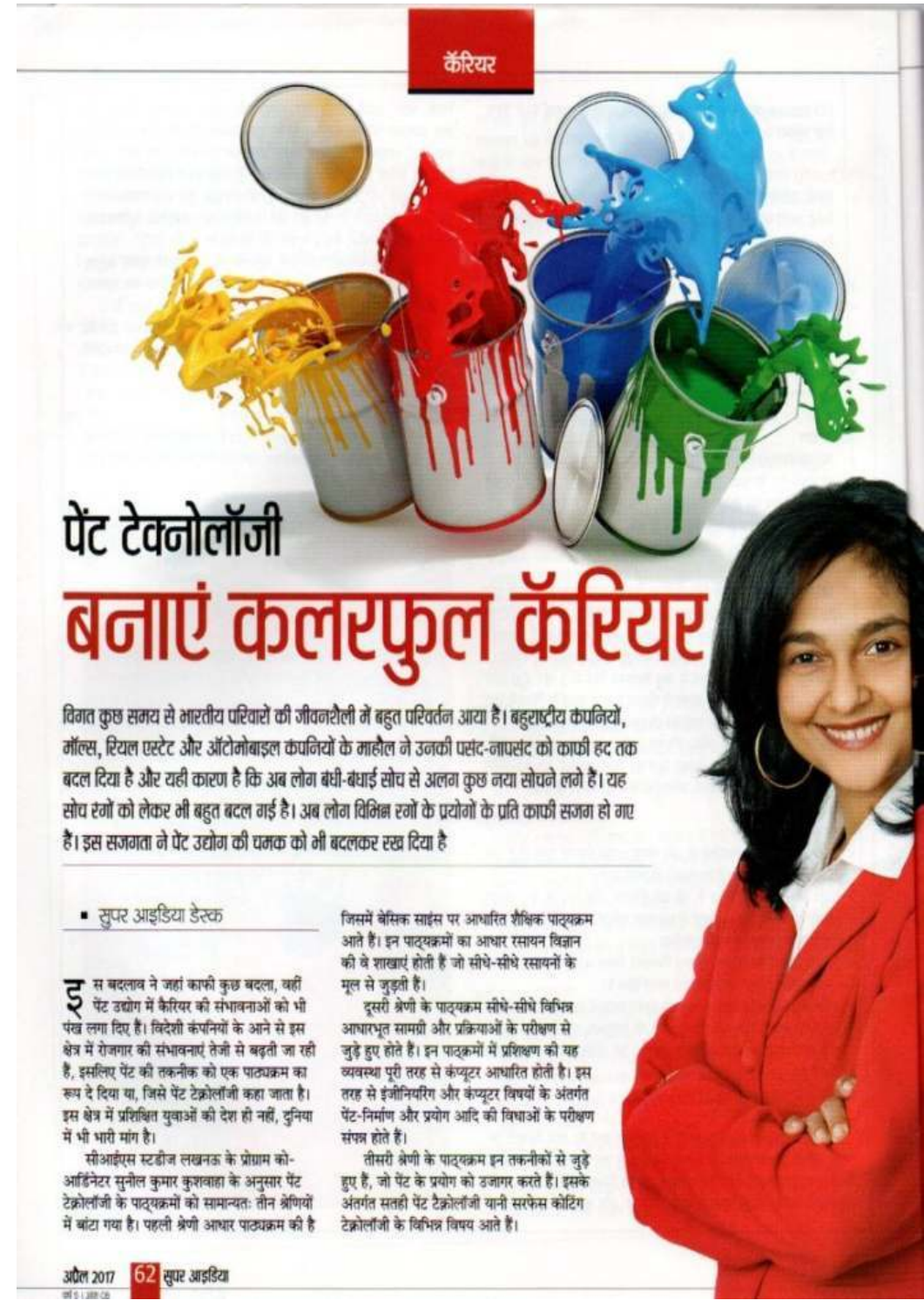

पेंट टेक्नोलॉजी के पाठयक्रम में पेंट टेकोलॉजी के विभिन्न पक्षों, जैसे कच्चा माल, फॉर्मला तैयार करना, पेंट व भंडारन पर रिसर्च कार्य, पेंट्स का अध्ययन, पेंट लगाने तथा सखने के सिद्धांत, गुणवत्ता नियंत्रण, प्रोडक्शन संबंधी कार्य तथा प्रोजेक्ट के रूप में डिजाइन, कारखानों में प्रशिक्षण व सेमिनार आदि को पेश किया जाता है।

> पेंट टैक्नोलॉजी में चमकोला कॅरियर बनाने के लिए उम्मीदवार को कम से कम बारहवीं उत्तीर्ण होना जरूरी है। वर्तमान में देश में पेंट टेक्रोलॉजी के कई पाठयक्रम उपलब्ध हैं। उम्मीदवार अपनी योग्यता के अनुसार कोई एक पाठक्रम चन सकता है।

पेंट टेक्नोलॉजी में बारहवीं और स्नातक, दोनों ही स्तर के पाठ्यक्रम उपलब्ध हैं। जहां तक ग्रेजुएट स्तर के पाठयक्रम का सवाल है, इनमें बी.टेक इन पेंट टेक्नोलॉजी, बीएससी (टेक) पेंटस, बी.टेक.इन कैमिकल टेक्नोलॉजी बी.टेक.इन ऑयल एंड पेंट टेक्नोलॉजी जैसे प्रमुख पाठ्यक्रम हैं

## यहां से करें कोर्स

- यनिवर्सिटी डिपार्टमेंट ऑफ केमिकल टेकोलॉजी, नाथलाल पारिख मार्ग, मार्टगा, मुंबई।
- · ਟੀ 315 एस स्टडीज लखनऊ (www.cisstudies.in)
- डिपार्टमेंट ऑफ केमिकल टेकोलॉजी, फैकल्टी ऑफ इंजीनियरिंग एंड टेकोलॉजी, कोलकाला यूनियर्सिटी, कोलकाला।
- यनिवर्सिटी डिपार्टमेंट ऑफ केमिकल टेकोलॉजी, नार्थ महाराष्ट्र युनियर्सिटी, डंबीनगर, जलगांव।

पेंट टेक्नोलॉजी में प्रशिक्षण दरस्थ शिक्षा के माध्यम से सी आई एस स्टडीज में डिप्लोमा पाठयक्रम जैसे डिप्लोमा प्रोग्राम इन पेंट एण्ड कोटिंग टेकोलॉजी, पीजी प्रोग्राम इन पेंट एण्ड कोटिंग टेकोलॉजी और एडवांस प्रोग्राम इन पेंट एण्ड कोटिंग **टेकोलॉजी** है

चुंकि पेंट हर किसी की किसी न किसी रूप में आवश्यकता है, इसलिए इसका उत्पादन और उपयोगिता. दोनों ही असीमित हैं। यही कारण है कि इसमें हर स्तर पर रोजगार के अवसर हैं। आज टेशी-विटेशी कितनी ही छोटी बड़ी पेंट निर्माता कंपनियां हैं। इन कंपनियों की साख यों ही नहीं है। डनमें कार्यरत कर्मचारी अपने क्षेत्र के महारथी होते हैं। जिस कंपनी में जितने जाता होते हैं. उसके उत्पाद की गणवत्ता उतनी ही बेहतर होती है और उसी आधार पर उसकी मांग भी बढ़ती है।

यही कारण है कि एक पेंट कंपनी का अपना अनसंधान एवं विकास विभाग होता है। यहीं पर पहले उत्पाद की कड़ी जांच की जाती है और जब वह कमौटी पर खरा उतरता है. तभी उसे बाजार में विकय के लिए उतारा जाता है। पेंट उद्योग तेजी से विस्तार पा रहा है। पेंट इंजीनियरों की मांग उनके उत्पादन से कहीं ज्यादा है। अगर आपमें कार्बिलियत है तो कोई भी पेंट कंपनी आपको हाथो-हाथ लेगी।

पत्रिकाण के उपरांत आप प्रोडक्शन डिपार्टमेंट से लेकर रिसर्च, डिस्ट्रीब्युशन, मैन्यफैक्चरिंग आदि विभागों में जा सकते हैं। इसके अतिरिक्त उपभोक्ता डीलिंग, प्रिंटिंग तथा टीचिंग में भी विकल्प खुले हुए हैं। पेंट उद्योग में बहुत आकर्षक वेतन प्रदान किया जाता है। यदि आप किसी फर्म से नहीं जड़ना चाहते हैं तो स्वरोजगार के रूप में अपना स्वयं का व्यवसाय भी शुरू कर सकते हैं।